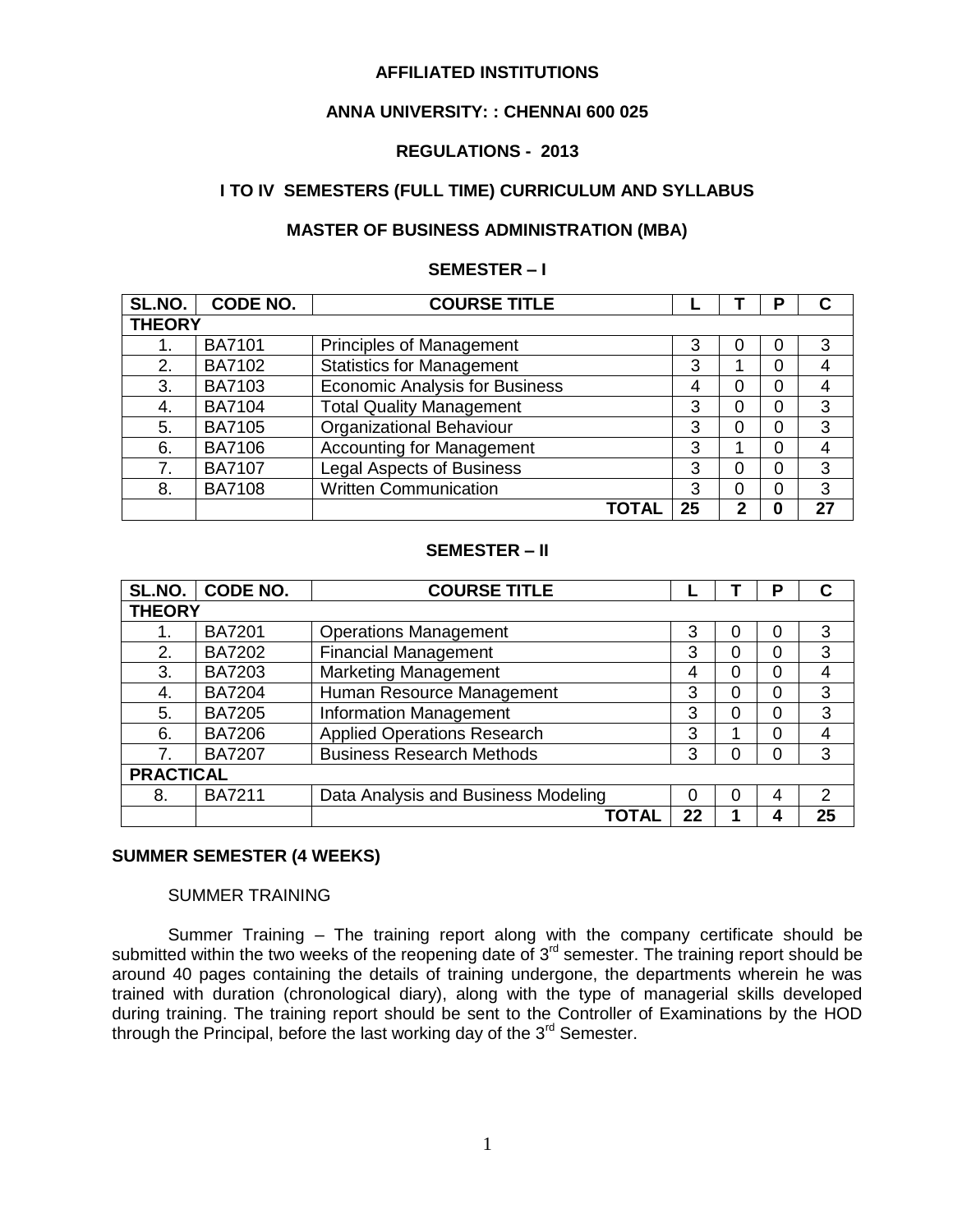### **SEMESTER – III**

| SL.NO.           | CODE NO.       | <b>COURSE TITLE</b>                   |    |   | Р |               |
|------------------|----------------|---------------------------------------|----|---|---|---------------|
| <b>THEORY</b>    |                |                                       |    |   |   |               |
|                  | <b>BA7301</b>  | <b>Enterprise Resource Planning</b>   | 3  | 0 | 0 | 3             |
| 2.               | <b>BA7302</b>  | <b>Strategic Management</b>           | 3  | 0 | 0 | 3             |
| 3.               | E1             | Elective I                            | 3  | 0 | 0 | 3             |
| 4.               | E <sub>2</sub> | Elective II                           | 3  | 0 | 0 | 3             |
| 5.               | E <sub>3</sub> | Elective III                          | 3  | 0 | 0 | 3             |
| 6.               | E <sub>4</sub> | Elective IV                           | 3  | 0 | 0 | 3             |
| 7.               | E <sub>5</sub> | Elective V                            | 3  | 0 | 0 | 3             |
| 8.               | E <sub>6</sub> | <b>Elective VI</b>                    | 3  | ი | 0 | 3             |
| <b>PRACTICAL</b> |                |                                       |    |   |   |               |
| 9.               | <b>BA7311</b>  | <b>Professional Skill Development</b> | 0  | O | 4 | $\mathcal{P}$ |
| 10.              | <b>BA7312</b>  | <b>Summer Training</b>                | 0  | ი | 2 |               |
|                  |                | TOTAL                                 | 24 | O | 6 | 27            |

#### **SEMESTER – IV**

| SL.NO.           | CODE NO.      | <b>COURSE TITLE</b>                      |   |   | О  |   |
|------------------|---------------|------------------------------------------|---|---|----|---|
| <b>THEORY</b>    |               |                                          |   |   |    |   |
|                  | <b>BA7401</b> | International Business Management        | 3 | U |    |   |
| 2.               | <b>BA7402</b> | <b>Business Ethics, Corporate Social</b> | 3 | O |    | 3 |
|                  |               | <b>Responsibility and Governance</b>     |   |   |    |   |
| <b>PRACTICAL</b> |               |                                          |   |   |    |   |
| 3.               | <b>BA7411</b> | Creativity and Innovation                |   |   |    |   |
|                  | <b>BA7412</b> | <b>Project Work</b>                      | 0 | 0 | 18 | 9 |
|                  |               | ΤΩΤΑΙ                                    | 6 | O | າາ |   |

#### **TOTAL NUMBEROF CREDITS = 96**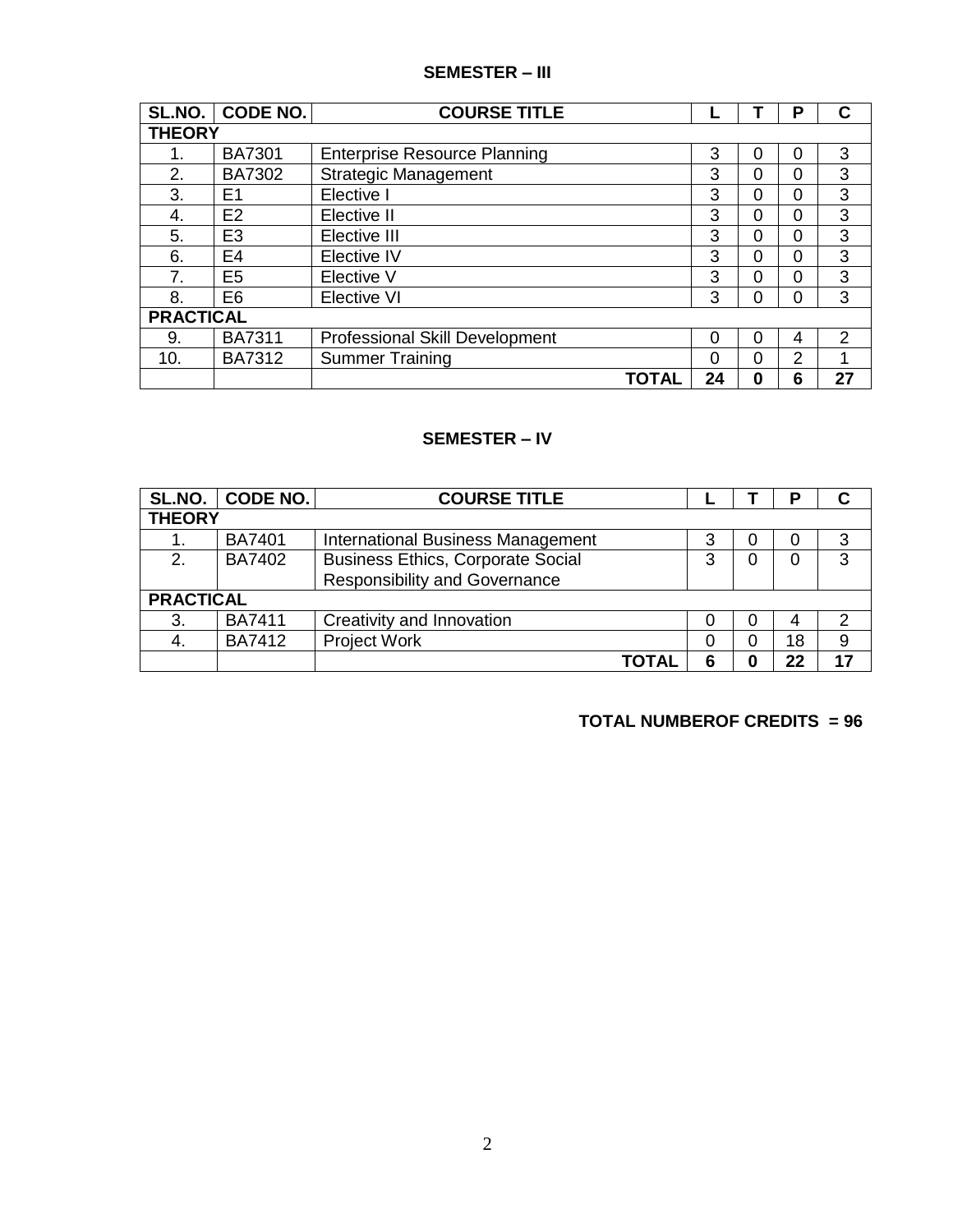### **LIST OF ELECTIVES**

### **MASTER OF BUSINESS ADMINISTRATION (MBA)**

| SL.NO.                  | <b>COURSE</b><br><b>CODE</b>                         | <b>COURSE TITLE</b>                                                                         | L              | т              | P              | $\mathbf C$               |
|-------------------------|------------------------------------------------------|---------------------------------------------------------------------------------------------|----------------|----------------|----------------|---------------------------|
|                         |                                                      | <b>MARKETING - ELECTIVES</b>                                                                |                |                |                |                           |
| 1                       | <b>BA7011</b>                                        | <b>Brand Management</b>                                                                     | 3              | $\overline{0}$ | 0              | $\ensuremath{\mathsf{3}}$ |
| $\overline{2}$          | <b>BA7012</b>                                        | Retail Management                                                                           | $\overline{3}$ | $\overline{0}$ | $\overline{0}$ | $\overline{3}$            |
| $\overline{3}$          | <b>BA7013</b>                                        | <b>Services Marketing</b>                                                                   | $\overline{3}$ | $\overline{0}$ | $\overline{0}$ | $\overline{3}$            |
| 4                       | <b>BA7014</b>                                        | <b>Integrated Marketing Communication</b>                                                   | $\overline{3}$ | 0              | 0              | $\overline{3}$            |
| 5                       | BA7015                                               | <b>Customer Relationship Management</b>                                                     | $\overline{3}$ | $\overline{0}$ | $\overline{0}$ | $\overline{3}$            |
| $\overline{6}$          | BA7016                                               | <b>Rural Marketing</b>                                                                      | $\overline{3}$ | $\overline{0}$ | $\overline{0}$ | $\overline{3}$            |
|                         |                                                      |                                                                                             |                |                |                |                           |
|                         |                                                      | <b>FINANCE – ELECTIVES</b>                                                                  |                |                |                |                           |
| 1                       | <b>BA7021</b>                                        | Security Analysis and Portfolio Management                                                  | 3              | $\mathbf 0$    | 0              | $\ensuremath{\mathsf{3}}$ |
| $\overline{2}$          | BA7022                                               | Merchant Banking and Financial Services                                                     | $\overline{3}$ | $\overline{0}$ | $\overline{0}$ | $\overline{3}$            |
| 3                       | <b>BA7023</b>                                        | <b>International Trade Finance</b>                                                          | $\overline{3}$ | $\overline{0}$ | $\overline{0}$ | $\overline{3}$            |
| $\overline{\mathbf{4}}$ | BA7024                                               | <b>Corporate Finance</b>                                                                    | $\overline{3}$ | $\overline{0}$ | $\overline{0}$ | $\overline{3}$            |
| $\overline{5}$          | BA7025                                               | Micro Finance                                                                               | 3              | 0              | $\overline{0}$ | $\overline{3}$            |
| 6                       | <b>BA7026</b>                                        | <b>Banking Financial Services Management</b>                                                | $\overline{3}$ | $\overline{0}$ | $\overline{0}$ | $\overline{3}$            |
|                         |                                                      | <b>HUMAN RESOURCE - ELECTIVES</b>                                                           |                |                |                |                           |
| 1                       | BA7031                                               | Managerial Behavior and Effectiveness                                                       | 3              | $\mathbf 0$    | 0              | 3                         |
| $\overline{2}$          | BA7032                                               | <b>Entrepreneurship Development</b>                                                         | $\overline{3}$ | $\overline{0}$ | $\overline{0}$ | $\overline{3}$            |
| 3                       | BA7033                                               | Organizational Theory, Design & Development                                                 | $\overline{3}$ | 0              | $\overline{0}$ | $\overline{3}$            |
| $\overline{\mathbf{4}}$ | BA7034                                               | <b>Industrial Relations &amp; Labour Welfare</b>                                            | $\overline{3}$ | $\overline{0}$ | $\overline{0}$ | $\overline{3}$            |
| 5                       | <b>BA7035</b>                                        | Labour Legislations                                                                         | $\overline{3}$ | $\overline{0}$ | $\overline{0}$ | $\overline{3}$            |
| 6                       | Strategic Human Resource Management<br><b>BA7036</b> |                                                                                             | $\overline{3}$ | $\overline{0}$ | $\overline{0}$ | $\overline{3}$            |
|                         |                                                      |                                                                                             |                |                |                |                           |
|                         |                                                      | <b>SYSTEMS - ELECTIVES</b>                                                                  |                |                |                |                           |
| 1                       | <b>BA7041</b>                                        | Advanced Database Management Systems                                                        | 3              | $\mathbf 0$    | 0              | 3                         |
| $\overline{2}$          | <b>BA7042</b>                                        | e-Business Management                                                                       | $\overline{3}$ | $\mathbf 0$    | 0              | 3                         |
| 3                       | BA7043                                               | Software Project and Quality Management                                                     | $\overline{3}$ | $\mathbf 0$    | $\overline{0}$ | $\overline{3}$            |
| 4                       | <b>BA7044</b>                                        | Datamining for Business Intelligence                                                        | 3              | $\overline{0}$ | $\overline{0}$ | $\overline{3}$            |
|                         |                                                      | <b>OPERATIONS - ELECTIVES</b>                                                               |                |                |                |                           |
| 1                       | <b>BA7051</b>                                        | Logistics and Supply Chain Management                                                       | 3              | 0              | 0              | 3                         |
| $\overline{2}$          | BA7052                                               | <b>Services Operations Management</b>                                                       | 3              | 0              | 0              | 3                         |
| 3                       | BA7053                                               | <b>Project Management</b>                                                                   | 3              | 0              | 0              | $\overline{3}$            |
| $\overline{\mathbf{4}}$ | <b>BA7054</b>                                        | Lean Six Sigma                                                                              | 3              | $\overline{0}$ | $\overline{0}$ | $\overline{3}$            |
|                         |                                                      |                                                                                             |                |                |                |                           |
| 1.                      | <b>BA7061</b>                                        | SHIPPING AND LOGISTICS MANAGEMENT- ELECTIVES<br><b>Containerization and Allied Business</b> | 3              | 0              | 0              | 3                         |
| 2.                      | BA7062                                               | Exim Management                                                                             | 3              | 0              | 0              | 3                         |
| 3.                      | BA7063                                               | <b>Fundamentals of Shipping</b>                                                             | 3              | $\overline{0}$ | 0              | $\overline{3}$            |
| 4.                      | <b>BA7064</b>                                        | Port and Terminal Management                                                                | 3              | $\mathbf 0$    | 0              | $\overline{3}$            |

Note: Three electives from two specializations from among the 5 areas of specialization are to be chosen by the students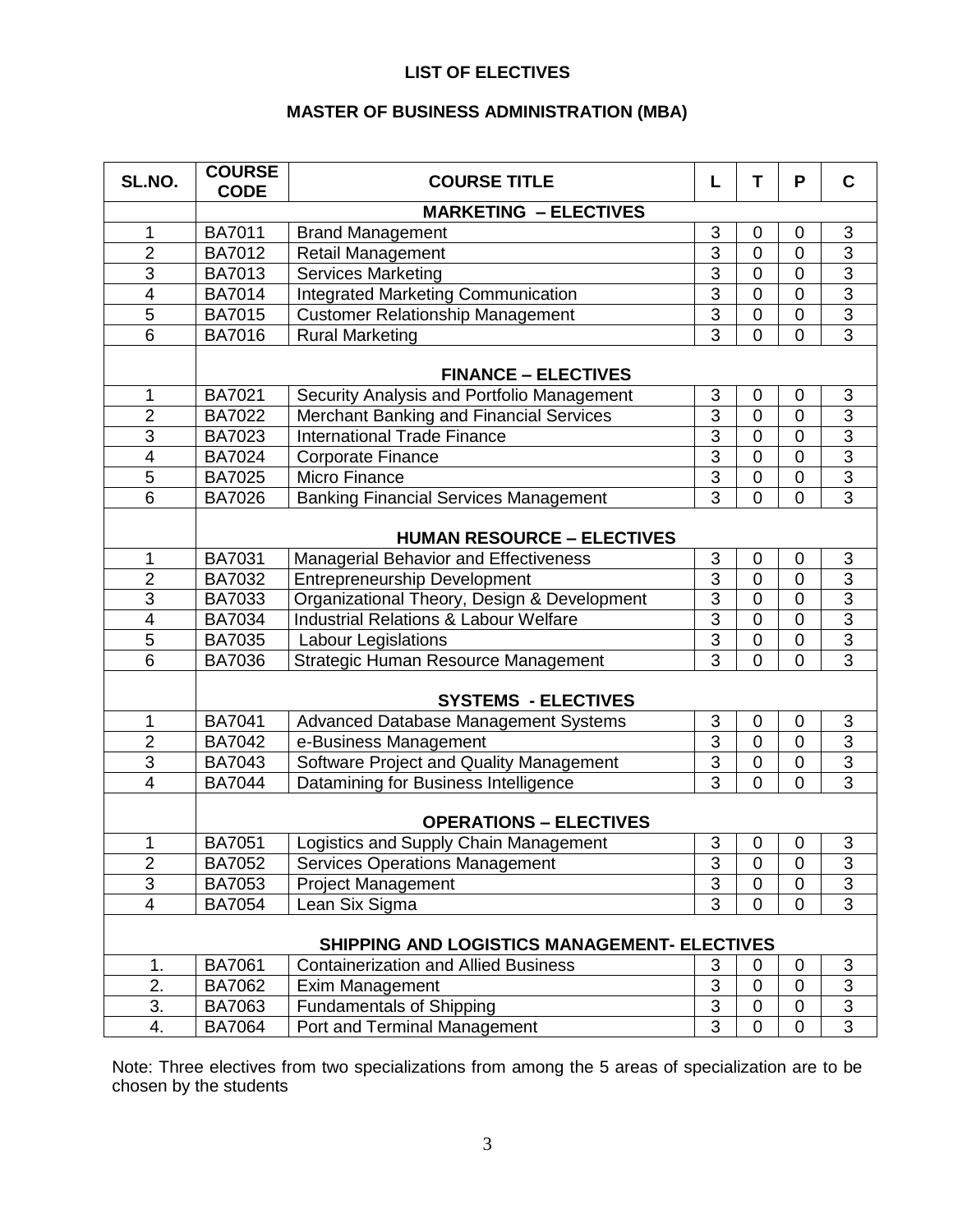### **COURSE OUTCOME:**

The students should be able to describe and discuss the elements of effective management, ii) discuss and apply the planning, organizing and control processes, iii) describe various theories related to the development of leadership skills, motivation techniques, team work and effective communication, iv) communicate effectively through both oral and written presentation.

#### **UNIT I INTRODUCTION TO MANAGEMENT 9**

Organization- Management- Role of managers- Evolution of management thought- Organization and the environmental factors- Managing globally- Strategies for International business.

#### **UNIT II PLANNING 9**

Nature and purpose of planning- Planning process- Types of plans- Objectives- Managing by Objective (MBO) strategies- Types of strategies – Policies – Decision Making- Types of decision-Decision making process- Rational decision making process- Decision making under different conditions.

#### **UNIT III ORGANISING 9**

Nature and purpose of organizing- Organization structure- Formal and informal groups/ organization- Line and staff authority- Departmentation- Span of control- Centralization and decentralization- Delegation of authority- Staffing- Selection and Recruitment- Orientation- Career development- Career stages- Training- Performance appraisal

#### **UNIT IV DIRECTING 9**

Managing people- Communication- Hurdles to effective communication- Organization culture-Elements and types of culture- Managing cultural diversity.

#### **UNIT V CONTROLLING 9**

Process of controlling- Types of control- Budgetary and non-budgetary control techniques-Managing productivity- Cost control- Purchase control- Maintenance control- Quality control-Planning operations.

#### **TOTAL: 45 PERIODS**

#### **COURSE OBJECTIVE**:

To expose the students to the basic concepts of management in order to aid in understanding how an organization functions, and in understanding the complexity and wide variety of issues managers face in today's business firms.

#### **TEXT BOOKS:**

- 1. Andrew J. Dubrin, Essentials of Management, Thomson Southwestern, 9<sup>th</sup> edition, 2012.
- 2. Samuel C. Certo and Tervis Certo, Modern management: concepts and skills, Pearson education,  $12<sup>th</sup>$  edition, 2012.
- 3. Harold Koontz and Heinz Weihrich, Essentials of management: An International & Leadership Perspective, 9<sup>th</sup> edition, Tata McGraw-Hill Education, 2012.
- 4. Charles W.L Hill and Steven L McShane, "Principles of Management, McGraw Hill Education, Special Indian Edition, 2007.

#### **REFERENCES:**

- 1. Don Hellriegel, Susan E. Jackson and John W. Slocum, Management- A competency-based approach, Thompson South Western, 11<sup>th</sup> edition, 2008.
- 2. Heinz Weihrich, Mark V Cannice and Harold Koontz, Management- A global entrepreneurial perspective, Tata McGraw Hill, 12<sup>th</sup> edition, 2008.
- 3. Stephen P. Robbins, David A.De Cenzo and Mary Coulter, Fundamentals of management, Prentice Hall of India, 2012.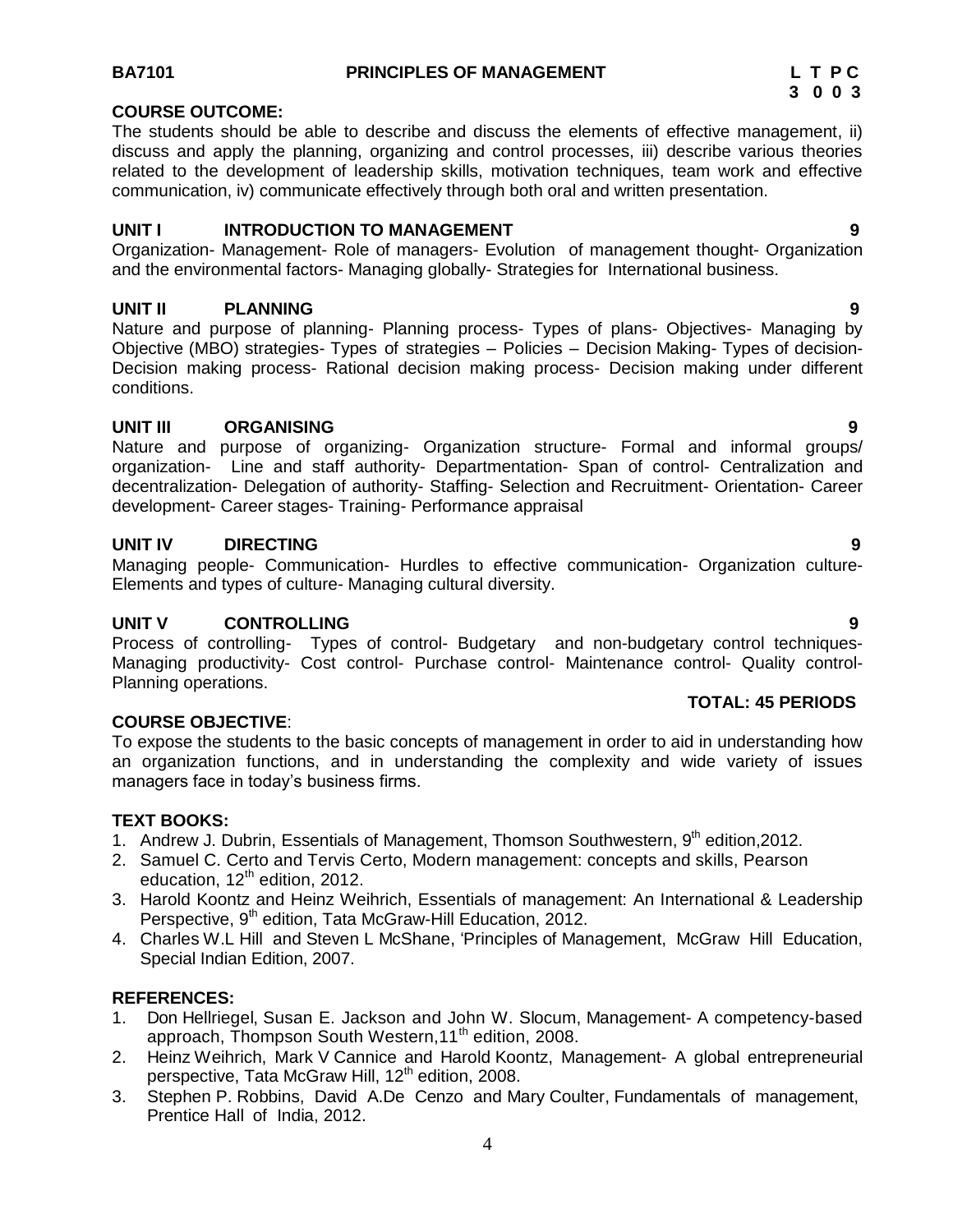#### **BA7102 STATISTICS FOR MANAGEMENT L T P C**

#### **COURSE OBJECTIVE:**

To learn the applications of statistics in business decision making.

#### **UNIT I INTRODUCTION 12**

Statistics – Definition, Types. Types of variables – Organising data - Descriptive Measures. Basic definitions and rules for probability, conditional probability independence of events, Baye"s theorem, and random variables, Probability distributions: Binomial, Poisson, Uniform and Normal distributions.

#### **UNIT II SAMPLING DISTRIBUTION AND ESTIMATION 12**

Introduction to sampling distributions, sampling distribution of mean and proportion, application of central limit theorem, sampling techniques. Estimation: Point and Interval estimates for population parameters of large sample and small samples, determining the sample size.

#### **UNIT III TESTING OF HYPOTHESIS - PARAMETIRC TESTS 12**

Hypothesis testing: one sample and two sample tests for means and proportions of large samples (z-test), one sample and two sample tests for means of small samples (t-test), F-test for two sample standard deviations. ANOVA one and two way.

#### **UNIT IV NON-PARAMETRIC TESTS 12**

Chi-square test for single sample standard deviation. Chi-square tests for independence of attributes and goodness of fit. Sign test for paired data. Rank sum test. Kolmogorov-Smirnov – test for goodness of fit, comparing two populations. Mann – Whitney U test and Kruskal Wallis test. One sample run test, rank correlation.

#### **UNIT V CORRELATION, REGRESSION AND TIME SERIES ANALYSIS 12**

Correlation analysis, estimation of regression line. Time series analysis: Variations in time series, trend analysis, cyclical variations, seasonal variations and irregular variations, forecasting errors.

#### **COURSE OUTCOME:**

To facilitate objective solutions in business decision making under subjective conditions

#### **TEXTBOOKS:**

- 1. Richard I. Levin, David S. Rubin, Statistics for Management, Pearson Education,  $7<sup>th</sup>$  Edition, 2011.
- 2. Aczel A.D. and Sounderpandian J., "Complete Business Statistics",  $6<sup>th</sup>$  edition, Tata McGraw Hill Publishing Company Ltd., New Delhi, 2012.

#### **REFERENCES:**

- 1. Srivatsava TN and Shailaja Rego, Statistics for Management, Tata McGraw Hill, 2008.
- 2. Ken Black, Applied Business Statistics, 7<sup>th</sup> Edition, Wiley India Edition, 2012.
- 3. Anderson D.R., Sweeney D.J. and Williams T.A., Statistics for business and economics, 11<sup>th</sup> edition, Thomson (South – Western) Asia, Singapore, 2012.
- 4. N. D. Vohra, Business Statistics, Tata McGraw Hill, 2012.

5

### **TOTAL: 60 PERIODS**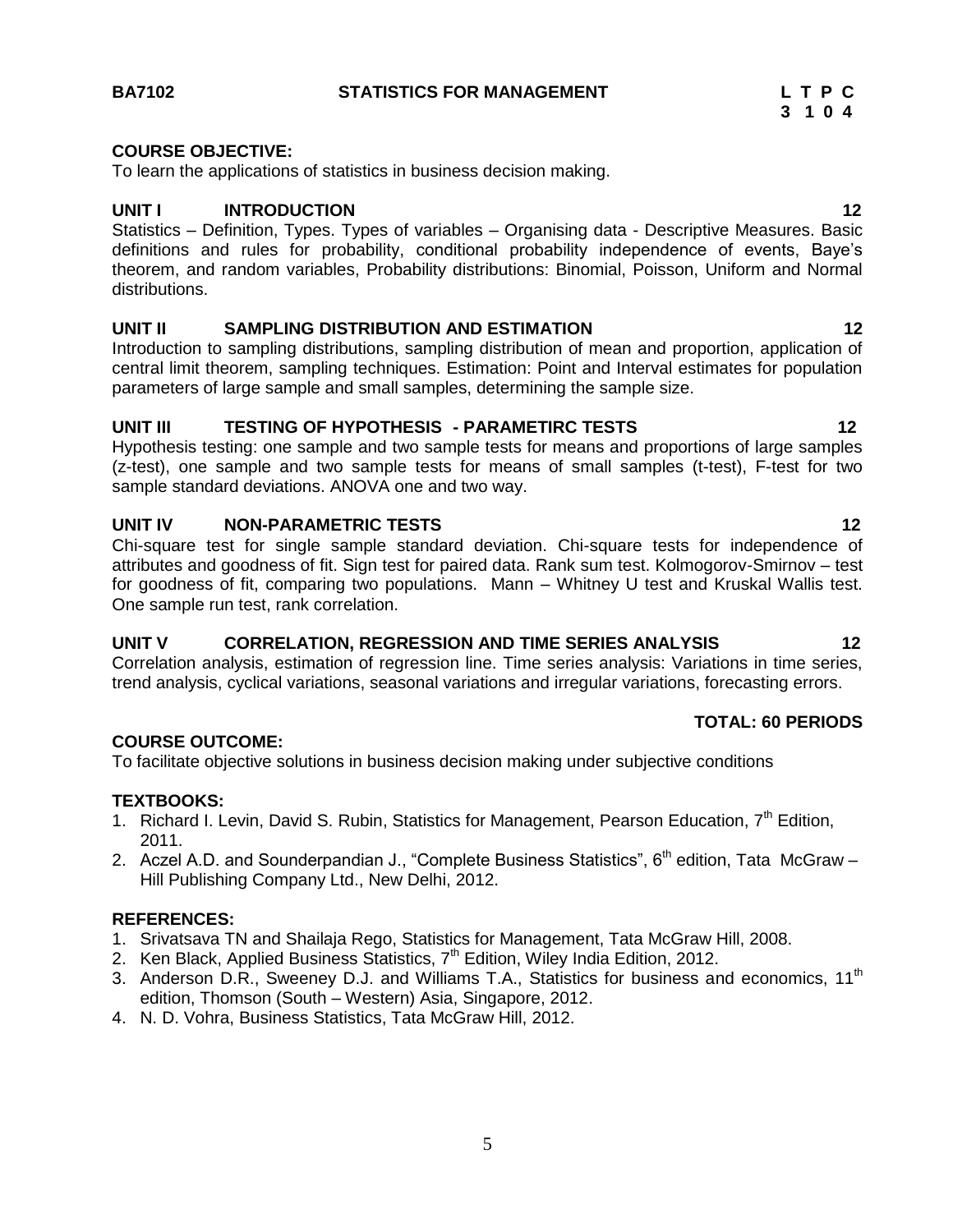#### **BA7103 ECONOMIC ANALYSIS FOR BUSINESS L T P C**

#### **COURSE OBJECTIVE:**

To introduce the concepts of scarcity and efficiency; to explain principles of micro economics relevant to managing an organization; to describe principles of macro economics to have the understanding of economic environment of business.

#### **UNIT I INTRODUCTION 8**

The themes of economics – scarcity and efficiency – three fundamental economic problems – society's capability – Production possibility frontiers (PPF) – Productive efficiency Vs economic efficiency – economic growth & stability – Micro economies and Macro economies – the role of markets and government – Positive Vs negative externalities.

#### **UNIT II CONSUMER AND PRODUCER BEHAVIOUR 13**

Market – Demand and Supply – Determinants – Market equilibrium – elasticity of demand and supply – consumer behaviour – consumer equilibrium – Approaches to consumer behaviour – Production – Short-run and long-run Production Function – Returns to scale – economies Vs diseconomies of scale – Analysis of cost – Short-run and long-run cost function – Relation between Production and cost function.

#### **UNIT III** PRODUCT AND FACTOR MARKET 13

Product market – perfect and imperfect market – different market structures – Firm"s equilibrium and supply – Market efficiency – Economic costs of imperfect competition – factor market – Land, Labour and capital – Demand and supply – determination of factor price – Interaction of product and factor market – General equilibrium and efficiency of competitive markets.

#### **UNIT IV PERFORMANCE OF AN ECONOMY – MACRO ECONOMICS 13**

Macro-economic aggregates – circular flow of macroeconomic activity – National income determination – Aggregate demand and supply – Macroeconomic equilibrium – Components of aggregate demand and national income – multiplier effect – Demand side management – Fiscal policy in theory.

### **UNIT V AGGREGATE SUPPLY AND THE ROLE OF MONEY 13**

Short-run and Long-run supply curve - Unemployment and its impact - Okun's law - Inflation and the impact – reasons for inflation – Demand Vs Supply factors –Inflation Vs Unemployement tradeoff – Phillips curve –short- run and long-run –Supply side Policy and management- Money market- Demand and supply of money – money-market equilibrium and national income – the role of monetary policy.

#### **COURSE OUTCOME:**

Students are expected to become familiar with both principles of micro and macro economics. They would also become familiar with application of these principles to appreciate the functioning of both product and input markets as well as the economy.

#### **TEXT BOOKS**

- 1. Paul A. Samuelson, William D. Nordhaus, Sudip Chaudhuri and Anindya Sen, Economics, 19<sup>th</sup>edition, Tata McGraw Hill, New Delhi, 2010.
- 2. William Boyes and Michael Melvin, Textbook of economics, Biztantra, 2005.
- 3. N. Gregory Mankiw, Principles of Economics, 3<sup>rd</sup> edition, Thomson learning, New Delhi, 2007.
- 4. Richard Lipsey and Alec Charystal, Economics,  $12<sup>th</sup>$  edition, Oxford, University Press, New Delhi, 2011.
- 5. Karl E. Case and Ray C. fair, Principles of Economics, 6th edition, Pearson, Education Asia, New Delhi, 2002.

**TOTAL: 60 PERIODS**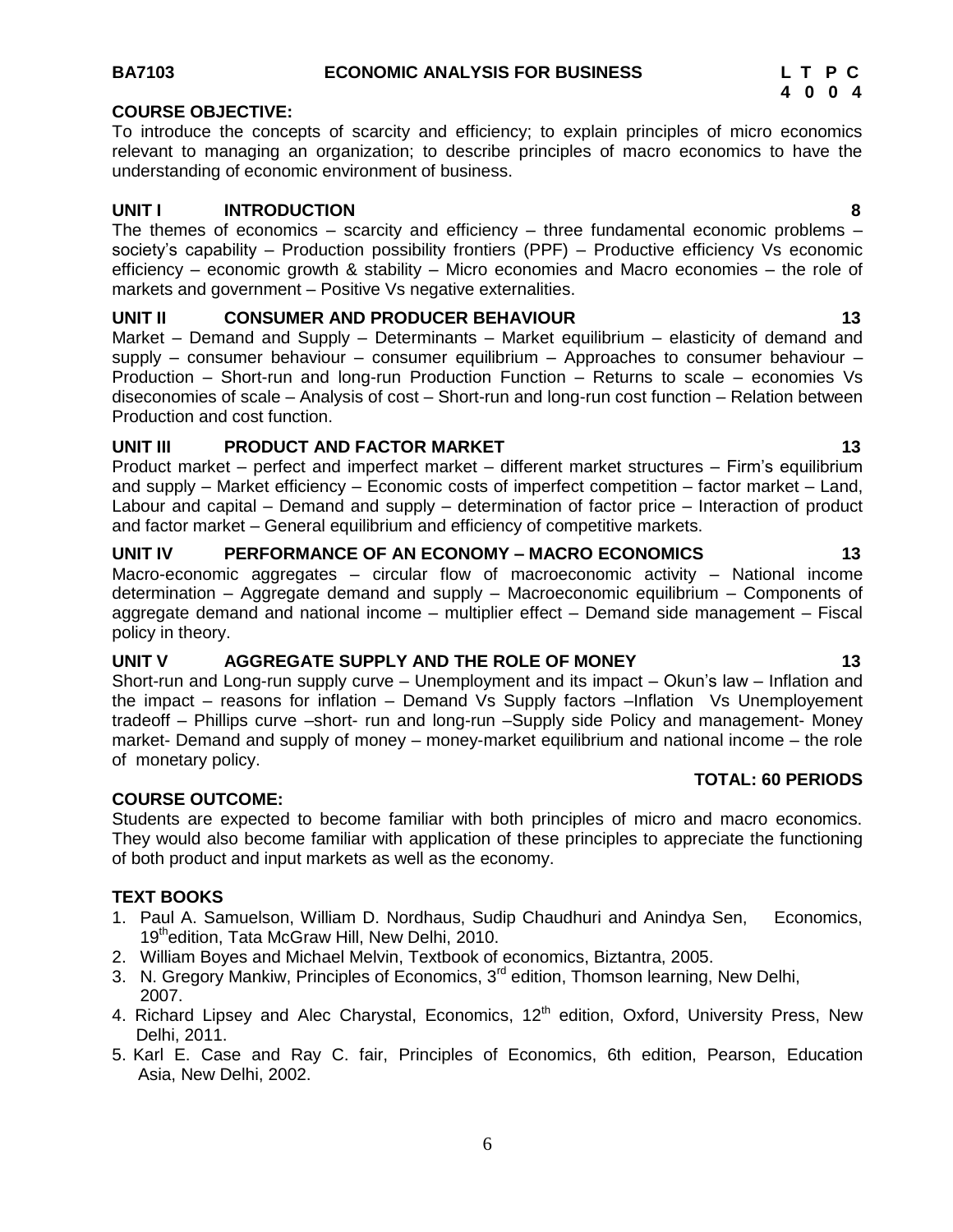#### **BA7104 TOTAL QUALITY MANAGEMENT L T P C**

#### **COURSE OBJECTIVE:**

To learn the quality philosophies and tools in the managerial perspective.

#### **UNIT I INTRODUCTION 9**

Quality – vision, mission and policy statements. Customer Focus – customer perception of quality, Translating needs into requirements, customer retention. Dimensions of product and service quality. Cost of quality.

### **UNIT II PRINCIPLES AND PHILOSOPHIES OF QUALITY MANAGEMENT 9**

Overview of the contributions of Deming, Juran Crosby, Masaaki Imai, Feigenbaum, Ishikawa, Taguchi techniques – introduction, loss function, parameter and tolerance design, signal to noise ratio. Concepts of Quality circle, Japanese 5S principles and 8D methodology.

#### **UNIT III STATISTICAL PROCESS CONTROL 9**

Meaning and significance of statistical process control (SPC) – construction of control charts for variables and attributed.

Process capability – meaning, significance and measurement – Six sigma - concepts of process capability.

Reliability concepts – definitions, reliability in series and parallel, product life characteristics curve. Total productive maintenance (TMP), Terotechnology. Business process Improvement (BPI) – principles, applications, reengineering process, benefits and limitations.

#### **UNIT IV TOOLS AND TECHNIQUES FOR QUALITY MANAGEMENT 9**

Quality functions development (QFD) – Benefits, Voice of customer, information organization, House of quality (HOQ), building a HOQ, QFD process. Failure mode effect analysis (FMEA) – requirements of reliability, failure rate, FMEA stages, design, process and documentation. Seven Tools (old & new). Bench marking and POKA YOKE.

### **UNIT V QUALITY SYSTEMS ORGANIZING AND IMPLEMENTATION 9**

Introduction to IS/ISO 9004:2000 – quality management systems – guidelines for performance improvements. Quality Audits. TQM culture, Leadership – quality council, employee involvement, motivation, empowerment, recognition and reward - TQM framework, benefits, awareness and obstacles.

#### **COURSE OUTCOME:**

To apply quality philosophies and tools to facilitate continuous improvement and ensure customer delight.

#### **TEXT BOOKS**

- 1. Dale H.Besterfield, Carol Besterfield Michna, Glen H. Besterfield, Mary Besterfield Sacre, Hermant – Urdhwareshe, Rashmi Urdhwareshe, Total Quality Management, Revised Third edition, Pearson Education, 2011
- 2. Shridhara Bhat K, Total Quality Management Text and Cases, Himalaya Publishing House, First Edition 2002.

#### **REFERENCES**

- 1. Douglas C. Montgomory, Introduction to Statistical Quality Control, Wiley Student Edition, 4<sup>th</sup> Edition, Wiley India Pvt Limited, 2008.
- 2. James R. Evans and William M. Lindsay, The Management and Control of Quality, Sixth Edition, Thomson, 2005.
- 3. Poornima M.Charantimath, Total Quality Management, Pearson Education, First Indian Reprint 2003.
- 4. Indian standard quality management systems Guidelines for performance improvement (Fifth Revision), Bureau of Indian standards, New Delhi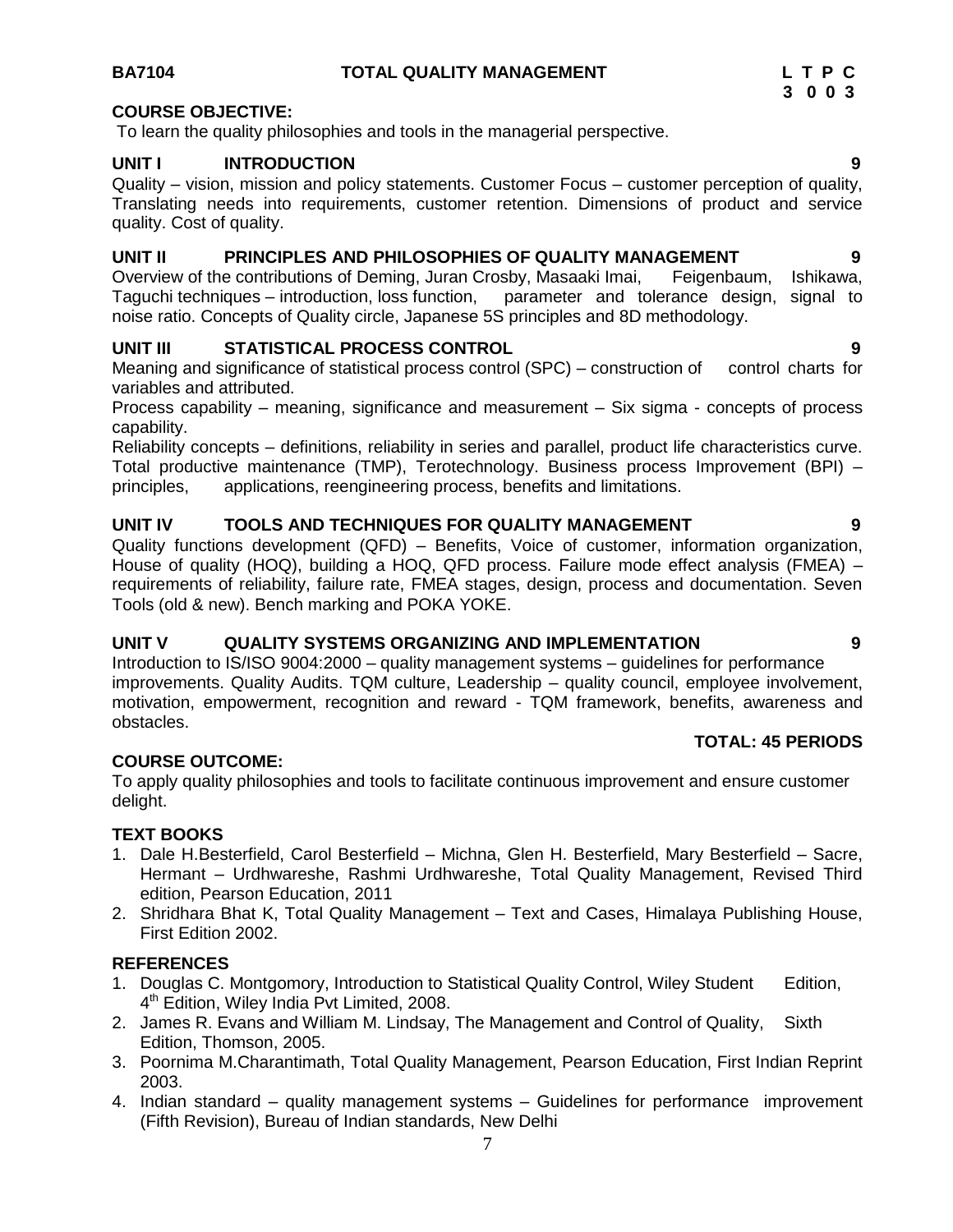### **BA7105 ORGANIZATIONAL BEHAVIOUR L T P C**

#### **COURSE OBJECTIVE:**

To provide an overview of theories and practices in organizational behavior in individual, group and organizational level.

#### **UNIT I FOCUS AND PURPOSE 5**

Definition, need and importance of organizational behaviour – Nature and scope – Frame work – Organizational behaviour models.

#### **UNIT II INDIVIDUAL BEHAVIOUR 12**

Personality – types – Factors influencing personality – Theories – Learning – Types of learners – The learning process – Learning theories – Organizational behaviour modification. Misbehaviour – Types – Management Intervention.

Emotions - Emotional Labour – Emotional Intelligence – Theories.

Attitudes – Characteristics – Components – Formation – Measurement- Values.

Perceptions – Importance – Factors influencing perception – Interpersonal perception- Impression Management.

Motivation – Importance – Types – Effects on work behavior.

#### **UNIT III** GROUP BEHAVIOUR **10**

Organization structure – Formation – Groups in organizations – Influence – Group dynamics – Emergence of informal leaders and working norms – Group decision making techniques – **Team building -** Interpersonal relations – Communication – Control.

#### **UNIT IV LEADERSHIP AND POWER 8**

Meaning – Importance – Leadership styles – Theories – Leaders Vs Managers – Sources of power – Power centers – Power and Politics.

#### **UNIT V DYNAMICS OF ORGANIZATIONAL BEHAVIOUR 10**

Organizational culture and climate – Factors affecting organizational climate – Importance. Job satisfaction – Determinants – Measurements – Influence on behavior. Organizational change – Importance – Stability Vs Change – Proactive Vs Reaction change – the change process – Resistance to change – Managing change. Stress – Work Stressors – Prevention and Management of stress – Balancing work and Life. Organizational development – Characteristics – objectives –. Organizational effectiveness Developing Gender sensitive workplace

### **TOTAL: 45 PERIODS**

#### Students will have a better understanding of human behavior in organization. They will know the framework for managing individual and group performance.

**COURSE OUTCOME:** 

**TEXT BOOKS**

- 1. Stephen P. Robins, Organisational Behavior, PHI Learning / Pearson Education,  $11<sup>th</sup>$  edition, 2008.
- 2. Fred Luthans, Organisational Behavior, McGraw Hill, 11<sup>th</sup> Edition, 2001.

#### **REFERENCES**

- 1. Mc Shane & Von Glinov, Organisational Behaviour, 4<sup>th</sup> Edition, Tata Mc Graw Hill, 2007.
- 2. Nelson, Quick, Khandelwal. ORGB An innovative approach to learning and teaching. Cengage learning. 2<sup>nd</sup> edition. 2012
- 3. Ivancevich, Konopaske & Maheson, Oranisational Behaviour & Management,  $7<sup>th</sup>$  edition. Tata McGraw Hill, 2008.
- 4. Udai Pareek, Understanding Organisational Behaviour, 3<sup>rd</sup> Edition, Oxford Higher Education, 2011.
- 5. Jerald Greenberg, Behaviour in Organization, PHI Learning. 10<sup>th</sup> edition. 2011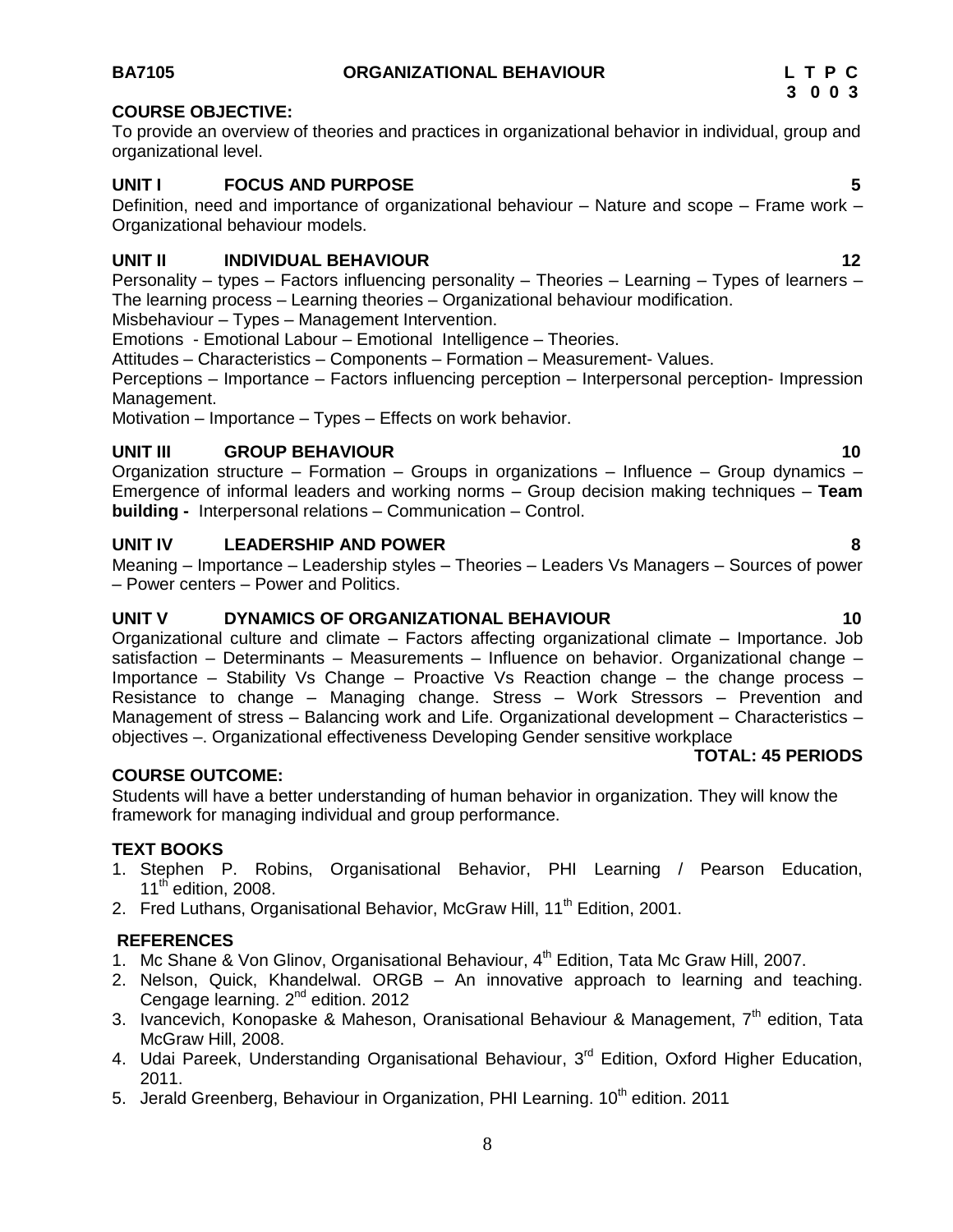#### **COURSE OBJECTIVE :**

- Acquire a reasonable knowledge in accounts
- Analysis and evaluate financial statements

#### **UNIT I FINANCIAL ACCOUNTING 12**

Introduction to Financial, Cost and Management Accounting- Generally accepted accounting principles, Conventions and Concepts-Balance sheet and related concepts- Profit and Loss account and related concepts - Introduction to inflation accounting- Introduction to human resources accounting.

#### **UNIT II COMPANY ACCOUNTS 12**

Meaning of Company -Maintenance of Books of Account-Statutory Books- Profit or Loss Prior to incorporation- Final Accounts of Company- Alteration of share capital- Preferential allotment, Employees stock option- Buy back of securities.

#### **UNIT III ANALYSIS OF FINANCIAL STATEMENTS 12**

Analysis of financial statements – Financial ratio analysis, cash flow (as per Accounting Standard 3) and funds flow statement analysis.

#### **UNIT IV COST ACCOUNTING 12**

Cost Accounts - Classification of manufacturing costs - Accounting for manufacturing costs. Cost Accounting Systems: Job order costing - Process costing- Activity Based Costing- Costing and the value chain- Target costing- Marginal costing including decision making- Budgetary Control & Variance Analysis - Standard cost system.

#### **UNIT V ACCOUNTING IN COMPUTERISED ENVIRONMENT 12**

Significance of Computerised Accounting System- Codification and Grouping of Accounts-Maintaining the hierarchy of ledgers- Prepackaged Accounting software.

#### **TOTAL: 45+15 = 60 PERIODS**

#### **COURSE OUTCOME**

Possess a managerial outlook at accounts**.**

#### **TEXTBOOKS**

- 1. M.Y.Khan & P.K.Jain, Management Accounting, Tata McGraw Hill, 2011.
- 2. R.Narayanaswamy, Financial Accounting A managerial perspective, PHI Learning, New Delhi, 2011.

#### **REFERENCES**

- 1. Jan Williams, Financial and Managerial Accounting  $-$  The basis for business Decisions, 15<sup>th</sup> edition, Tata McGraw Hill Publishers, 2010.
- 2. Horngren, Surdem, Stratton, Burgstahler, Schatzberg, Introduction to Management Accounting, PHI Learning, 2011.
- 3. Stice & Stice, Financial Accounting Reporting and Analysis,  $8<sup>th</sup>$  edition, Cengage Learning, 2010.
- 4. Singhvi Bodhanwala, Management Accounting -Text and cases, PHI Learning, 2009.
- 5. Ashish K. Battacharya, Introduction to Financial Statement Analysis, Elsevier, 2009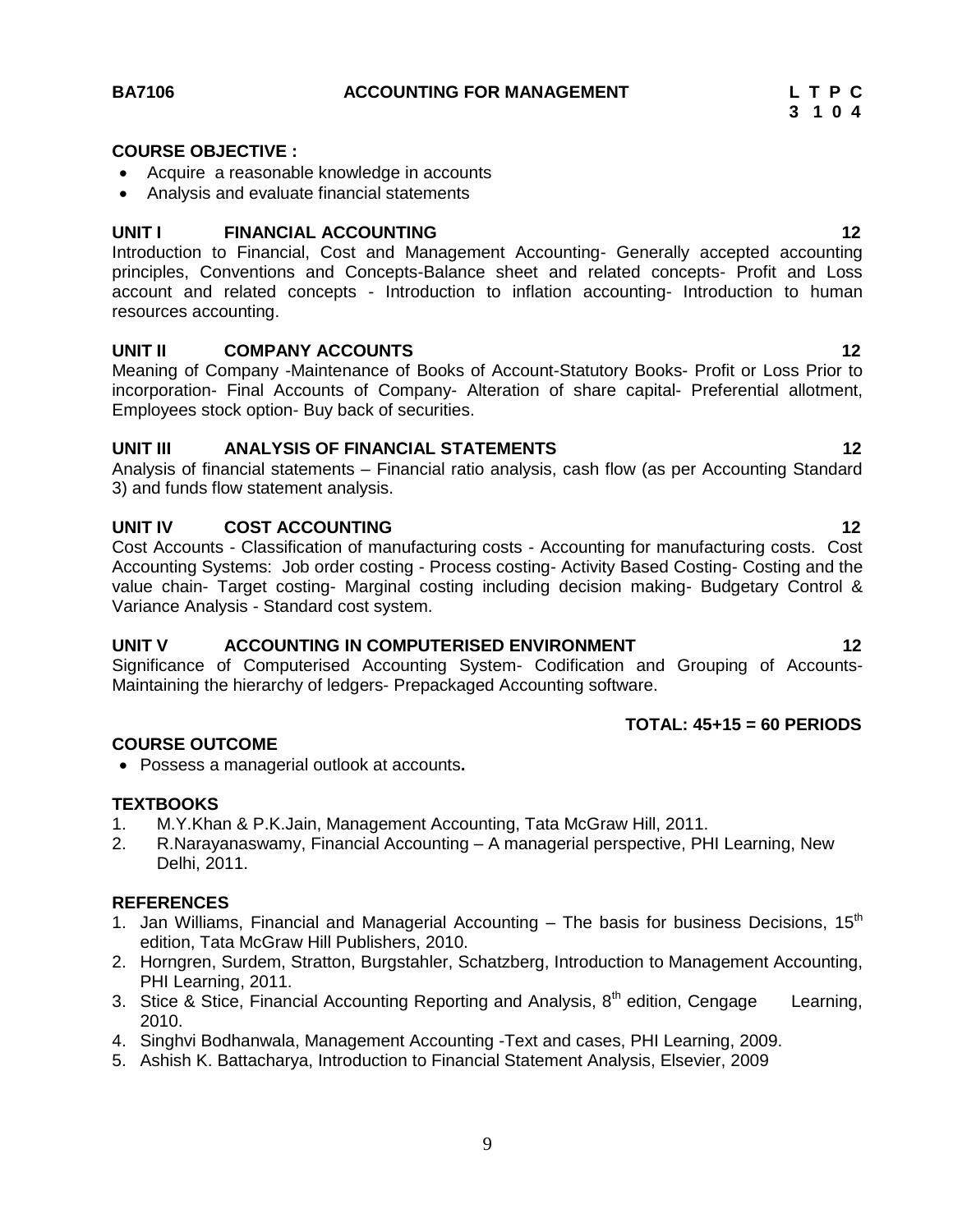#### **COURSE OBJECTIVE**:

To create the knowledge of Legal perspective and its practices to improvise the business.

### **UNIT I COMMERCIAL LAW 9**

#### **THE INDIAN CONTRACT ACT 1872**

Definition of contract, essentials elements and types of a contract, Formation of a contract, performance of contracts, breach of contract and its remedies, Quasi contracts - Contract Of Agency: Nature of agency, Creation and types of agents, Authority and liability of Agent and principal: Rights and duties of principal and agents, termination of agency.

#### **THE SALE OF GOODS ACT 1930**

Nature of Sales contract, Documents of title, risk of loss, Guarantees and Warranties, performance of sales contracts, conditional sales and rights of an unpaid seller - Negotiable Instruments Act 1881: Nature and requisites of negotiable instruments. Types of negotiable instruments, liability of parties, holder in due course, special rules for Cheque and drafts, discharge of negotiable instruments.

#### **UNIT II COMPANY LAW 9**

Major principles – Nature and types of companies, Formation, Memorandum and Articles of Association, Prospectus, Power, duties and liabilities of Directors, winding up of companies, Corporate Governance.

#### **UNIT III INDUSTRIAL LAW 9**

An Overview of Factories Act - Payment of Wages Act - Payment of Bonus Act - Industrial Disputes Act.

#### **UNIT IV INCOME TAX ACT AND SALES TAX ACT 9**

Corporate Tax Planning, Overview of central Sales Tax Act 1956 – Definitions, Scope, Incidence of CST, Practical issues of CST, Value Added Tax – Concepts, Scope, Methods of VAT Calculation, Practical Implications of VAT.

#### **UNIT V CONSUMER PROTECTION ACT AND INTRODUCTION OF CYBER LAWS 9**

Consumer Protection Act – Consumer rights, Procedures for Consumer greivances redressal, Types of consumer Redressal Machinaries and Forums- Competition Act 2002 - Cyber cvimes, IT Act 2000 and 2002, Cyber Laws, Introduction of IPR – Copy rights, Trade marks, Patent Act.

#### **COURSE OUTCOME**:

Legal insight will be established in the business practices according to the situation of changing environment.

#### **TEXT BOOKS**

- 1. N. D. Kapoor, Elements of mercantile Law, Sultan Chand and Company, India, 2006.
- 2. P. K. Goel, Business Law for Managers, Biztantatara Publishers, India, 2008.
- 3. Akhileshwar Pathack, Legal Aspects of Business, 4th Edition, Tata McGraw Hill, 2009.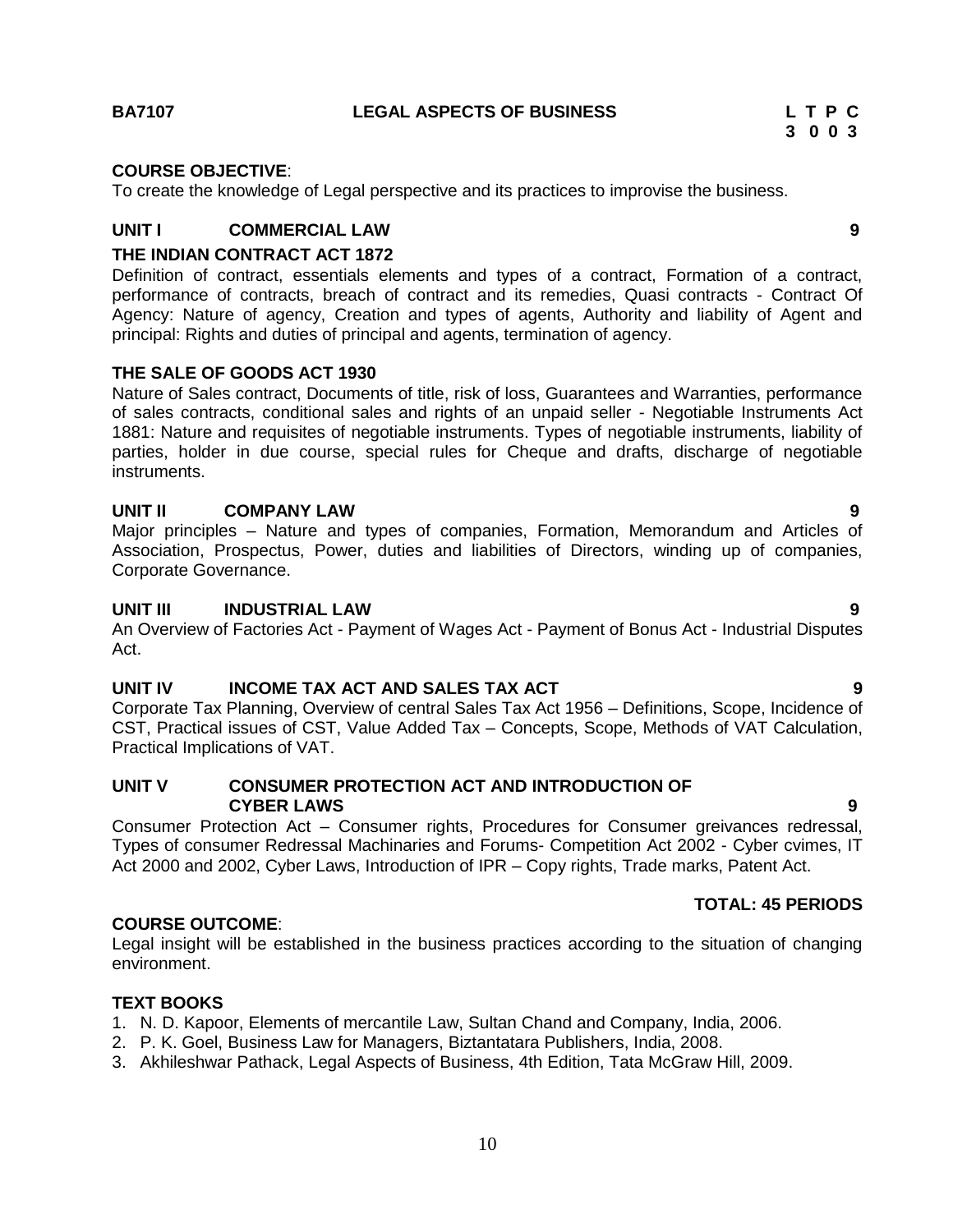#### **REFERENCES**

- 1. P. P. S. Gogna, Mercantile Law, S. Chand & Co. Ltd., India, Fourth Edition, 2008.
- 2. Dr. Vinod, K. Singhania, Direct Taxes Planning and Management, 2008.
- 3. Richard Stim, Intellectual Property- Copy Rights, Trade Marks, and Patents, Cengage Learning, 2008.
- 4. Balachandran V., Legal Aspects of Business, Tata McGraw Hill, 2012
- 5. Daniel Albuquerque, Legal Aspect of Business, Oxford, 2012
- 6. Ravinder Kumar- Legal Aspect of Business.- Cengage Learning, 2<sup>nd</sup> Edition-2011.

#### **BA7108 WRITTEN COMMUNICATION L T P C**

### **3 0 0 3**

#### **COURSE OBJECTIVE:**

To familiarize learners with the mechanics of writing. To enable learners to write in English precisely and effectively.

#### **UNIT I PERSONAL COMMUNICATION 9**

Journal writing, mails/emails, SMS, greeting cards, situation based – accepting/declining invitations, congratulating, consoling, conveying information.

#### **UNIT II SOCIAL COMMUNICATION 9**

Blogs, Reviews (films, books), posting comments, tweets, cross-cultural communication, gender sensitivity in communication.

#### **UNIT III WORK PLACE COMMUNICATION 9**

e-mails, minutes, reports of different kinds – annual report, status report, survey report, proposals, memorandums, presentations, interviews, profile of institutions, speeches, responding to enquiries, complaints, resumes, applications, summarizing, strategies for writing.

#### **UNIT I V RESEARCH WRITING 9**

Articles for publication (Journals), developing questionnaire, writing abstract, dissertation, qualities of research writing, data (charts, tables) analysis, documentation.

#### **UNIT V WRITING FOR MEDIA AND CREATIVE WRITING 9**

Features for publication (Newspapers, magazines, newsletters, notice-board), case studies, short stories, travelogues, writing for children, translation, techniques of writing

#### **TOTAL: 45 PERIODS**

#### **COURSE OUTCOME:**

Learners should be able to

- i) get into the habit of writing regularly,
- ii) express themselves in different genres of writing from creative to critical to factual writing,
- iii) take part in print and online media communication,
- iv) read quite widely to acquire a style of writing, and
- v) identify their areas of strengths and weaknesses in writing.

#### **TEXT BOOKS**

- 1. Raymond V Lesikar, John D Pettit, and Mary E Flatly. 2009. Lesikar"s Basic BusinessCommunication. 11<sup>th</sup> ed. Tata McGraw-Hill, New Delhi.
- 2. Sharan J Gerson, and Steven M Gerson. 2008. Technical Writing: Process and Product. Pearson Education, New Delhi.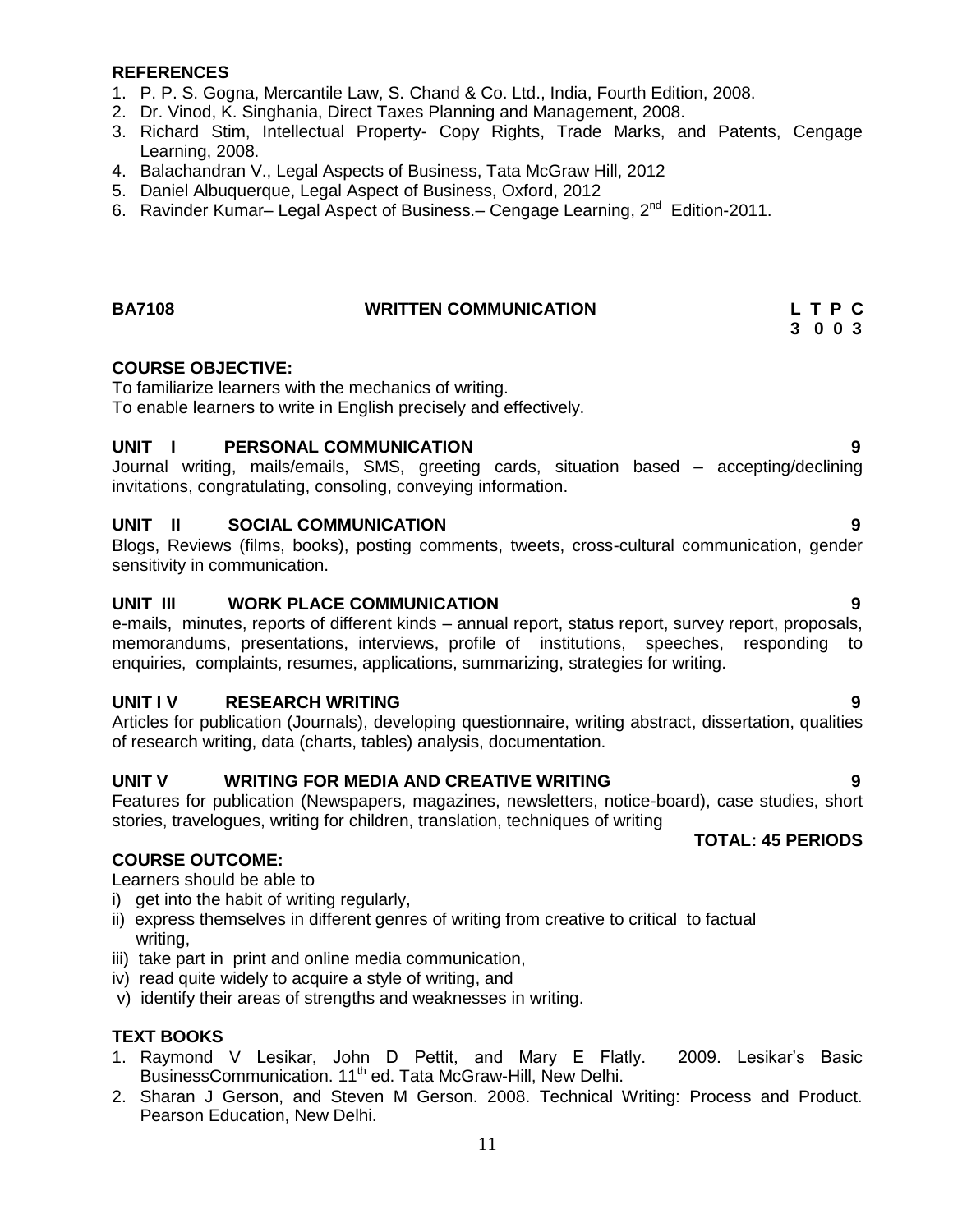#### **REFERENCE:**

1. E. H. McGrath, S.J. 2012. Basic Managerial Skills for All. 9<sup>th</sup> ed. Prentice-Hall of India, New Delhi

Management books

| Robin sharma                                     | - The greatness guide                   |
|--------------------------------------------------|-----------------------------------------|
| <b>Steven Covey</b>                              | - 7 Habits of Effective people          |
| Arindham Chaudhuri                               | - Count your chickens before they hatch |
| Ramadurai                                        | - TCS Story                             |
| Blogs: Seth Godwin, Guy Kawasaki, Kiruba Shankar |                                         |
| Review: Harvard Business review                  |                                         |
| Reports: Deloitte, Netsis                        |                                         |
| Magazines: Bloomberg Businessweek, Economist     |                                         |

| <b>BA7201</b> | <b>OPERATIONS MANAGEMENT</b> | L T P C |  |  |
|---------------|------------------------------|---------|--|--|
|               |                              | 3 0 0 3 |  |  |

#### **COURSE OBJECTIVE:**

To provide a broad introduction to the field of operations management and explain the concepts, strategies , tools and techniques for managing the transformation process that can lead to competitive advantage.

#### **UNIT I INTRODUCTION TO OPERATIONS MANAGEMENT 9**

Operations Management – Nature, Importance, historical development, transformation processes, differences between services and goods, a system perspective, functions, challenges, current priorities, recent trends; Operations Strategy – Strategic fit , framework; Supply Chain Management

#### **UNIT II FORECASTING, CAPACITY AND FACILITY DESIGN 9**

Demand Forecasting – Need, Types, Objectives and Steps. Overview of Qualitative and Quantitative methods. Capacity Planning – Long range, Types, Developing capacity alternatives. Overview of sales and operations planning. Overview of MRP, MRP II and ERP.

Facility Location – Theories, Steps in Selection, Location Models. Facility Layout – Principles, Types, Planning tools and techniques.

#### **UNIT III DESIGN OF PRODUCT, PROCESS AND WORK SYSTEMS 9**

Product Design – Influencing factors, Approaches, Legal, Ethical and Environmental issues. Process – Planning, Selection, Strategy, Major Decisions. Work Study – Objectives, Procedure. Method Study and Motion Study. Work Measurement and Productivity – Measuring Productivity and Methods to improve productivity.

#### **UNIT IV MATERIALS MANAGEMENT 9**

Materials Management – Objectives, Planning, Budgeting and Control. Purchasing – Objectives, Functions, Policies, Vendor rating and Value Analysis. Stores Management – Nature, Layout, Classification and Coding. Inventory – Objectives, Costs and control techniques. Overview of JIT.

#### **UNIT V SCHEDULING AND PROJECT MANAGEMENT 9**

Project Management – Scheduling Techniques, PERT, CPM; Scheduling - work centers – nature, importance; Priority rules and techniques, shopfloor control; Flow shop scheduling – Johnson"s Algorithm – Gantt charts; personnel scheduling in services.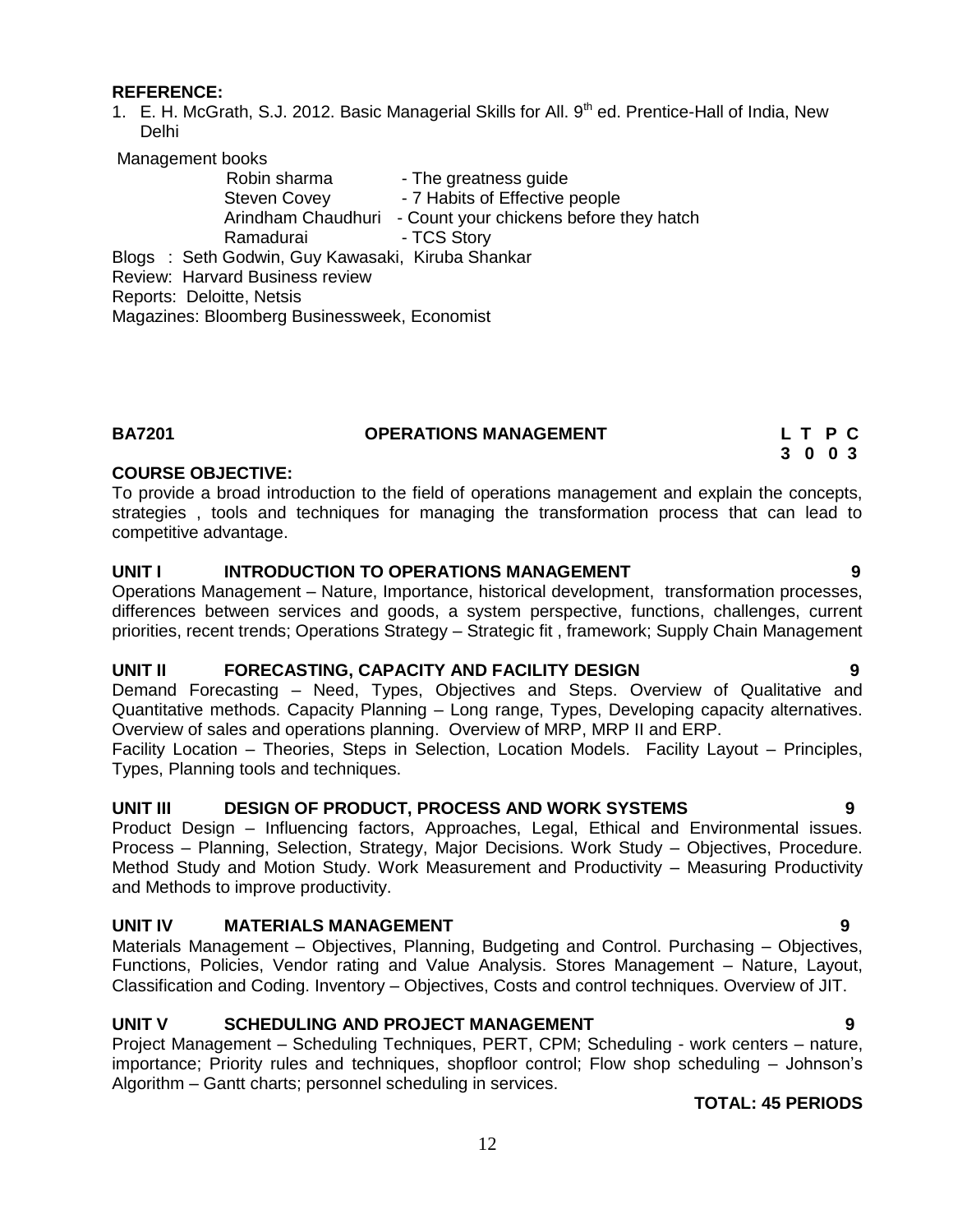#### **COURSE OUTCOME:**

Understanding of the strategic and operational decisions in managing manufacturing and service organizations and appreciation of the role of operations management function in an organization.

#### **TEXT BOOKS**

- 1. Richard B. Chase, Ravi Shankar, F. Robert Jacobs, Nicholas J. Aquilano, Operations and Supply Management, Tata McGraw Hill, 12<sup>th</sup> Edition, 2010.
- 2. Norman Gaither and Gregory Frazier, Operations Management, South Western Cengage Learning, 2002.

#### **REFERENCES**

- 1. William J Stevenson, Operations Management, Tata McGraw Hill, 9<sup>th</sup> Edition, 2009.
- 2. Russel and Taylor, Operations Management, Wiley, Fifth Edition, 2006.
- 3. Kanishka Bedi, Production and Operations Management, Oxford University Press, 2004.
- 4. Chary S. N, Production and Operations Management, Tata McGraw Hill, Third Edition, 2008.
- 5. Aswathappa K and Shridhara Bhat K, Production and Operations Management, Himalaya Publishing House, Revised Second Edition, 2008.
- 6. Mahadevan B, Operations Management Theory and practice, Pearson Education, 2007.
- 7. Pannerselvam R, Production and Operations Management, Prentice Hall India, Second Edition, 2008.

### **BA7202 FINANCIAL MANAGEMENT L T P C**

 **3 0 0 3**

#### **COURSE OBJECTIVES:**

Facilitate student to

- Understand the operational nuances of a Finance Manager
- Comprehend the technique of making decisions related to finance function

#### **UNIT I FOUNDATIONS OF FINANCE: 9**

Financial management – An overview- Time value of money- Introduction to the concept of risk and return of a single asset and of a portfolio- Valuation of bonds and shares-Option valuation.

#### **UNIT II INVESTMENT DECISIONS: 9**

Capital Budgeting: Principles and techniques - Nature of capital budgeting- Identifying relevant cash flows - Evaluation Techniques: Payback, Accounting rate of return, Net Present Value, Internal Rate of Return, Profitability Index - Comparison of DCF techniques - Project selection under capital rationing - Inflation and capital budgeting - Concept and measurement of cost of capital - Specific cost and overall cost of capital

#### **UNIT III FINANCING AND DIVIDEND DECISION: 9**

Financial and operating leverage - capital structure - Cost of capital and valuation - designing capital structure.

Dividend policy - Aspects of dividend policy - practical consideration - forms of dividend policy forms of dividends - share splits.

#### **UNIT IV WORKING CAPITAL MANAGEMENT: 9**

Principles of working capital: Concepts, Needs, Determinants, issues and estimation of working capital - Accounts Receivables Management and factoring - Inventory management - Cash management - Working capital finance : Trade credit, Bank finance and Commercial paper.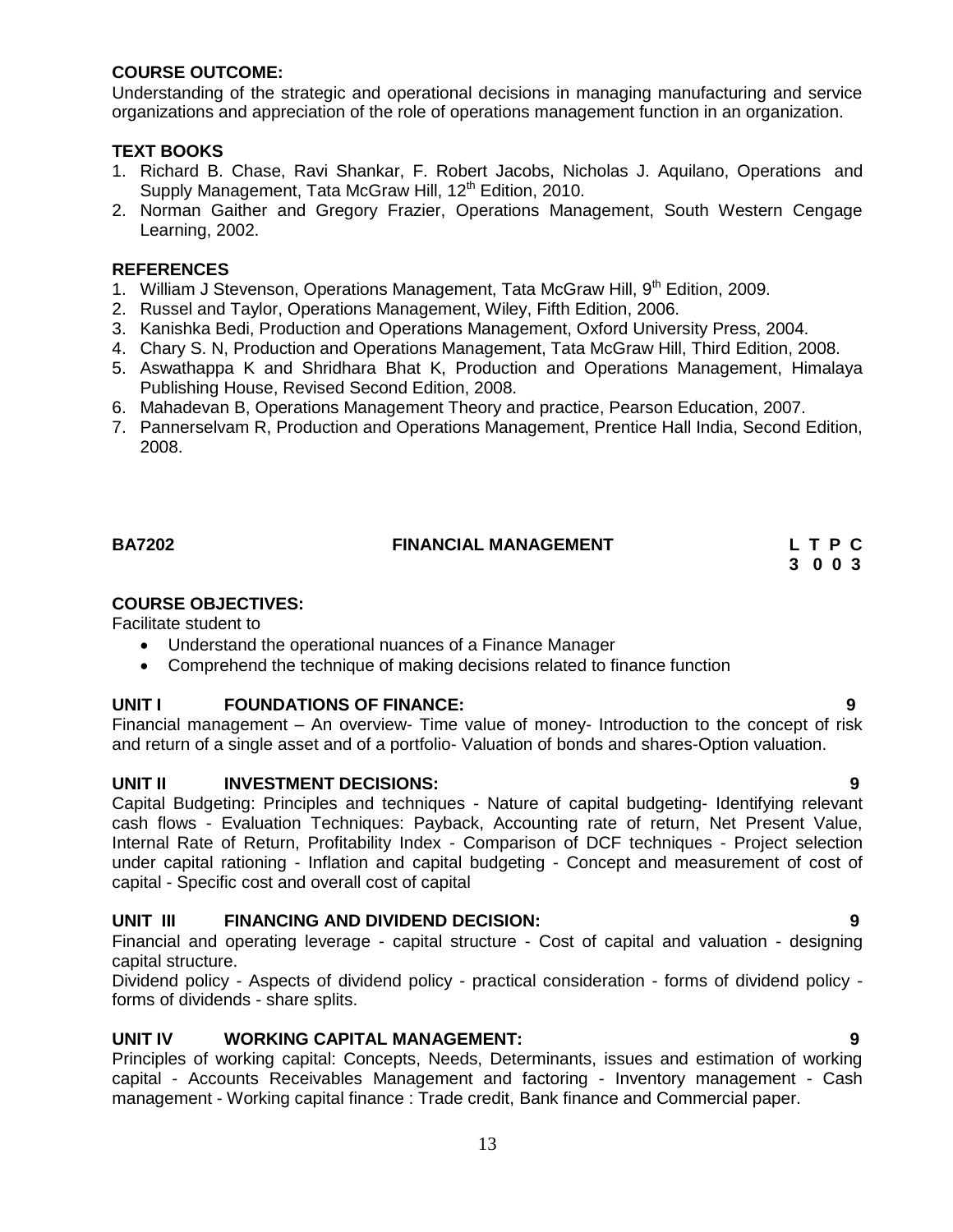#### **UNIT V LONG TERM SOURCES OF FINANCE: 9**

Indian capital and stock market, New issues market Long term finance: Shares, debentures and term loans, lease, hire purchase, venture capital financing, Private Equity.

#### **COURSE OUTCOME:**

Possess the techniques of managing finance in an organization

#### **TEXT BOOKS**

- 1. M.Y. Khan and P.K.Jain Financial management, Text, Problems and cases Tata McGraw Hill, 6<sup>th</sup> edition, 2011.
- 2. M. Pandey Financial Management, Vikas Publishing House Pvt. Ltd.,  $10<sup>th</sup>$  edition, 2012.

#### **REFERENCES**

- 1. Aswat Damodaran, Corporate Finance Theory and practice, John Wiley & Sons, 2011.
- 2. James C. Vanhorne Fundamentals of Financial Management– PHI Learning, 11<sup>th</sup> Edition, 2012.
- 3. Brigham, Ehrhardt, Financial Management Theory and Practice,  $12<sup>th</sup>$  edition, Cengage Learning 2010.
- 4. Prasanna Chandra, Financial Management, 9<sup>th</sup> edition, Tata McGraw Hill, 2012.
- 5. Srivatsava, Mishra, Financial Management, Oxford University Press, 2011

### **BA7203 MARKETING MANAGEMENT L T P C**

#### **COURSE OBJECTIVE:**

- To understand the changing business environment
- To identify the indicators of management thoughts and practices
- To understand fundamental premise underlying market driven strategies

#### **UNIT I INTRODUCTION 12**

Marketing – Definitions - Conceptual frame work – Marketing environment : Internal and External - Marketing interface with other functional areas – Production, Finance, Human Relations Management, Information System. Marketing in global environment – Prospects and Challenges.

#### **UNIT II MARKETING STRATEGY 12**

Marketing strategy formulations – Key Drivers of Marketing Strategies - Strategies for Industrial Marketing – Consumer Marketing –– Services marketing – Competitor analysis - Analysis of consumer and industrial markets – Strategic Marketing Mix components.

#### **UNIT III MARKETING MIX DECISIONS 12**

Product planning and development – Product life cycle – New product Development and Management – Market Segmentation – Targeting and Positioning – Channel Management – Advertising and sales promotions – Pricing Objectives, Policies and methods.

#### **UNIT IV BUYER BEHAVIOUR 12**

Understanding industrial and individual buyer behavior - Influencing factors – Buyer Behaviour Models – Online buyer behaviour - Building and measuring customer satisfaction – Customer relationships management – Customer acquisition, Retaining, Defection.

#### **TOTAL: 45 PERIODS**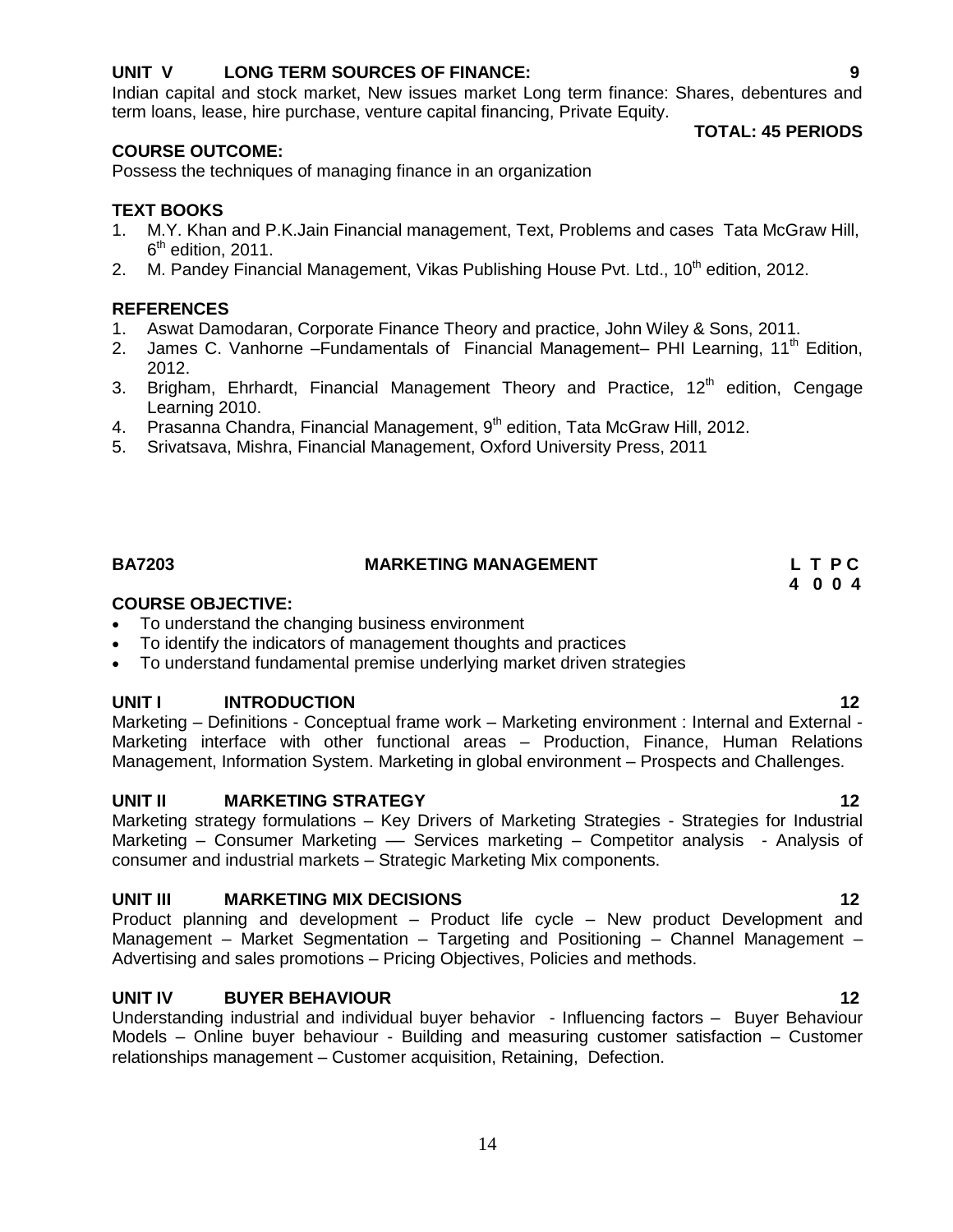#### **UNIT V MARKETING RESEARCH & TRENDS IN MARKETING 12**

Marketing Information System – Research Process – Concepts and applications : Product – Advertising – Promotion – Consumer Behaviour – Retail research – Customer driven organizations - Cause related marketing - Ethics in marketing –Online marketing trends. **TOTAL: 60 PERIODS**

### **COURSE OUTCOME**:

- knowledge of analytical skills in solving marketing related problems
- awareness of marketing management process

### **TEXT BOOKS**

- 1. Philip Kortler and Kevin Lane Keller, Marketing Management, PHI 14<sup>th</sup> Edition, 2012
- 2. KS Chandrasekar, "Marketing management-Text and Cases", Tata McGrawHill-Vijaynicole, First edition,2010
- 3. Paul Baines, Chris Fill and Kelly Page, Marketing, Oxford University Press, 2<sup>nd</sup> Edition, 2011.
- 4. Lamb, hair, Sharma, Mc Daniel– Marketing An Innovative approach to learning and teaching-A south Asian perspective, Cengage Learning –– 2012

### **REFERENCES**

- 1. Micheal R.Czinkota & Masaaki Kotabe, Marketing Management, Vikas Thomson Learning, 2000.
- 2. Duglas,J.Darymple, Marketing Management, John Wiley & Sons, 2008.
- 3. NAG, Marketing successfully- A Professional Perspective, Macmillan 2008.
- 4. Boyd Walker, Marketing Management, McGraw Hill, 2002.
- 5 Paul Baines, Chriss Fill Kelly Pagb, Marketing, II edition, Asian edition.

## **BA7204 HUMAN RESOURCE MANAGEMENT L T P C**

### **COURSE OBJECTIVE:**

To provide knowledge about management issues related to staffing, training, performance, compensation, human factors consideration and compliance with human resource requirements.

#### **UNIT I PERSPECTIVES IN HUMAN RESOURCE MANAGEMENT 5**

Evolution of human resource management – The importance of the human factor – Challenges – Inclusive growth and affirmative action -Role of human resource manager – Human resource policies – Computer applications in human resource management – Human resource accounting and audit.

#### **UNIT II THE CONCEPT OF BEST FIT EMPLOYEE 8**

Importance of Human Resource Planning – Forecasting human resource requirement –matching supply and demand - Internal and External sources. Recruitment - Selection  $-$  induction  $-$ Socialization benefits.

### **UNIT III** TRAINING AND EXECUTIVE DEVELOPMENT 10

Types of training methods –purpose- benefits- resistance. Executive development programmes – Common practices - Benefits – Self development – Knowledge management.

### **UNIT IV SUSTAINING EMPLOYEE INTEREST 42**

Compensation plan – Reward – Motivation – Application of theories of motivation – Career management – Development of mentor – Protégé relationships.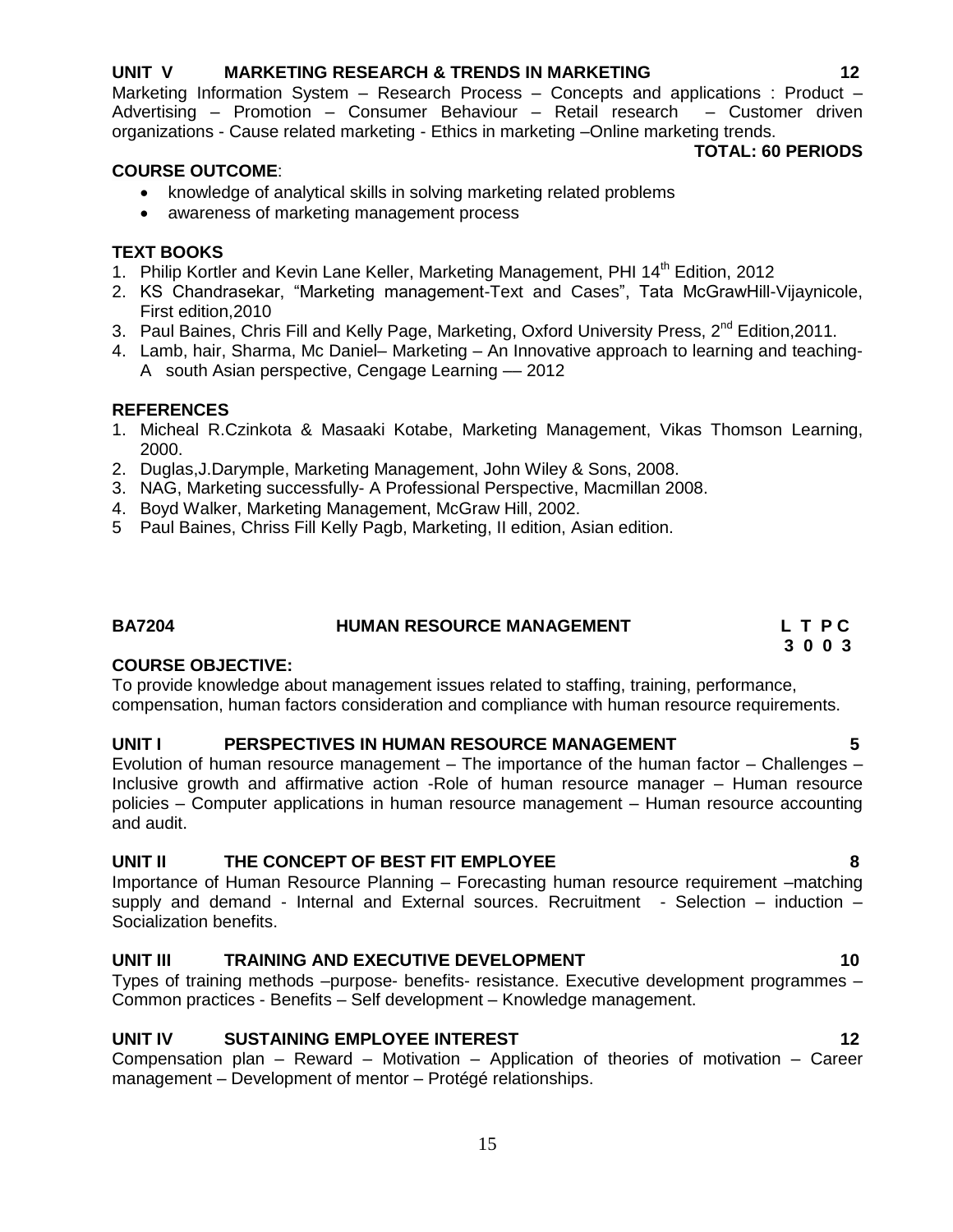#### **UNIT V PERFORMANCE EVALUATION AND CONTROL PROCESS 10**

Method of performance evaluation – Feedback – Industry practices. Promotion, Demotion, Transfer and Separation – Implication of job change. The control process – Importance – Methods – Requirement of effective control systems grievances – Causes – Implications – Redressal methods.

#### **TOTAL: 45 PERIODS**

#### **COURSE OUTCOME:**

Students will gain knowledge and skills needed for success as a human resources professional

#### **TEXT BOOKS**

- 1. Dessler Human Resource Management, Pearson Education Limited, 2007
- 2. Decenzo and Robbins, Human Resource Management, Wiley,  $8^{th}$  Edition, 2007.

#### **REFERENCES**

- 1. Luis R.Gomez-Mejia, David B.Balkin, Robert L Cardy. Managing Human Resource. PHI Learning. 2012
- 2. Bernadin, Human Resource Management, Tata Mcgraw Hill,  $8<sup>th</sup>$  edition 2012.
- 3. Wayne Cascio, Managing Human Resource, McGraw Hill, 2007.
- 4. Ivancevich, Human Resource Management, McGraw Hill 2012.
- 5. Uday Kumar Haldar, Juthika Sarkar. Human Resource management. Oxford. 2012

### **BA7205 INFORMATION MANAGEMENT L T P C**

#### **COURSE OBJECTIVE**

- To understand the importance of information in business
- To know the technologies and methods used for effective decision making in an organization.

#### **UNIT I INTRODUCTION 10**

Data, Information, Intelligence, Information Technology, Information System, evolution, types based on functions and hierarchy, System development methodologies, Functional Information Systems, DSS, EIS, KMS, GIS, International Information System.

#### **UNIT II SYSTEM ANALYSIS AND DESIGN 10**

Case tools - System flow chart, Decision table, Data flow Diagram (DFD), Entity Relationship (ER), Object Oriented Analysis and Design(OOAD), UML diagram.

#### **UNIT III DATABASE MANAGEMENT SYSTEMS 9**

DBMS – HDBMS, NDBMS, RDBMS, OODBMS, Query Processing, SQL, Concurrency Management, Data warehousing and Data Mart

#### **UNIT IV SECURITY, CONTROL AND REPORTING 8**

Security, Testing, Error detection, Controls, IS Vulnerability, Disaster Management, Computer Crimes, Securing the Web, Intranets and Wireless Networks, Software Audit, Ethics in IT, User Interface and reporting.

#### **UNIT V NEW IT INITIATIVES 8**

Role of information management in ERP, e-business, e-governance, Data Mining, Business Intelligence, Pervasive Computing, Cloud computing, CMM.

#### **TOTAL: 45 PERIODS**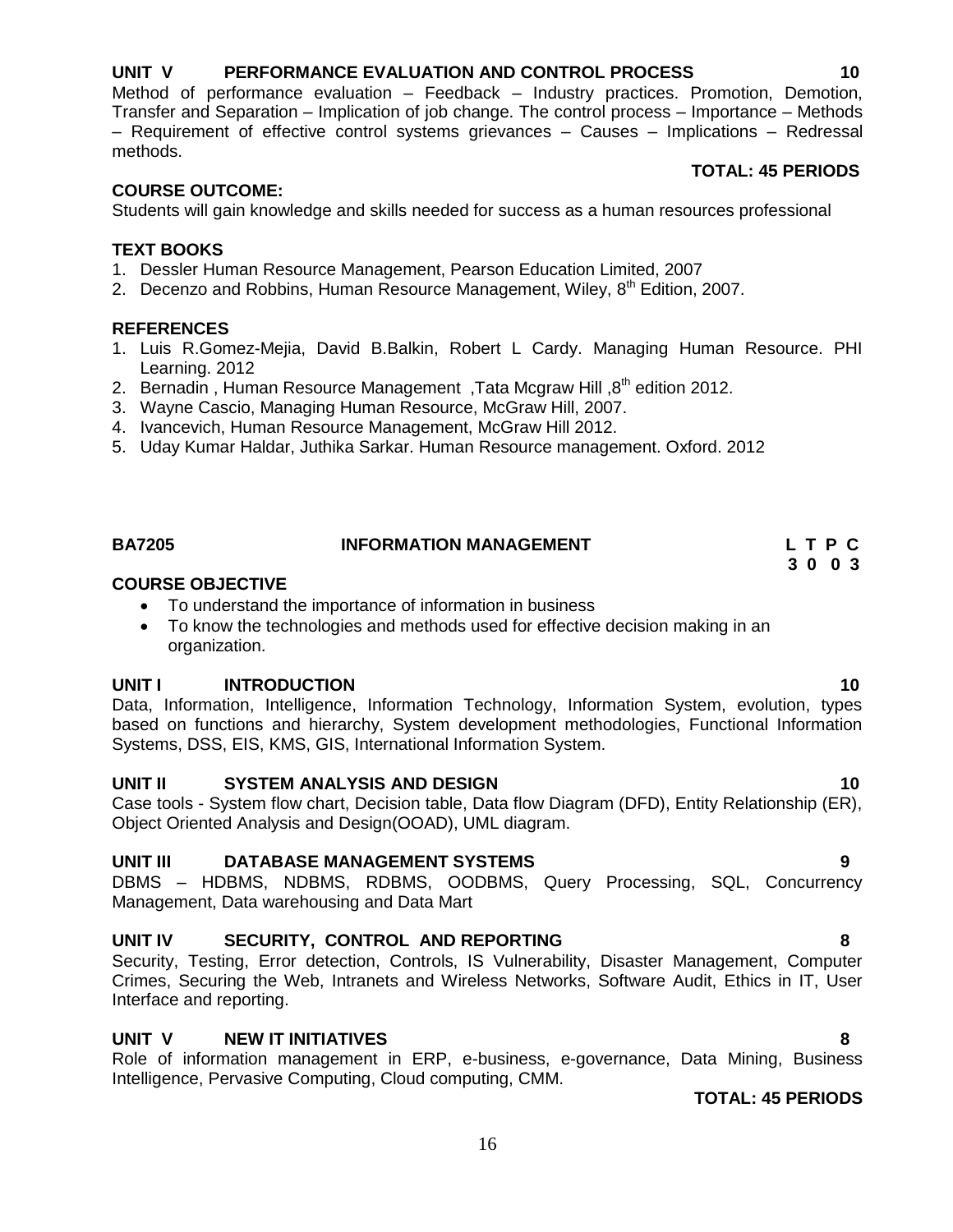### **COURSE OUTCOME**

Gains knowledge on effective applications of information systems in business

### **TEXTBOOKS**

- 1. Robert Schultheis and Mary Summer, Management Information Systems The Managers View, Tata McGraw Hill, 2008.
- 2. Kenneth C. Laudon and Jane Price Laudon, Management Information Systems Managing the digital firm, PHI Learning / Pearson Education, PHI, Asia, 2012.

### **REFERENCES**

- 1. Rahul de, MIS in Business, Government and Society, Wiley India Pvt Ltd, 2012
- 2. Gordon Davis, Management Information System : Conceptual Foundations, Structure and Development, Tata McGraw Hill, 21<sup>st</sup> Reprint 2008.
- 3. Haag, Cummings and Mc Cubbrey, Management Information Systems for the Information Age, McGraw Hill, 2005.  $9<sup>th</sup>$  edition, 2013.
- 4. Turban, McLean and Wetherbe, Information Technology for Management Transforming Organisations in the Digital Economy, John Wiley,  $6<sup>th</sup>$  Edition, 2008.
- 5. Raymond McLeod and Jr. George P. Schell, Management Information Systems, Pearson Education, 2007.
- 6. James O Brien, Management Information Systems Managing Information Technology in the E-business enterprise, Tata McGraw Hill, 2004.
- 7. Raplh Stair and George Reynolds, Information Systems, Cengage Learning, 10<sup>th</sup> Edition, 2012
- 8. Corey Schou and Dan Shoemaker, Information Assurance for the Enterprise A Roadmap to Information Security, Tata McGraw Hill, 2007.
- 9. Frederick Gallegor, Sandra Senft, Daniel P. Manson and Carol Gonzales, Information Technology Control and Audit, Auerbach Publications, 4<sup>th</sup> Edition, 2013.

### **BA7206 APPLIED OPERATIONS RESEARCH L T P C**

#### **COURSE OBJECTIVE:**

To learn the concepts of operations research applied in business decision making.

#### **UNIT I INTRODUCTION TO LINEAR PROGRAMMING (LP) 12**

Introduction to applications of operations research in functional areas of management. Linear Programming-formulation, solution by graphical and simplex methods (Primal - Penalty, Two Phase), Special cases. Dual simplex method. Principles of Duality. Sensitivity Analysis.

#### **UNIT II LINEAR PROGRAMMING EXTENSIONS 12**

Transportation Models (Minimising and Maximising Problems) – Balanced and unbalanced Problems – Initial Basic feasible solution by N-W Corner Rule, Least cost and Vogel"s approximation methods. Check for optimality. Solution by MODI / Stepping Stone method. Case of Degeneracy. Transhipment Models. Assignment Models (Minimising and Maximising Problems) – Balanced and Unbalanced Problems. Solution by Hungarian and Branch and Bound Algorithms. Travelling Salesman problem. Crew Assignment Models.

### **UNIT III INTEGER PROGRAMMING AND GAME THEORY 12**

Solution to pure and mixed integer programming problem by Branch and Bound and cutting plane algorithms. Game Theory-Two person Zero sum games-Saddle point, Dominance Rule, Convex Linear Combination (Averages), methods of matrices, graphical and LP solutions.

 **3 1 0 4**

#### 17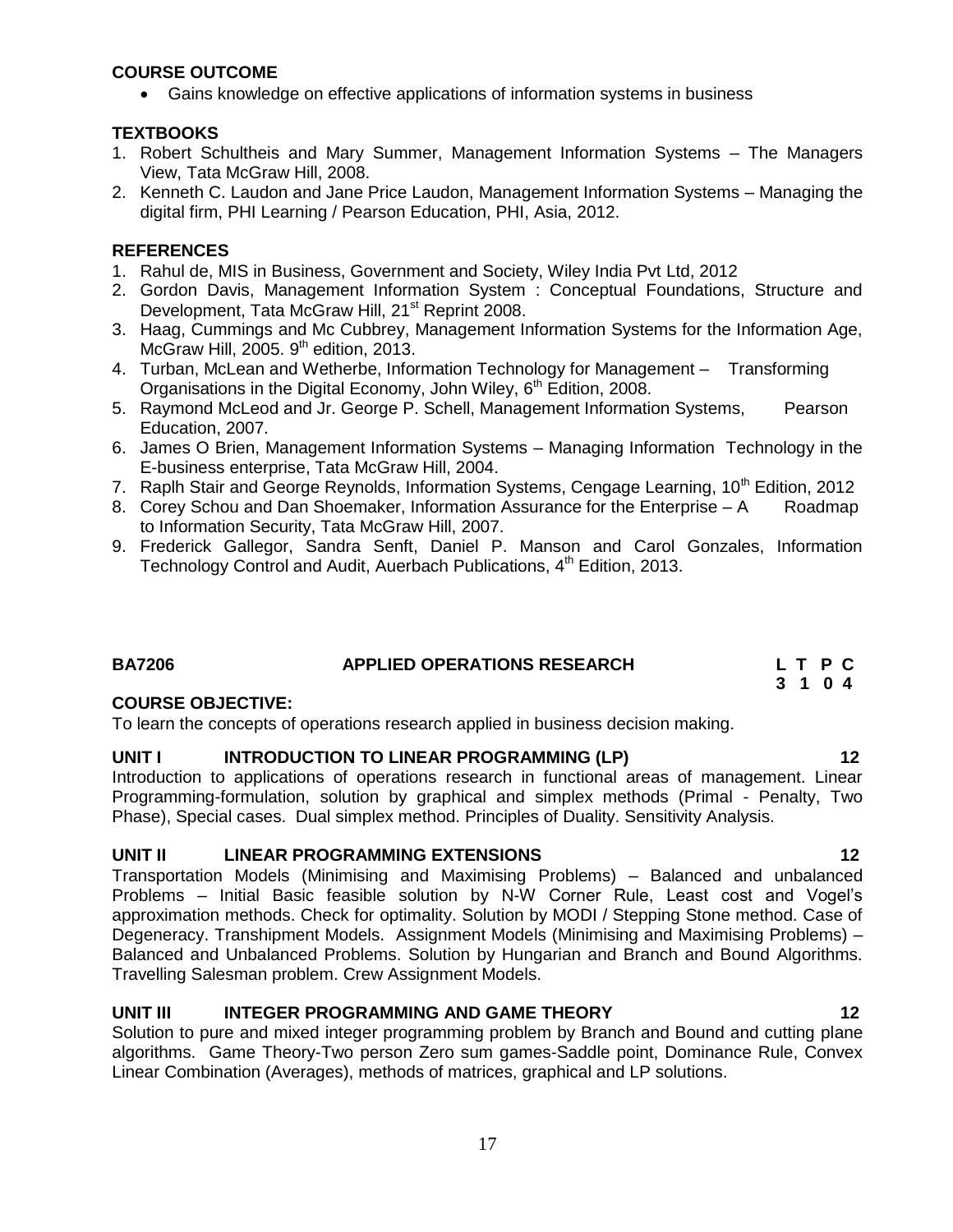#### 18

### **UNIT IV INVENTORY MODELS, SIMULATION AND DECISION THEORY 12**

Inventory Models – EOQ and EBQ Models (With and without shortages), Quantity Discount Models. Decision making under risk – Decision trees – Decision making under uncertainty. Monte-carlo simulation.

### **UNIT V QUEUING THEORY AND REPLACEMENT MODELS 12**

Queuing Theory - single and Multi-channel models – infinite number of customers and infinite calling source. Replacement Models-Individuals replacement Models (With and without time value of money) – Group Replacement Models.

### **COURSE OUTCOME:**

To facilitate quantitative solutions in business decision making under conditions of certainty, risk and uncertainty.

### **TEXT BOOKS**

- 1. Paneerselvam R., Operations Research, Prentice Hall of India, Fourth Print, 2008.
- 2. N. D Vohra, Quantitative Techniques in Management,Tata Mcgraw Hill, 2010.
- 3. Pradeep Prabakar Pai, Operations Research Principles and Practice, Oxford Higher Education.

#### **REFERENCES**

- 1. Hamdy A Taha, Introduction to Operations Research, Prentice Hall India, Seventh Edition, Third Indian Reprint 2004.
- 2. G. Srinivasan, Operations Research Principles and Applications, PHI, 2007.
- 3. Gupta P.K, Hira D.S, Problem in Operations Research, S.Chand and Co, 2007.
- 4. Kalavathy S, Operations Research, Second Edition, Vikas Publishing House, 2004.
- 5. Frederick & Mark Hillier, Introduction to Management Science A Modeling and case studies approach with spreadsheets, Tata Mcgraw Hill, 2005.

#### **BA7207 BUSINESS RESEARCH METHODS L T P C**

# **COURSE OBJECTIVE:**

To expose the students to the principles of scientific methodology in business enquiry; to develop analytical skills of business research; to develop the skills for scientific communications.

#### **UNIT I INTRODUCTION 9**

Business Research – Definition and Significance – the research process – Types of Research – Exploratory and causal Research – Theoretical and empirical Research – Cross –Sectional and time – series Research – Research questions / Problems – Research objectives – Research hypotheses – characteristics – Research in an evolutionary perspective – the role of theory in research.

### **UNIT II RESEARCH DESIGN AND MEASUREMENT 9**

Research design – Definition – types of research design – exploratory and causal research design – Descriptive and experimental design – different types of experimental design – Validity of findings – internal and external validity – Variables in Research – Measurement and scaling – Different scales – Construction of instrument – Validity and Reliability of instrument.

**3 0 0 3**

 **TOTAL: 60 PERIODS**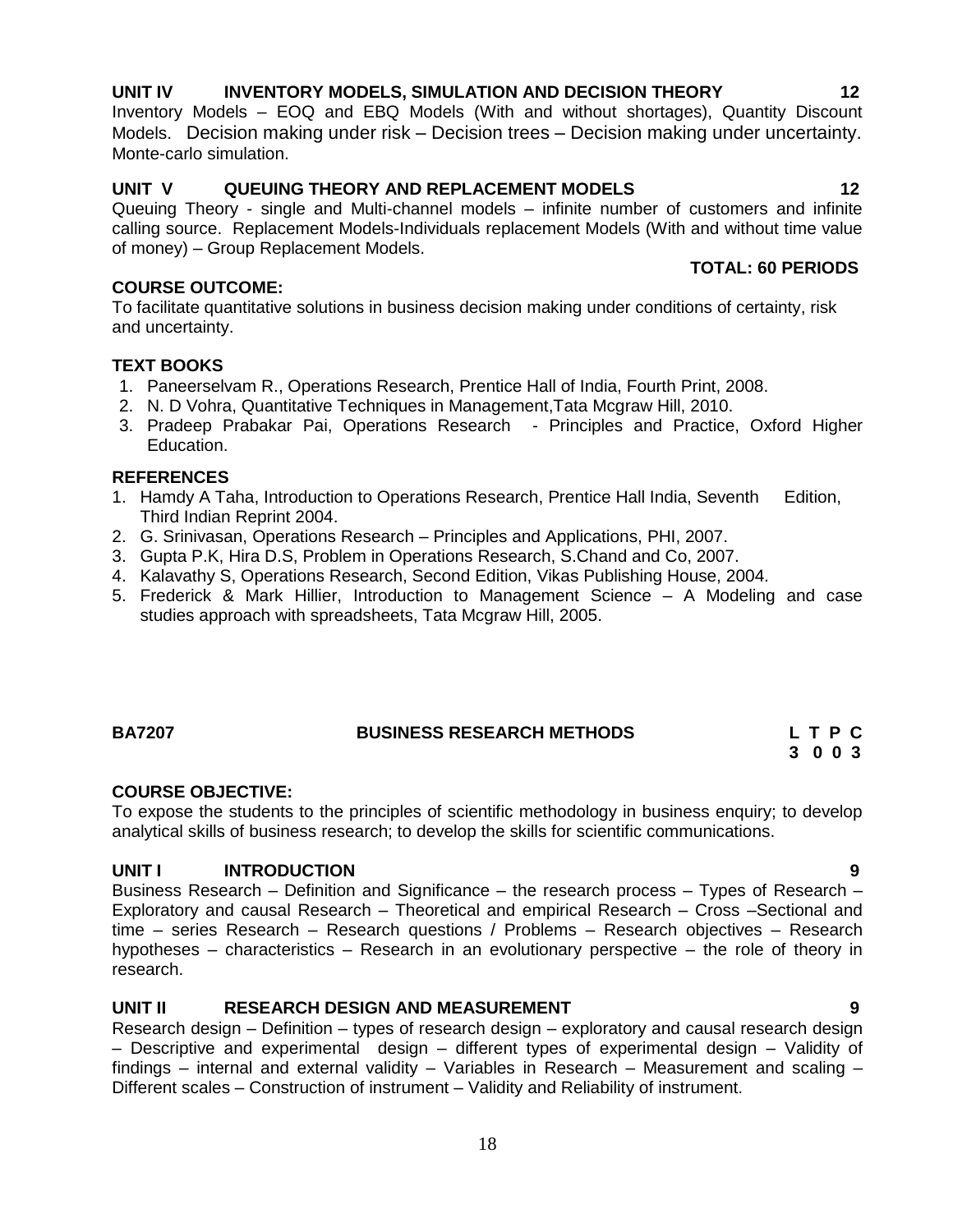#### **UNIT III DATA COLLECTION 9**

Types of data – Primary Vs Secondary data – Methods of primary data collection – Survey Vs Observation – Experiments – Construction of questionaire and instrument – Validation of questionaire – Sampling plan – Sample size – determinants optimal sample size – sampling techniques – Probability Vs Non–probability sampling methods.

#### **UNIT IV DATA PREPARATION AND ANALYSIS 9**

Data Preparation - editing - Coding -Data entry - Validity of data - Qualitative Vs Quantitative data analyses – Bivariate and Multivariate statistical techniques – Factor analysis – Discriminant analysis – cluster analysis – multiple regression and correlation – multidimensional scaling – Application of statistical software for data analysis.

#### **UNIT V REPORT DESIGN, WRITING AND ETHICS IN BUSINESS RESEARCH 9**

Research report – Different types – Contents of report – need of executive summary – chapterization – contents of chapter – report writing – the role of audience – readability – comprehension – tone – final proof – report format – title of the report – ethics in research – ethical behaviour of research – subjectivity and objectivity in research.

#### **TOTAL: 45 PERIODS**

#### **COURSE OUTCOME:**

Students would become acquainted with the scientific methodology in business domain. They would also become analytically skillful. They would become familiar with the nuances of scientific communications.

#### **TEXT BOOKS**

- 1. Donald R. Cooper, Pamela S. Schindler and J K Sharma, Business Research methods, 11<sup>th</sup> Edition, Tata Mc Graw Hill, New Delhi, 2012.
- 2. Alan Bryman and Emma Bell, Business Research methods, 3<sup>rd</sup> Edition, Oxford University Press, New Delhi, 2011.
- 3. Uma Sekaran and Roger Bougie, Research methods for Business, 5<sup>th</sup> Edition, Wiley India, New Delhi, 2012.
- 4. William G Zikmund, Barry J Babin, Jon C.Carr, Atanu Adhikari,Mitch Griffin, Business Research methods, A South Asian Perspective, 8<sup>th</sup> Edition, Cengage Learning, New Delhi, 2012.

#### **BA7211 DATA ANALYSIS AND BUSINESS MODELING L T P C**

### **0 0 4 2**

#### **COURSE OBJECTIVE**

• to have hands- on experience on decision modeling

[Business models studied in theory to be practiced using Spreadsheet / Analysis Software]

| S.No. | Exp. No. | <b>Details of experiments</b>       | <b>Duration</b> |
|-------|----------|-------------------------------------|-----------------|
|       |          | <b>Name</b>                         |                 |
|       |          | <b>Descriptive Statistics</b>       |                 |
|       |          | Hypothesis - Parametric             |                 |
|       |          | Hypothesis - Non-parametric         |                 |
|       |          | <b>Correlation &amp; Regression</b> |                 |
|       |          | Forecasting                         |                 |
|       |          | Extended experiment - 1             |                 |
|       |          | <b>Portfolio Selection</b>          |                 |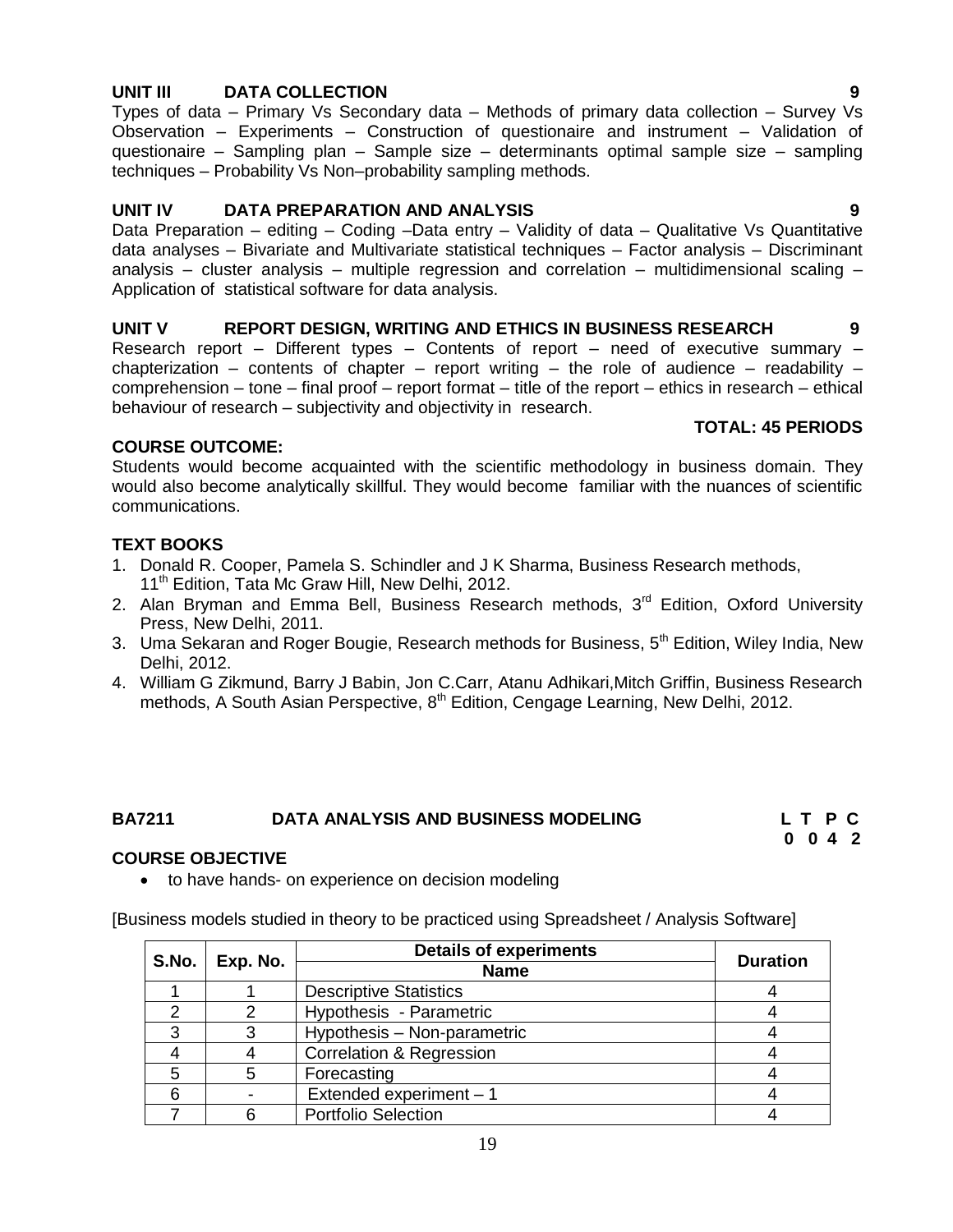|    |     | <b>Risk Analysis &amp; Sensitivity Analysis</b> |  |
|----|-----|-------------------------------------------------|--|
|    |     | Revenue Management                              |  |
| 10 |     | Extended experiment $-2$                        |  |
|    |     | <b>Transportation &amp; Assignment</b>          |  |
| 12 | 10  | <b>Networking Models</b>                        |  |
| 13 |     | Queuing Theory                                  |  |
| 14 | 12. | <b>Inventory Models</b>                         |  |
| 15 |     | Extended experiments - 3                        |  |

- Spreadsheet Software and
- Data Analysis Tools

### **REQUIREMENTS for a batch of 30 students**

- 1. Personal Computers 30 nos
- 2. Any licensed Spreadsheet and Analysis software like Microsoft Excel, SPSS etc– 30 user licenses

### **COURSE OUTCOME**

• Knowledge of spreadsheets and data analysis software for business modeling

### **TEXT BOOKS**

- 1. David M. Levine et al, "Statistics for Managers using MS Excel' (6<sup>th</sup> Edition) Pearson, 2010
- 2. David R. Anderson, et al, 'An Introduction to Management Sciences: Quantitative approaches to Decision Making,  $(13<sup>th</sup>$  edition) South-Western College Pub, 2011.
- 3. William J. Stevenson, Ceyhun Ozgur, "Introduction to Management Science with Spreadsheet", Tata McGraw Hill, 2009.
- 4. Wayne L. Winston, Microsoft Excel 2010: Data Analysis & Business Modeling, 3<sup>rd</sup> edition, Microsoft Press, 2011.
- 5. Vikas Gupta, Comdex Business Accounting with Ms Excel, 2010 and Tally ERP 9.0 Course Kit, Wiley India, 2012
- 6. Kiran Pandya and Smriti Bulsari, SPSS in simple steps, Dreamtech, 2011.

#### **BA7301 ENTERPRISE RESOURCE PLANNING L T P C 3 0 0 3**

### **COURSE OBJECTIVES**

- to understand the business process of an enterprise
- to grasp the activities of ERP project management cycle
- to understand the emerging trends in ERP developments

#### **UNIT I INTRODUCTION 8**

Overview of enterprise systems – Evolution - Risks and benefits - Fundamental technology - Issues to be consider in planning design and implementation of cross functional integrated ERP systems.

### **UNIT II ERP SOLUTIONS AND FUNCTIONAL MODULES 10**

Overview of ERP software solutions- Small, medium and large enterprise vendor solutions, BPR, and best business practices - Business process Management, Functional modules.

### **TOTAL: 60 PERIODS**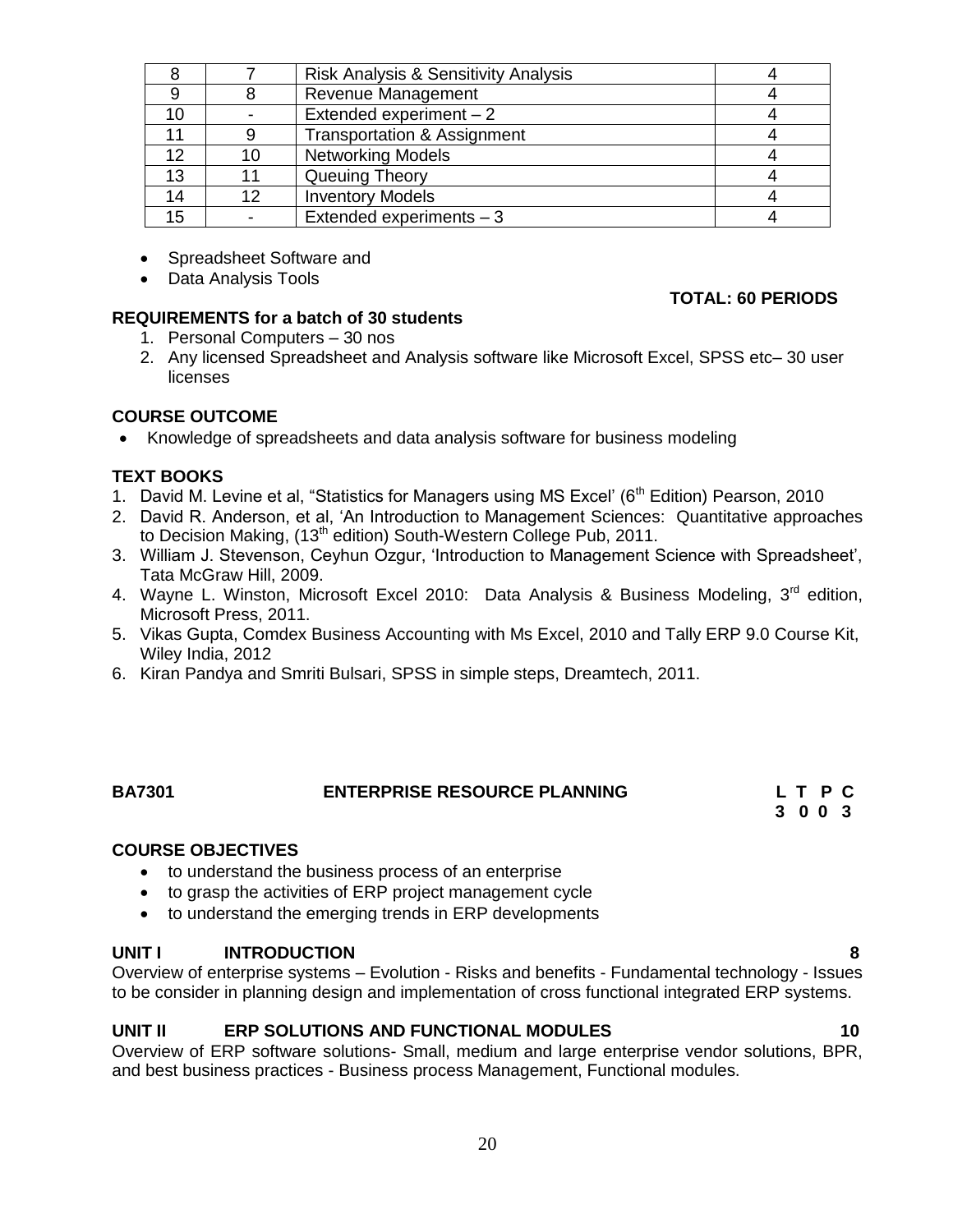#### **UNIT III ERP IMPLEMENTATION 10**

Planning Evaluation and selection of ERP systems - Implementation life cycle - ERP implementation, Methodology and Frame work- Training – Data Migration. People Organization in implementation-Consultants, Vendors and Employees.

#### **UNIT IV POST IMPLEMENTATION 8**

Maintenance of ERP- Organizational and Industrial impact; Success and Failure factors of ERP Implementation.

#### **UNIT V EMERGING TRENDS ON ERP 9**

Extended ERP systems and ERP add-ons -CRM, SCM, Business analytics - Future trends in ERP systems-web enabled, Wireless technologies, cloud computing.

#### **COURSE OUTCOMES**

- knowledge of ERP implementation cycle
- awareness of core and extended modules of ERP

#### **TEXT BOOK**

1. Alexis Leon, ERP demystified, second Edition Tata McGraw-Hill, 2008.

#### **REFERENCES**

- 1. Sinha P. Magal and Jeffery Word, Essentials of Business Process and Information System, Wiley India, 2012
- 2. Jagan Nathan Vaman, ERP in Practice, Tata McGraw-Hill, 2008
- 3. Alexis Leon, Enterprise Resource Planning, second edition, Tata McGraw-Hill, 2008.
- 4. Mahadeo Jaiswal and Ganesh Vanapalli, ERP Macmillan India, 2009
- 5. Vinod Kumar Grag and N.K. Venkitakrishnan, ERP- Concepts and Practice, Prentice Hall of India, 2006.
- 6. Summer, ERP, Pearson Education, 2008

#### **BA7302 STRATEGIC MANAGEMENT L T P C**

# **3 0 0 3**

#### **COURSE OBJECTIVE:**

To learn the major initiatives taken by a company's top management on behalf of corporates, involving [resources](http://en.wikipedia.org/wiki/Factors_of_production) and performance in external environments. It entails specifying the [organization's](http://en.wikipedia.org/wiki/Organization) [mission,](http://en.wikipedia.org/wiki/Mission_statement) vision and objectives, developing policies and plan to understand the analysis and implementation of strategic management in strategic business units.

#### **UNIT I STRATEGY AND PROCESS 9**

Conceptual framework for strategic management, the Concept of Strategy and the Strategy Formation Process – Stakeholders in business – Vision, Mission and Purpose – Business definition, Objectives and Goals - Corporate Governance and Social responsibility-case study.

#### **UNIT II COMPETITIVE ADVANTAGE 9**

External Environment - Porter"s Five Forces Model-Strategic Groups Competitive Changes during Industry Evolution-Globalisation and Industry Structure - National Context and Competitive advantage Resources- Capabilities and competencies–core competencies-Low cost and differentiation Generic Building Blocks of Competitive Advantage- Distinctive Competencies-Resources and Capabilities durability of competitive Advantage- Avoiding failures and sustaining competitive advantage-Case study.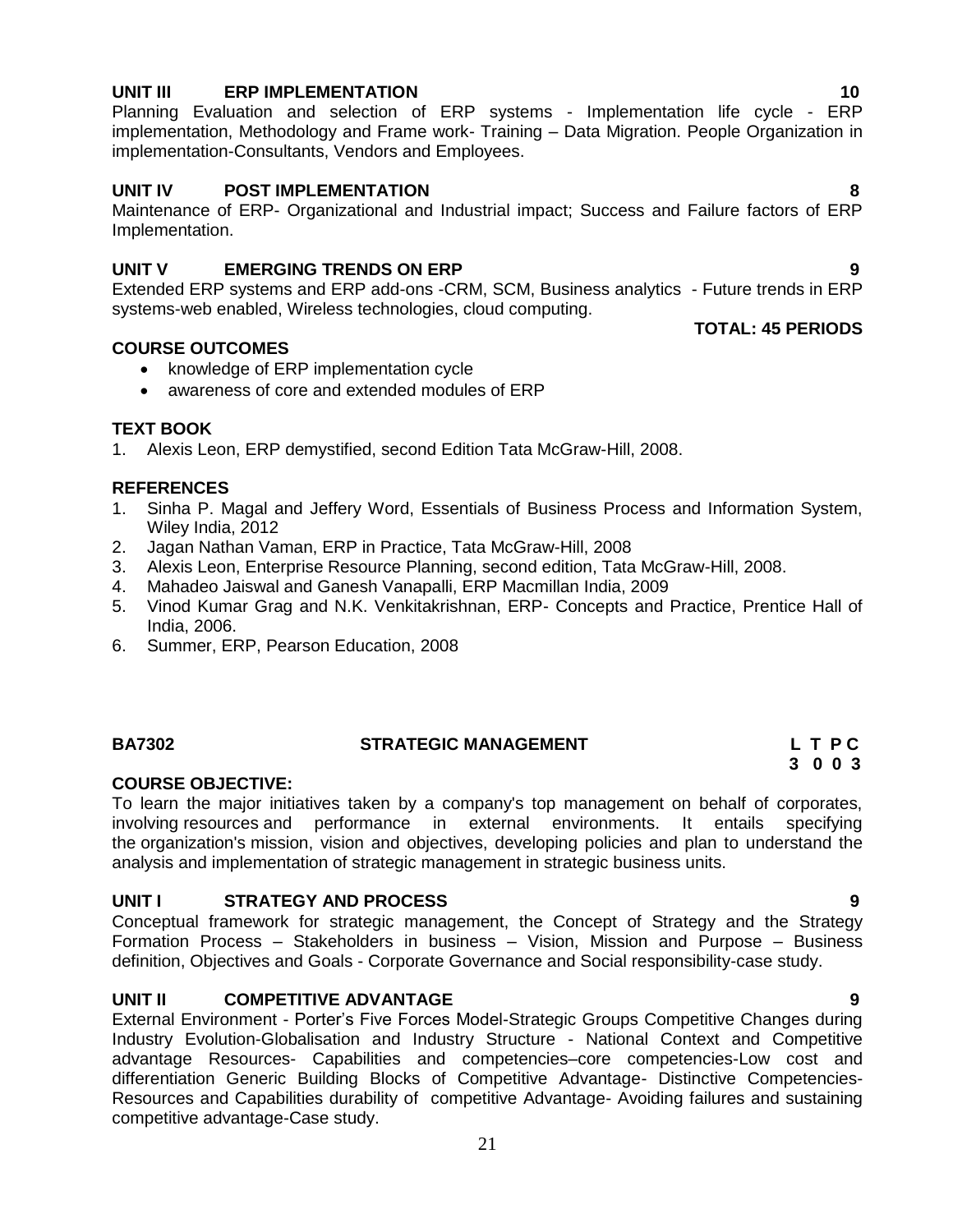#### **UNIT III STRATEGIES 10**

The generic strategic alternatives – Stability, Expansion, Retrenchment and Combination strategies - Business level strategy- Strategy in the Global Environment-Corporate Strategy-Vertical Integration-Diversification and Strategic Alliances- Building and Restructuring the corporation- Strategic analysis and choice - Environmental Threat and Opportunity Profile (ETOP) - Organizational Capability Profile - Strategic Advantage Profile - Corporate Portfolio Analysis - SWOT Analysis - GAP Analysis - Mc Kinsey's 7s Framework - GE 9 Cell Model - Distinctive competitiveness - Selection of matrix - Balance Score Card-case study.

#### **UNIT IV STRATEGY IMPLEMENTATION & EVALUATION 9**

The implementation process, Resource allocation, Designing organisational structure-Designing Strategic Control Systems- Matching structure and control to strategy-Implementing Strategic change-Politics-Power and Conflict-Techniques of strategic evaluation & control-case study.

#### **UNIT V OTHER STRATEGIC ISSUES 8**

Managing Technology and Innovation-Strategic issues for Non Profit organisations. New Business Models and strategies for Internet Economy-case study

#### **COURSE OUTCOME** :

This Course will create knowledge and understanding of management concepts principles and skills from a people, finance, marketing and organisational perspectives the development of appropriate organisational policies and strategies within a changing context to meet stakeholder interests information systems to learn from failure key tools and techniques for the analysis and design of information systems, including their human and organisational as well as technical aspects.

#### **TEXT BOOKS**

- 1. Hill. Strategic Management : An Integrated approach, 2009 Edition Wiley (2012).
- 2. John A.Parnell. Strategic Management, Theory and practice Biztantra (2012).
- 3. Azhar Kazmi, Strategic Management and Business Policy, 3<sup>rd</sup> Edition, Tata McGraw Hill, 2008.

#### **REFERENCES**

- 1. Adriau HAberberg and Alison Rieple, Strategic Management Theory & Application, Oxford University Press, 2008.
- 2. Lawerence G. Hrebiniak, Making strategy work, Pearson, 2005.
- 3. Gupta, Gollakota and Srinivasan, Business Policy and Strategic Management Concepts and Application, Prentice Hall of India, 2005.
- 4. Dr.Dharma Bir Singh, Strategic Management & Business Policy, KoGent Learning Solutions Inc., Wiley, 2012.
- 5. John Pearce, Richard Robinson and Amitha Mittal, Strategic Management, McGraw Hill,  $12<sup>th</sup>$  Edition, 2012

#### **BA7311 PROFESSIONAL SKILL DEVELOPMENT L T P C**

**0 0 4 2**

#### **COURSE OBJECTIVE:**

To enable learners to speak fluently and flawlessly in all kinds of communicative Contexts with speakers of all nationalities.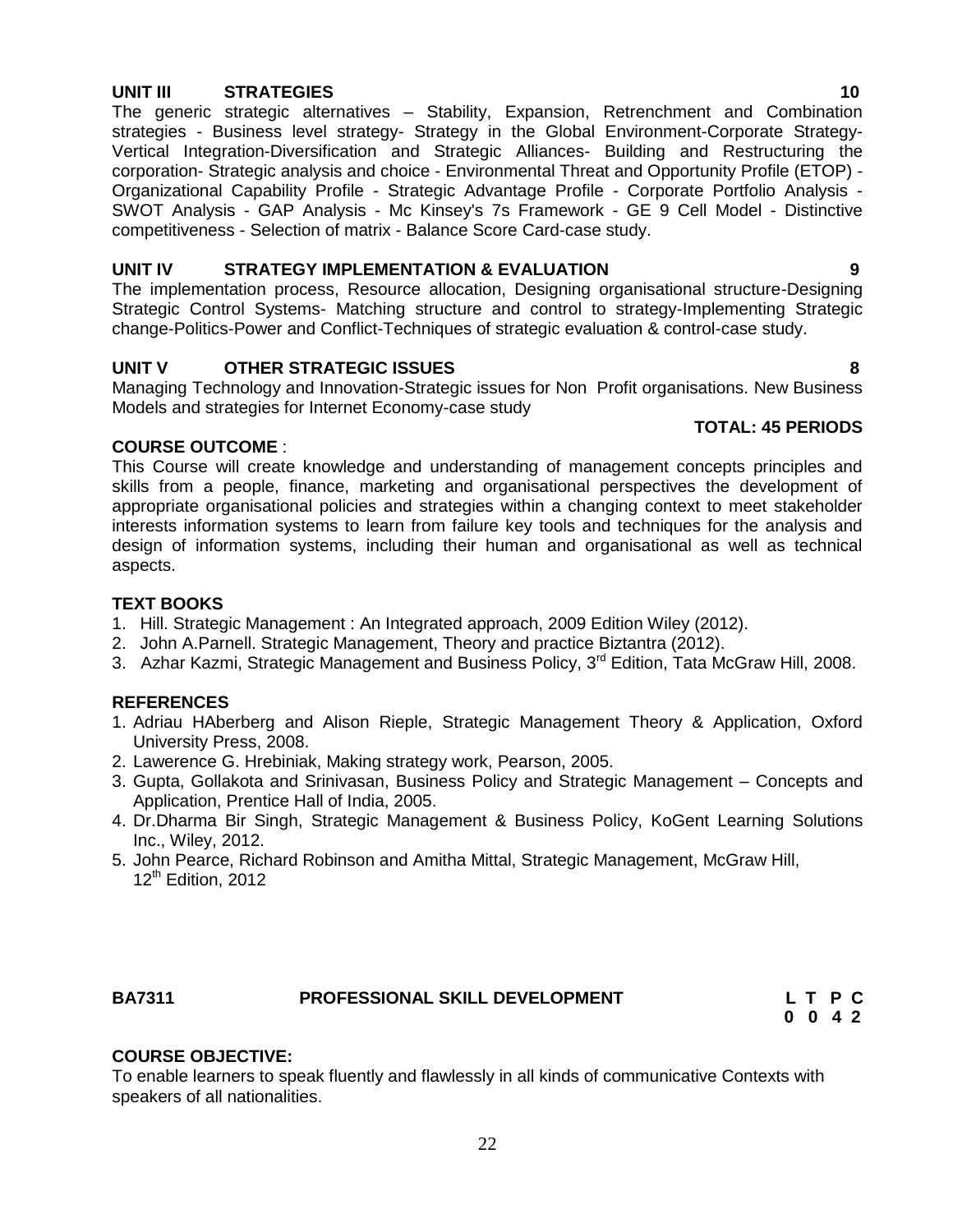#### **UNIT I** PERSONAL COMMUNICATION **10**

Day-to-day conversation with family members, neighbours, relatives, friends on various topics, context specific – agreeing/disagreeing, wishing, consoling, advising, persuading, expressing opinions, arguing.

### **UNIT II SOCIAL COMMUNICATION 10**

Telephone calls (official), colleagues in the workspot, discussing issues (social, political, cultural) clubs (any social gathering), answering questions, talking about films, books, news items, T.V. programmes, sharing jokes.

#### **UNIT III GROUP/MASS COMMUNICATION 10**

Group discussion (brainstorming ), debate, panel discussion, anchoring/master of ceremony, welcome address, proposing vote of thanks, introducing speakers, conducting meetings, making announcements, Just-a-minute (JAM), Block and tackle, shipwreck, spoof, conducting quiz, negotiations, oral reports.

#### **UNIT IV INTEGRATED SPEAKING AND PRESENTATION SKILLS 10**

Listening to speak (any radio programme/lecture), reading to speak, writing to speak, watching to speak, (any interesting programme on TV) Reading aloud any text/speech, lecturing, PowerPoint presentation, impromptu, Interviews of different kinds (one to one, many to one, stress interview, telephonic interview)

#### . **UNIT V EMPLOYABILITY AND CORPORATE SKILLS 20**

Interview skills – Types of interview, preparation for interview, mock interview. Group Discussion – Communication skills in Group Discussion, Structure of GD, GD process, successful GD techniques, skills bought out in GD – leadership and co-ordination.Time management and effective planning – identifying barriers to effective time management, prudent time management techniques, relationship between time management and stress management. Stress management – causes and effect, coping strategies – simple physical exercises, simple Yoga and Meditation techniques, Relaxation techniques, stress and faith healing, positive forces of nature, relaxation by silence and music. Decision making and Negotiation skills, People skills, Team work, development of leadership qualities.

#### **TOTAL: 60 PERIODS**

Note: Students will undergo the entire programme similar to a Seminar. It is an activity based course. Student individually or as a group can organize event(s), present term papers etc. This will be evaluated by the faculty member(s) handling the course and the consolidated marks can be taken as the final mark. No end semester examination is required for this course

#### **COURSE OUTCOMES:**

Learners should be able to

- I. speak confidently with any speakers of English, including native speakers,
- II. speak effortlessly in different contexts informal and formal,
- III. "think on feet" even in difficult circumstances,
- IV. hold interesting and meaningful conversations with others, including strangers, and
- V. listen to others with utmost attention.

#### **REFERENCES:**

- 1. Richard Denny, "Communication to Win; Kogan Page India Pvt. Ltd., New Delhi, 2008.
- 2. "Value Education", VISION for Wisdom, Vethathiri Publications, Erode, 2009
- 3. Listening to/Watching great speeches such as Barack Obama, M.A. Chidambaram, Vijay Mallaya etc. Tedtalk TV channels (News, documentaries).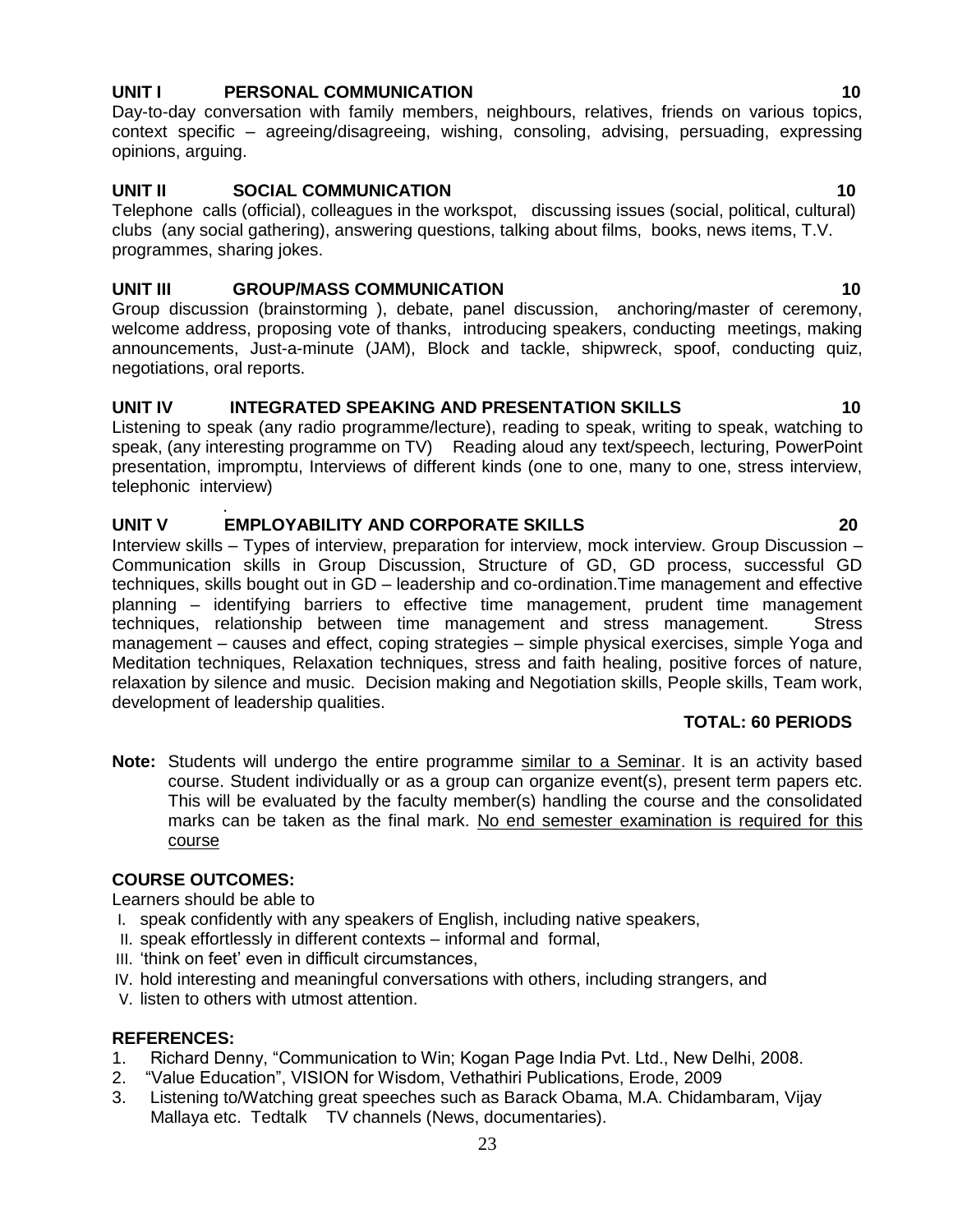### **BA7401 INTERNATIONAL BUSINESS MANAGEMENT L T P C**

### **COURSE OBJECTIVE**:

To expose the students to the basic concepts of international business management

### **UNIT I INTRODUCTION 6**

International Business –Definition – Internationalizing business-Advantages –factors causing globalization of business- international business environment – country attractiveness –Political, economic and cultural environment – Protection Vs liberalization of global business environment.

#### **UNIT II** INTERNATIONAL TRADE AND INVESTMENT 11 11

Promotion of global business – the role of GATT/WTO – multilateral trade negotiation and agreements – VIII & IX, round discussions and agreements – Challenges for global business – global trade and investment – theories of international trade and theories of international investment – Need for global competitiveness – Regional trade block – Types – Advantages and disadvantages – RTBs across the globe – brief history.

#### **UNIT III** INTERNATIONAL STRATEGIC MANAGEMENT 11 **11**

Strategic compulsions-Standardization Vs Differentiation – Strategic options – Global portfolio management- global entry strategy – different forms of international business – advantages organizational issues of international business – organizational structures – controlling of international business – approaches to control – performance of global business- performance evaluation system.

#### **UNIT IV PRODUCTION, MARKETING, FINANCIAL AND HUMAN RESOURCE MANAGEMENT OF GLOBAL BUSINESS 41**

Global production –Location –scale of operations- cost of production – Make or Buy decisions – global supply chain issues – Quality considerations- Globalization of markets, marketing strategy – Challenges in product development , pricing, production and channel management- Investment decisions – economic- Political risk – sources of fund- exchange –rate risk and management – strategic orientation – selection of expatriate managers- Training and development – compensation.

#### **UNIT V CONFLICT MANAGEMENT AND ETHICS IN INTERNATIONAL BUSINESS MANAGEMENT 6**

Disadvantages of international business – Conflict in international business- Sources and types of conflict – Conflict resolutions – Negotiation – the role of international agencies –Ethical issues in international business – Ethical decision-making.  **TOTAL: 45 PERIODS**

#### **COURSE OUTCOME:**

Students would be familiar with global business environment, global strategic management practices and get acquainted with functional domain practices. They would be familiar with conflicts situations and ethical issues in global business.

#### **TEXT BOOKS**

- 1. Charles W.I. Hill and Arun Kumar Jain, International Business, 6<sup>th</sup> edition, Tata Mc Graw Hill, New Delhi, 2010.
- 2. John D. Daniels and Lee H. Radebaugh, International Business, Pearson Education Asia, New Delhi, 2000.
- 3. K. Aswathappa, International Business, 5<sup>th</sup> Edition, Tata Mc Graw Hill, New Delhi, 2012.
- 4. Michael R. Czinkota, Ilkka A. Ronkainen and Michael H. Moffet, International Business, 7<sup>th</sup> Edition , Cengage Learning, New Delhi, 2010.
- 5. Rakesh Mohan Joshi, International Business, Oxford University Press, New Delhi, 2009.
- 6. Vyuptakesh Sharan, International Business, 3rd Edition, Pearson Education in South Asia, New Delhi, 2011.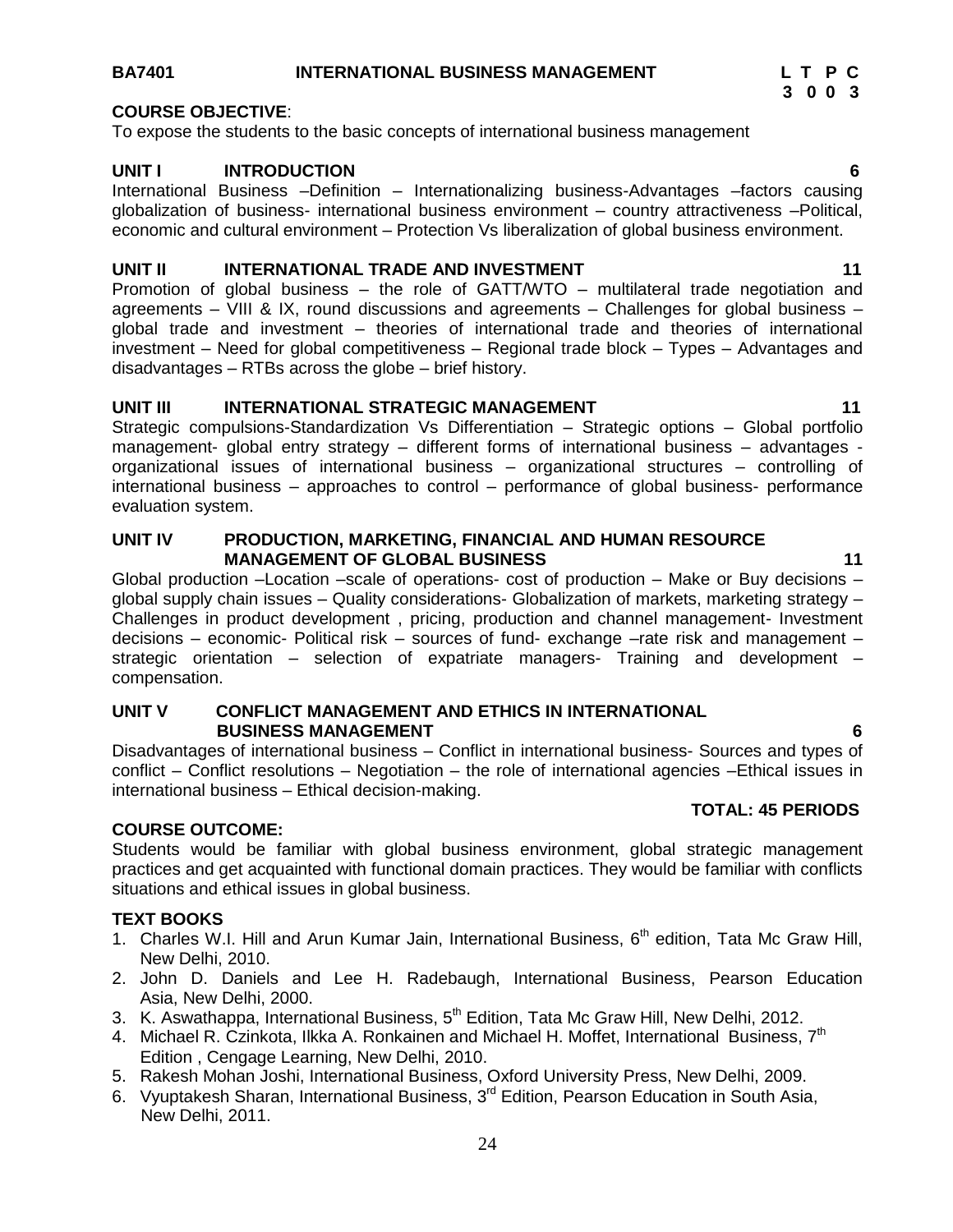#### **BA7402 BUSINESS ETHICS, CORPORATE SOCIAL RESPONSIBILITY L T P C AND GOVERNANCE 3 0 0 3**

### **COURSE OBJECTIVE**:

To have grounding on theory through the understanding of real life situations and cases.

#### **UNIT I INTRODUCTION 9**

Definition & nature Business ethics, Characteristics, Ethical theories; Causes of unethical behavior; Ethical abuses; Work ethics; Code of conduct; Public good.

#### **UNIT II ETHICS THEORY AND BEYOND 9**

Management of Ethics - Ethics analysis [ Hosmer model ]; Ethical dilemma; Ethics in practice ethics for managers; Role and function of ethical managers- Comparative ethical behaviour of managers; Code of ethics; Competitiveness, organizational size, profitability and ethics; Cost of ethics in Corporate ethics evaluation. Business and ecological / environmental issues in the Indian context and case studies.

#### **UNIT III LEGAL ASPECTS OF ETHICS 9**

Political – legal environment; Provisions of the Indian constitution pertaining to Business; Political setup – major characteristics and their implications for business; Prominent features of MRTP & FERA. Social – cultural environment and their impact on business operations, Salient features of Indian culture and values.

#### **UNIT IV ENVIRONMENTAL ETHICS 9**

Economic Environment; Philosophy of economic grow and its implications for business, Main features of Economic Planning with respect to business; Industrial policy and framework of government contract over Business; Role of chamber of commerce and confederation of Indian Industries.

### **UNIT V CORPORATE SOCIAL RESPONSIBILITY AND GOVERNANCE 9**

Definition- Evolution- Need for CSR; Theoretical perspectives; Corporate citizenship; Business practices; Strategies for CSR; Challenges and implementation; Evolution of corporate governance; Governance practices and regulation; Structure and development of boards; Role of capital market and government; Governance ratings; Future of governance- innovative practices; Case studies with lessons learnt.

#### **COURSE OUTCOME:**

To understand ethical issues in workplace and be able to find solution for "most good".

#### **TEXT BOOKS**

- 1. S.A. Sherlekar, Ethics in Management, Himalaya Publishing House, 2009.
- 2. William B. Werther and David B. Chandler, Strategic corporate social responsibility, Sage Publications Inc., 2011
- 3. Robert A.G. Monks and Nell Minow, Corporate governance, John Wiley and Sons, 2011.

#### **REFERENCES**

- 1. W.H. Shaw, Business Ethics, Cengage Learning, 2007.
- 2. Beeslory, Michel and Evens, Corporate Social Responsibility, Taylor and Francis, 1978.
- 3. Philip Kotler and Nancy Lee, Corporate social responsibility: doing the most good for company and your cause, Wiley, 2005.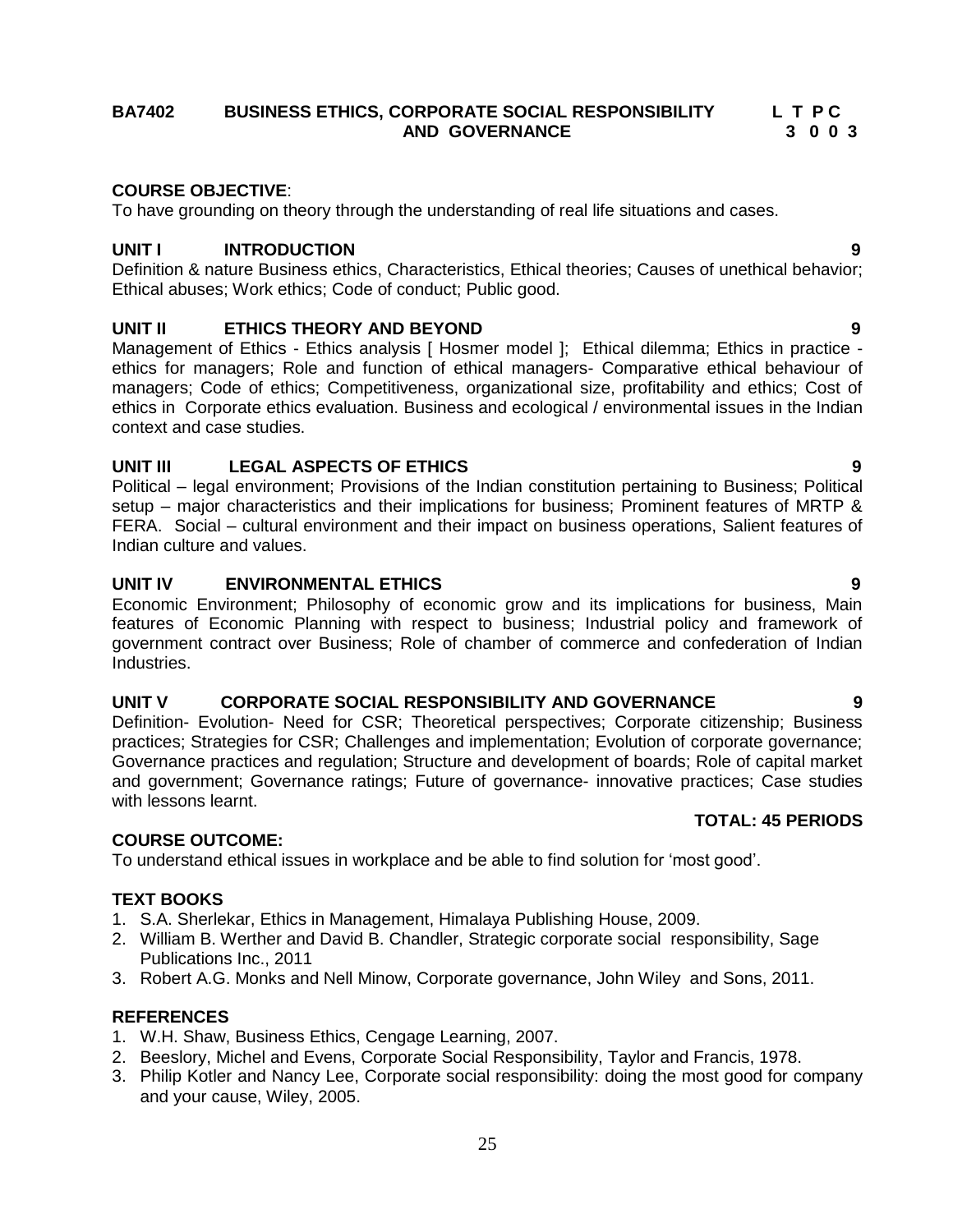- 4. Subhabrata Bobby Banerjee, Corporate social responsibility: the good, the bad and the ugly, Edward Elgar Publishing, 2007.
- 5. Satheesh kumar, Corporate governance, Oxford University, Press, 2010.
- 6. Bob Tricker, Corporate governance- Principles, policies and practices, Oxford University Press, 2009.
- 7. Larue Tone Hosmer and Richard D., The Ethics of Management, Irwin Inc., 1995.
- 8. Joseph A. Petrick and John F. Quinn, Management Ethics integrity at work, Sage, 1997.

### BA7411 **CREATIVITY AND INNOVATION** L T P C

#### **COURSE OBJECTIVES:**

- (i) To understand the nuances involved in Creativity & Innovation.
- (ii) To get hands on experience in applying creativity in problem solving.

#### **UNIT I INTRODUCTION 12**

Need for Creative and innovative thinking for quality – Essential theory about directed creativity, components of Creativity, Methodologies and approaches, individual and group creativity, organizational role in creativity, types of innovation, barriers to innovation, innovation process, establishing criterion for assessment of creativity & innovation.

#### **UNIT II MECHANISM OF THINKING AND VISUALIZATION 12**

Definitions and theory of mechanisms of mind heuristics and models : attitudes, Approaches and Actions that support creative thinking - Advanced study of visual elements and principles- line, plane, shape, form, pattern, texture gradation, color symmmetry. Spatial relationships and compositions in 2 and 3 dimensional space - procedure for genuine graphical computer animation – Animation aerodynamics – virtual environments in scientific Visualization – Unifying principle of data management for scientific visualization – Visualization benchmarking

#### **UNIT III CREATIVITY 12**

Methods and tools for Directed Creativity – Basic Principles – Tools that prepare the mind for creative thought – stimulation – Development and Actions: - Processes in creativity ICEDIP – Inspiration, Clarification, Distillation, Perspiration, Evaluation and Incubation – Creativity and Motivation The Bridge between man creativity and the rewards of innovativeness – Applying Directed Creativity.

#### **UNIT IV CREATIVITY IN PROBLEM SOLVING 12**

Generating and acquiring new ideas, product design, service design – case studies and hands-on exercises, stimulation tools and approaches, six thinking hats, lateral thinking – Individual activity, group activity, contextual influences.

#### **UNIT V INNOVATION 12**

Achieving Creativity – Introduction to TRIZ methodology of Inventive Problem Solving - the essential factors – Innovator"s solution – creating and sustaining successful growth – Disruptive Innovation model – Segmentive Models – New market disruption - Commoditation and DEcommoditation – Managing the Strategy Development Process – The Role of Senior Executive in Leading New Growth – Passing the Baton

- **TOTAL: 60 PERIODS**
- **Note:** Students will undergo the entire programme similar to a Seminar. It is activity based course. Students will undergo the programme with both theoretical and practical content. Each student will be required to come out with innovative products or services. This will be evaluated by the faculty member(s) handling the course and the consolidated marks can be taken as the final mark. No end semester examination is required for this course

 **0 0 4 2**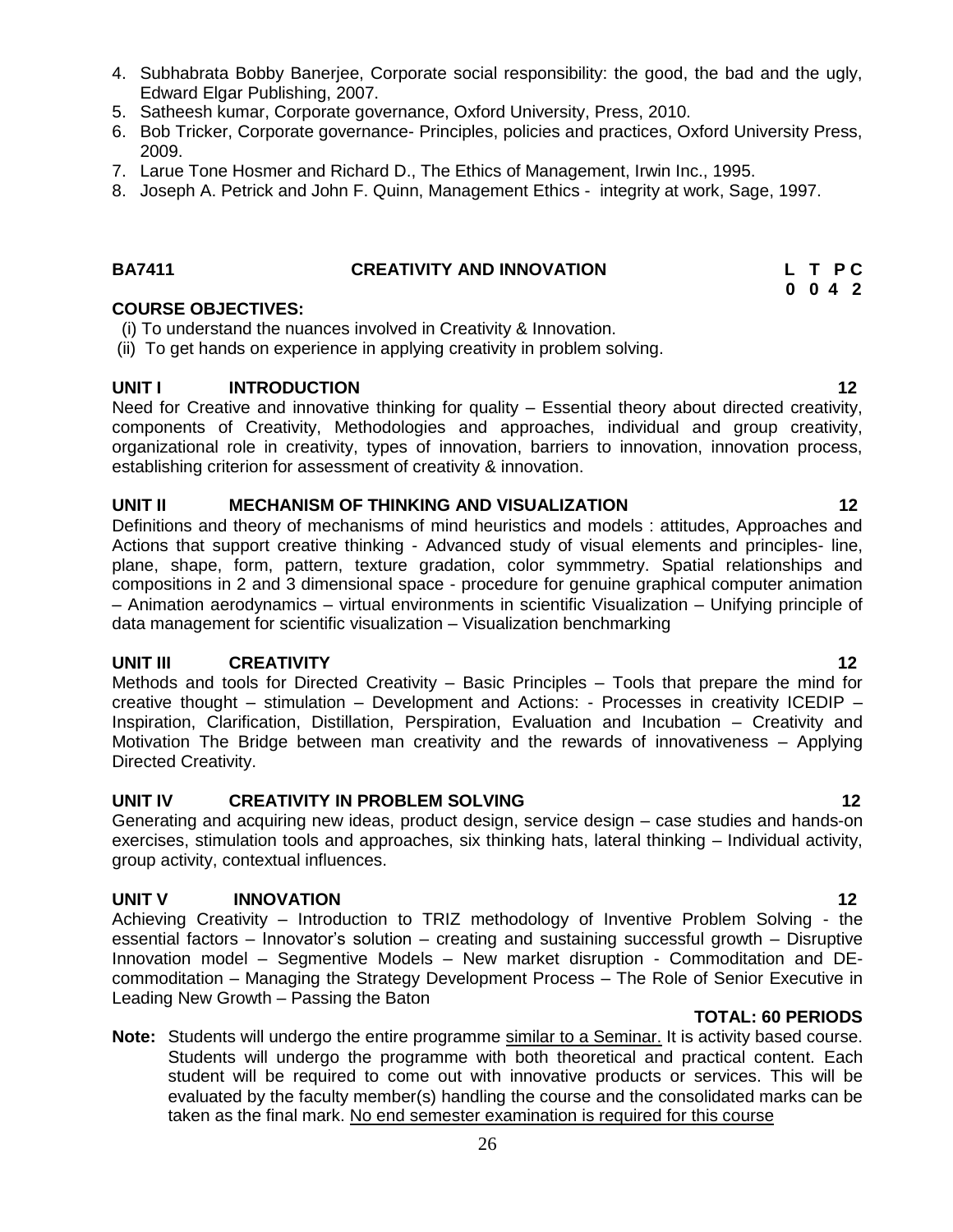#### **COURSE OUTCOMES:**

Student will be equipped to apply his/her creative and innovative skills in solving complex problems confronting corporate realm.

#### **REFERENCES**

- 1. Rousing Creativity: Think New Now Floyd Hurr, ISBN 1560525479, Crisp Publications Inc. 1999
- 2. Geoffrey Petty," how to be better at Creativity", The Industrial Society 1999
- 3. Clayton M. Christensen Michael E. Raynor," The Innovator"s Solution", Harvard Business School Press Boston, USA, 2003
- 4. Semyon D. Savransky," Engineering of Creativity TRIZ", CRC Press New York USA," 2000

#### **BA7011 BRAND MANAGEMENT L T P C**

#### **COURSE OBJECTIVE:**

To understand the methods of managing brands and strategies for brand management.

#### **UNIT I INTRODUCTION 8**

Basics Understanding of Brands – Definitions - Branding Concepts – Functions of Brand - Significance of Brands – Different Types of Brands – Co branding – Store brands.

#### **UNIT II BRAND STRATEGIES 10**

Strategic Brand Management process – Building a strong brand – Brand positioning – Establishing Brand values – Brand vision – Brand Elements – Branding for Global Markets – Competing with foreign brands.

#### **UNIT III BRAND COMMUNICATIONS 8**

Brand image Building – Brand Loyalty programmes – Brand Promotion Methods – Role of Brand ambassadors, celebraties – On line Brand Promotions.

#### **UNIT IV BRAND EXTENSION 9**

Brand Adoption Practices – Different type of brand extension – Factors influencing Decision for extension – Re-branding and re-launching.

#### **UNIT V BRAND PERFORMANCE 10**

Measuring Brand Performance – Brand Equity Management - Global Branding strategies - Brand Audit – Brand Equity Measurement – Brand Leverage -Role of Brand Managers– Branding challenges & opportunities.

#### **COURSE OUTCOME**:

To successfully establish and sustain brands and lead to extensions

#### **TEXT BOOKS**

- 1. Kevin Lane Keller, Strategic Brand Management: Building, Measuring and Managing, Prentice Hall, 3<sup>rd</sup> Edition, 2007.
- 2. Moorthi YLR, Brand Management I edition, Vikas Publishing House 2012

# **TOTAL: 45 PERIODS**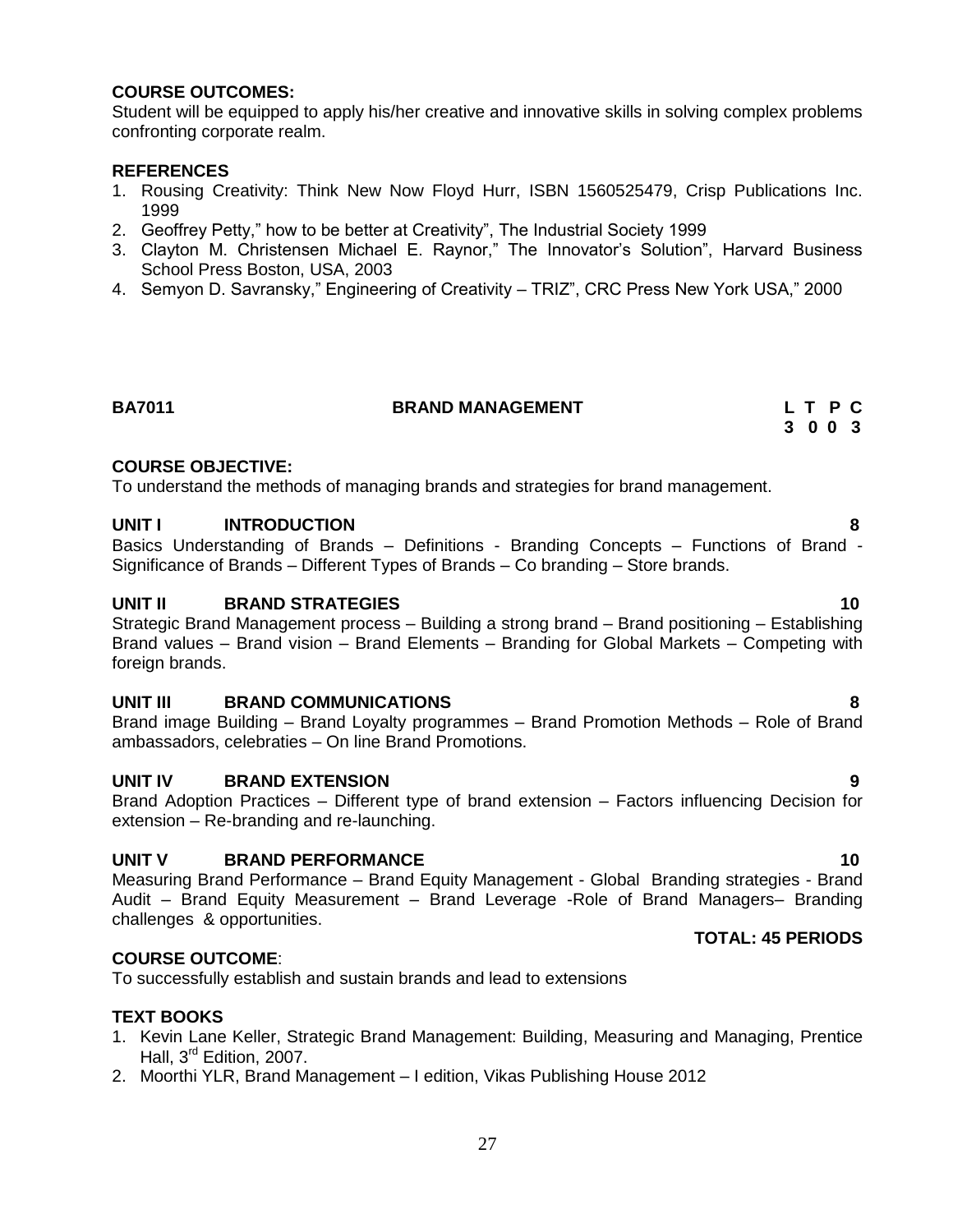#### **REFERENCES**

- 1. Lan Batey, Asain Branding A Great way to fly, PHI, Singapore, 2002.
- 2. Paul Tmepoal, Branding in Asia, John Willy, 2000.
- 3. Ramesh Kumar, Managing Indian Brands, Vikas Publication, India, 2002.
- 4. Jagdeep Kapoor, Brandex, Biztranza, India, 2005
- 5. Mahim Sagar, Deepali Singh, D.P.Agarwal, Achintya Gupta.–Brand Management Ane Books Pvt.Ltd – (2009).

### **BA7012 RETAIL MANAGEMENT L T P C**

#### **COURSE OBJECTIVE:**

To understand the concepts of effective retailing

#### **UNIT I INTRODUCTION 9**

An overview of Global Retailing – Challenges and opportunities – Retail trends in India – Socio economic and technological Influences on retail management – Government of India policy implications on retails.

#### **UNIT II RETAIL FORMATS 9**

Organized and unorganized formats – Different organized retail formats – Characteristics of each format – Emerging trends in retail formats – MNC's role in organized retail formats.

#### **UNIT III RETAILING DECISIONS 9**

Choice of retail locations - internal and external atmospherics – Positioning of retail shops – Building retail store Image - Retail service quality management – Retail Supply Chain Management – Retail Pricing Decisions. Mercandising and category management – buying.

#### **UNIT IV RETAIL SHOP MANAGEMENT 9**

Visual Merchandise Management – Space Management – Retail Inventory Management – Retail accounting and audits - Retail store brands – Retail advertising and promotions – Retail Management Information Systems - Online retail – Emerging trends .

#### **UNIT V RETAIL SHOPPER BEHAVIOUR 9**

Understanding of Retail shopper behavior – Shopper Profile Analysis – Shopping Decision Process - Factors influencing retail shopper behavior – Complaints Management - Retail sales force Management – Challenges in Retailing in India.

#### **COURSE OUTCOME:**

To manage the retail chains and understand the retail customer"s behavior

#### **TEXT BOOKS**

- 1. Michael Havy ,Baston, Aweitz and Ajay Pandit, Retail Management, Tata Mcgraw Hill, Sixth Edition, 2007
- 2. Ogden, Integrated Retail Management, Biztantra, India, 2008.

#### **REFERENCES**

- 1. Patrick M. Dunne and Robert F Lusch, Retailing, Thomson Learning,  $4<sup>th</sup>$  Edition 2008.
- 2. Chetan Bajaj, Rajnish Tow and Nidhi V. Srivatsava, Retail Management, Oxford University Press, 2007.
- 3. Swapna Pradhan, Retail Management -Text and Cases, Tata McGraw Hill, 3<sup>rd</sup> Edition, 2009.
- 4. Dunne, Retailing, Cengage Learning, 2<sup>nd</sup> Edition, 2008

#### **TOTAL: 45 PERIODS**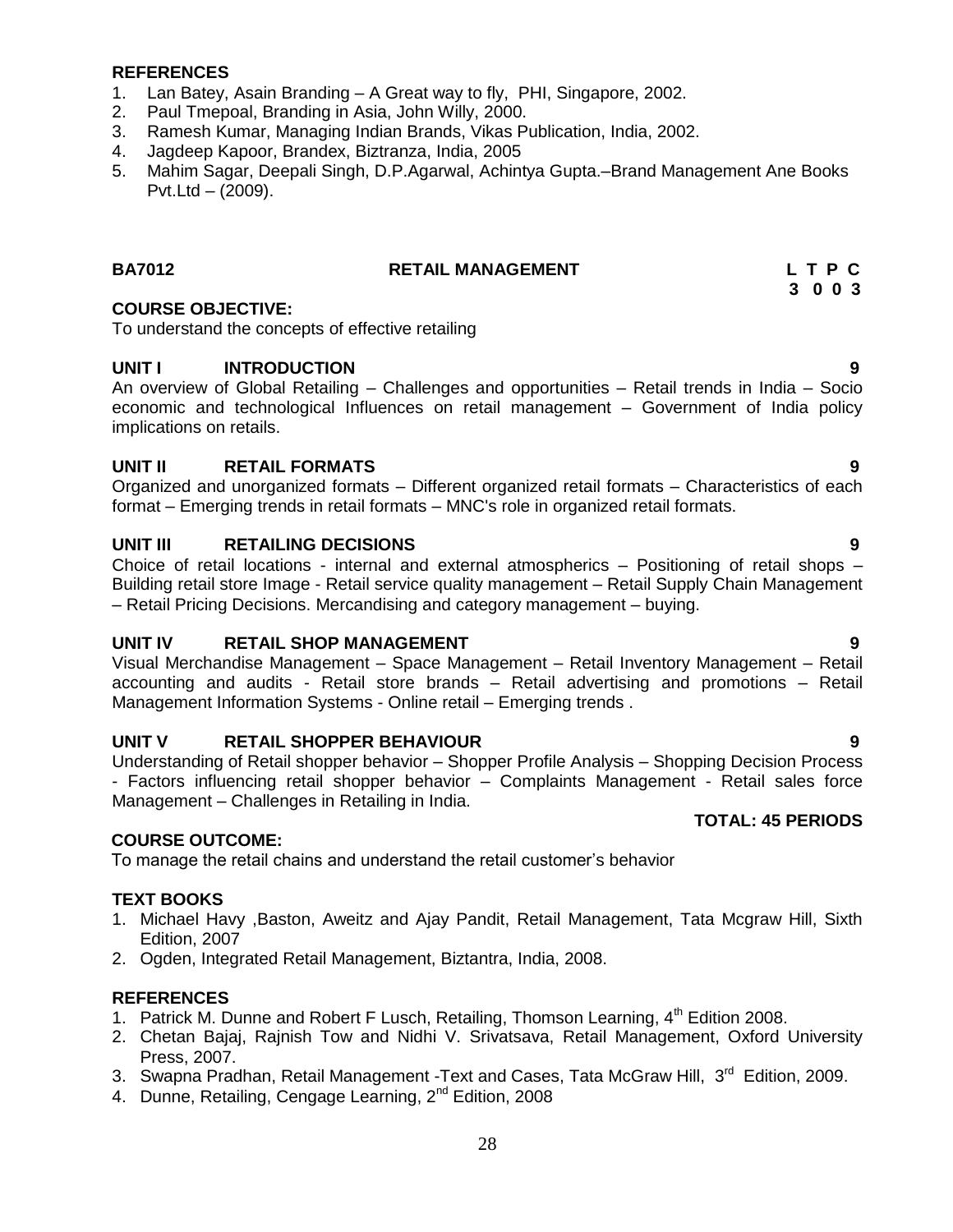- 5. Ramkrishnan and Y.R.Srinivasan, Indian Retailing Text and Cases, Oxford University Press, 2008
- 6. Dr.Jaspreet Kaur , Customer Relationship Management, Kogent solution.

# **BA7013 SERVICES MARKETING L T P C**

#### **COURSE OBJECTIVE:**

To understand the meaning of services and the significance of marketing the services.

#### **UNIT I INTRODUCTION 9**

Definition – Service Economy – Evolution and growth of service sector – Nature and Scope of Services – Unique characteristics of services - Challenges and issues in Services Marketing.

#### **UNIT II SERVICE MARKETING OPPORTUNITIES 9**

Assessing service market potential - Classification of services – Expanded marketing mix – Service marketing – Environment and trends – Service market segmentation, targeting and positioning.

#### **UNIT III SERVICE DESIGN AND DEVELOPMENT 9**

Service Life Cycle – New service development – Service Blue Printing – GAP model of service quality – Measuring service quality – SERVQUAL – Service Quality function development.

#### **UNIT IV SERVICE DELIVERY AND PROMOTION 9**

Positioning of services – Designing service delivery System, Service Channel – Pricing of services, methods – Service marketing triangle - Integrated Service marketing communication.

#### **UNIT V SERVICE STRATEGIES 9**

Service Marketing Strategies for health – Hospitality – Tourism – Financial – Logistics - Educational – Entertainment & public utility Information technique Services

#### **COURSE OUTCOME:**

Will be able to apply the concepts of services marketing in promoting services.

#### **TEXT BOOKS**

- 1. Christopher H.Lovelock and Jochen Wirtz, Services Marketing, Pearson Education, New Delhi, 7<sup>th</sup> edition, 2011.
- 2. Hoffman, Marketing of Services, Cengage Learning, 1<sup>st</sup> Edition, 2008.

#### **REFERENCES**

- 1. Kenneth E Clow, et al, Services Marketing Operation Management and Strategy, Biztantra, 2<sup>nd</sup> Edition, New Delhi, 2004.
- 2. Halen Woodroffe, Services Marketing, McMillan, 2003.
- 3. Valarie Zeithaml et al, Services Marketing, 5<sup>th</sup> International Edition, Tata McGraw Hill, 2007.
- 4. Christian Gronroos, Services Management and Marketing a CRM Approach, John Wiley, 2001.
- 5. Gronroos, Service Management and Marketing –Wiley India.

**3 0 0 3**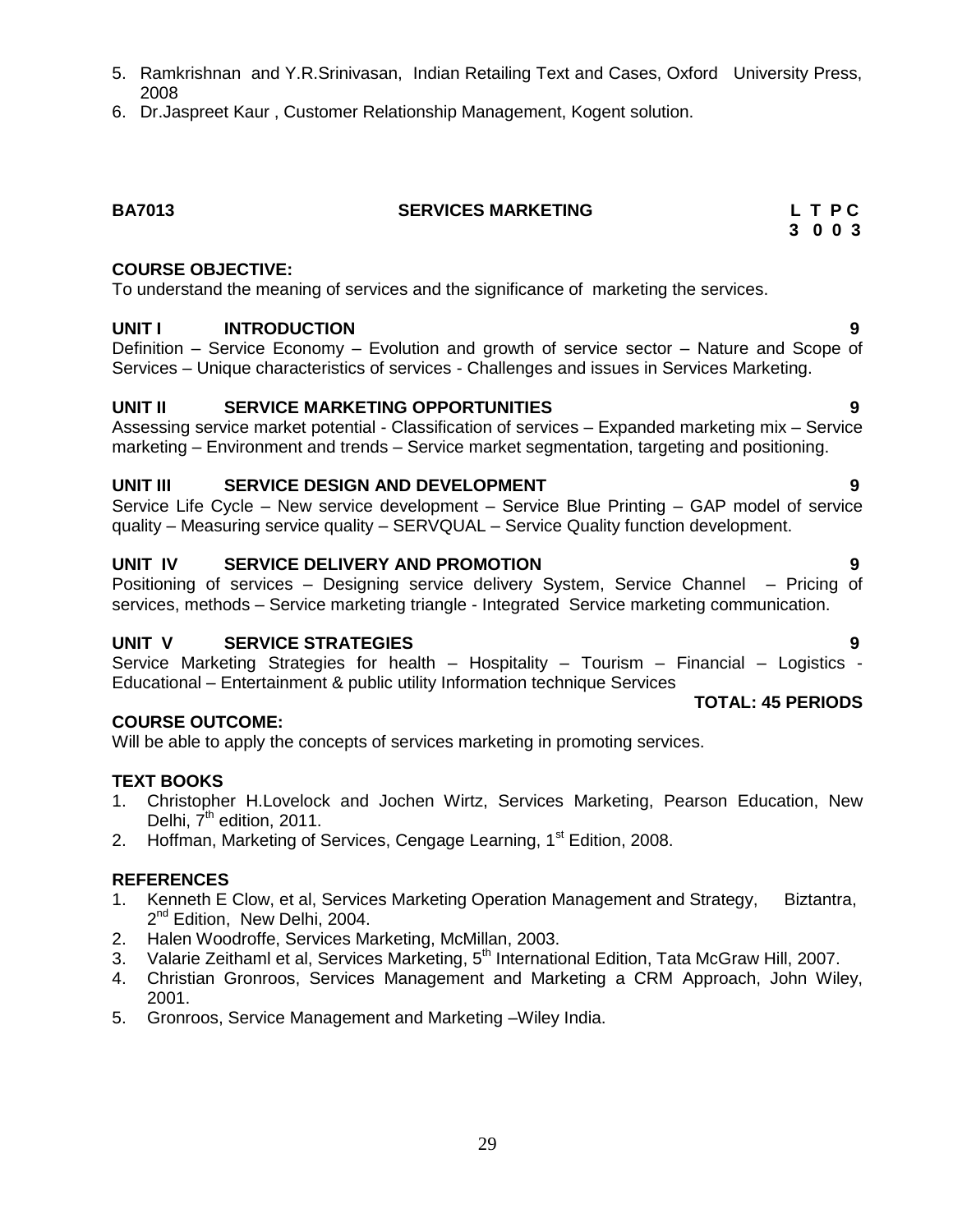#### **COURSE OBJECTIVE:**

This course introduces students to the basic concepts of advertising and sales promotion and how business organisations and other institutions carry out such activities.

#### **UNIT I INTRODUCTION TO ADVERTISEMENT 9**

Concept –definition-scope-Objectives-functions-principles of advertisement – Social, Economic and Legal Implications of advertisements – setting advertisement objectives – Advertisement Agencies – Selection and remuneration – Advertisement campaigns – case studies.

#### **UNIT II ADVERTISEMENT MEDIA 9**

Media plan – Type and choice criteria – Reach and frequency of advertisements – Cost of advertisements - related to sales – Media strategy and scheduling. design and execution of advertisements -Message development – Different types of advertisements – Layout – Design appeal – Copy structure – Advertisement production – Print – Radio. T.V. and Web advertisements – Media Research – Testing validity and Reliability of ads – Measuring impact of advertisements – case studies.

#### **UNIT III SALES PROMOTION 9**

Scope and role of sale promotion – Definition – Objectives of sales promotion - sales promotion techniques – Trade oriented and consumer oriented. Sales promotion – Requirement identification – Designing of sales promotion campaign – Involvement of salesmen and dealers – Out sourcing sales promotion national and international promotion strategies – Integrated promotion – Coordination within the various promotion techniques – Online sales promotions- case studies.

#### **UNIT IV PUBLIC RELATIONS 9**

Introduction – Meaning – Objectives –Scope-Functions-integrating PR in to Promotional Mix-Marketing Public Relation function- Process of Public Relations-advantages and disadvantages of PR-Measuring the Effectiveness of PR- PR tools and techniques. PR and Media Relations, - PR consultancy: Pros and Cons. - Discussion on opinion survey of PR in Public and Private Enterprises. PR- Research, Evaluation, Counseling-Marketing Public Realtions (MPR)-Structure of Public Relations Department. Budgeting of PR. PR Agencies.

#### **UNIT V PUBLICITY 9**

Introduction – Meaning – Objectives - Tools – Goals of Publicity – Scope of Publicity – Importance of Publicity – Difference between Marketing, PR and Publicity - Social publicity – Web Publicity and Social media – Publicity Campaigns

#### **COURSE OUTCOME:**

Insight into the importance of advertising and sales promotion campaigns planning and objective setting in relation to consumer decision making processes.

#### **TEXT BOOKS**

- 1. George E Belch and Michel A Belch, Advertising & Promotion, Tata McGraw Hill,  $7<sup>th</sup>$  edition, 2010
- 2. Wells, Moriarty & Burnett, Advertising, Principles & Practice, Pearson Education, 7<sup>th</sup> Edition, 2007.
- 3. Kenneth Clow. Donald Baack, Integrated Advertisements, Promotion and Marketing communication, Prentice Hall of India, New Delhi, 2003.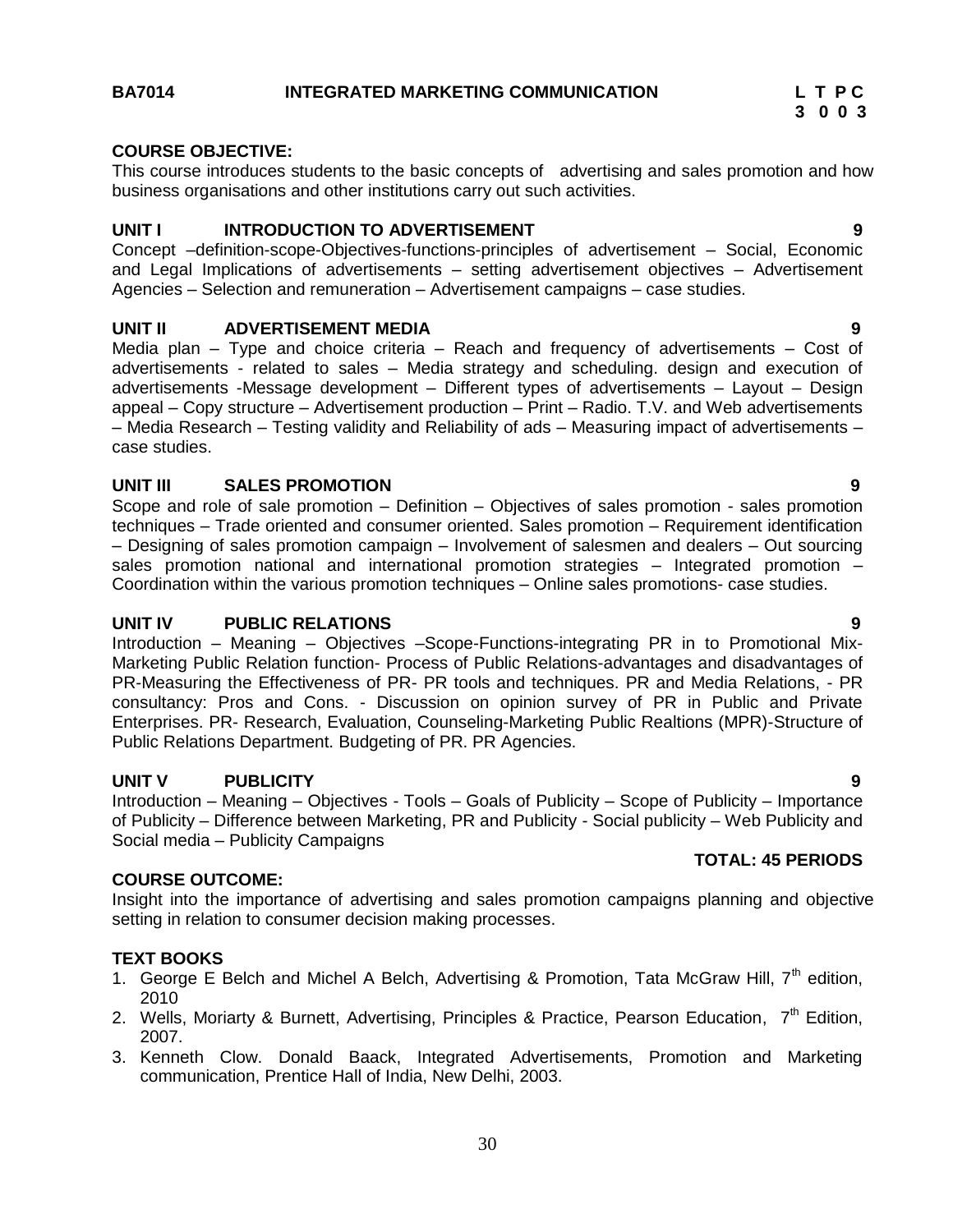#### **REFERENCES**

- 1. S. H. H. Kazmi and Satish K Batra, Advertising & Sales Promotion, Excel Books, New Delhi, 2001.
- 2. Julian Cummings, Sales Promotion, Kogan Page, London 1998.
- 3. E.Betch and Michael, Advertising and Promotion, McGraw Hill, 2003.
- 4. Jaishri Jefhwaney, Advertising Management, Oxford, 2008.

#### **BA7015 CUSTOMER RELATIONSHIP MANAGEMENT L T P C**

#### **COURSE OBJECTIVE:**

To understand the need and importance of maintaining a good customer relationship.

#### **UNIT I INTRODUCTION 9**

Definitions - Concepts and Context of relationship Management – Evolution - Transactional Vs Relationship Approach – CRM as a strategic marketing tool – CRM significance to the stakeholders.

#### **UNIT II UNDERSTANDING CUSTOMERS 9**

Customer information Database – Customer Profile Analysis - Customer perception, Expectations analysis – Customer behavior in relationship perspectives; individual and group customer"s - Customer life time value – Selection of Profitable customer segments.

#### **UNIT III CRM STRUCTURES 9**

Elements of CRM – CRM Process – Strategies for Customer acquisition – Retention and Prevention of defection – Models of CRM – CRM road map for business applications.

#### **UNIT IV CRM PLANNING AND IMPLEMENTATION 9**

Strategic CRM planning process – Implementation issues – CRM Tools- Analytical CRM – Operational CRM – Call center management – Role of CRM Managers.

#### **UNIT V TRENDS IN CRM 9**

e- CRM Solutions – Data Warehousing – Data mining for CRM – an introduction to CRM software packages.

#### **COURSE OUTCOME :**

To use strategic customer acquisition and retention techniques in CRM.

#### **TEXT BOOKS**

- 1. G.Shainesh, Jagdish, N.Sheth, Customer Relationships Management Strategic Prespective, Macmillan 2005.
- 2. Alok Kumar et al, Customer Relationship Management : Concepts and applications, Biztantra, 2008

#### **REFERENCES**

- 1. H.Peeru Mohamed and A.Sahadevan, Customer Relation Management, Vikas Publishing 2005.
- 2. Jim Catheart, The Eight Competencies of Relatioship selling, Macmillan India, 2005.
- 3. Assel, Consumer Behavior, Cengage Learning, 6<sup>th</sup> Edition.
- 4. Kumar, Customer Relationship Management A Database Approach, Wiley India, 2007.
- 5. Francis Buttle, Customer Relationship Management : Concepts & Tools, Elsevier, 2004.
- 6. Zikmund. Customer Relationship Management, Wiley 2012 .
- 7. Mohammed Hp/Sagadevan.A Customer Relationship Management- A step by step approach, Iedition.
- 8. G.Shainesh, J.Jagdish N Seth. Customer Relationship Management.

- 
- **TOTAL:45 PERIODS**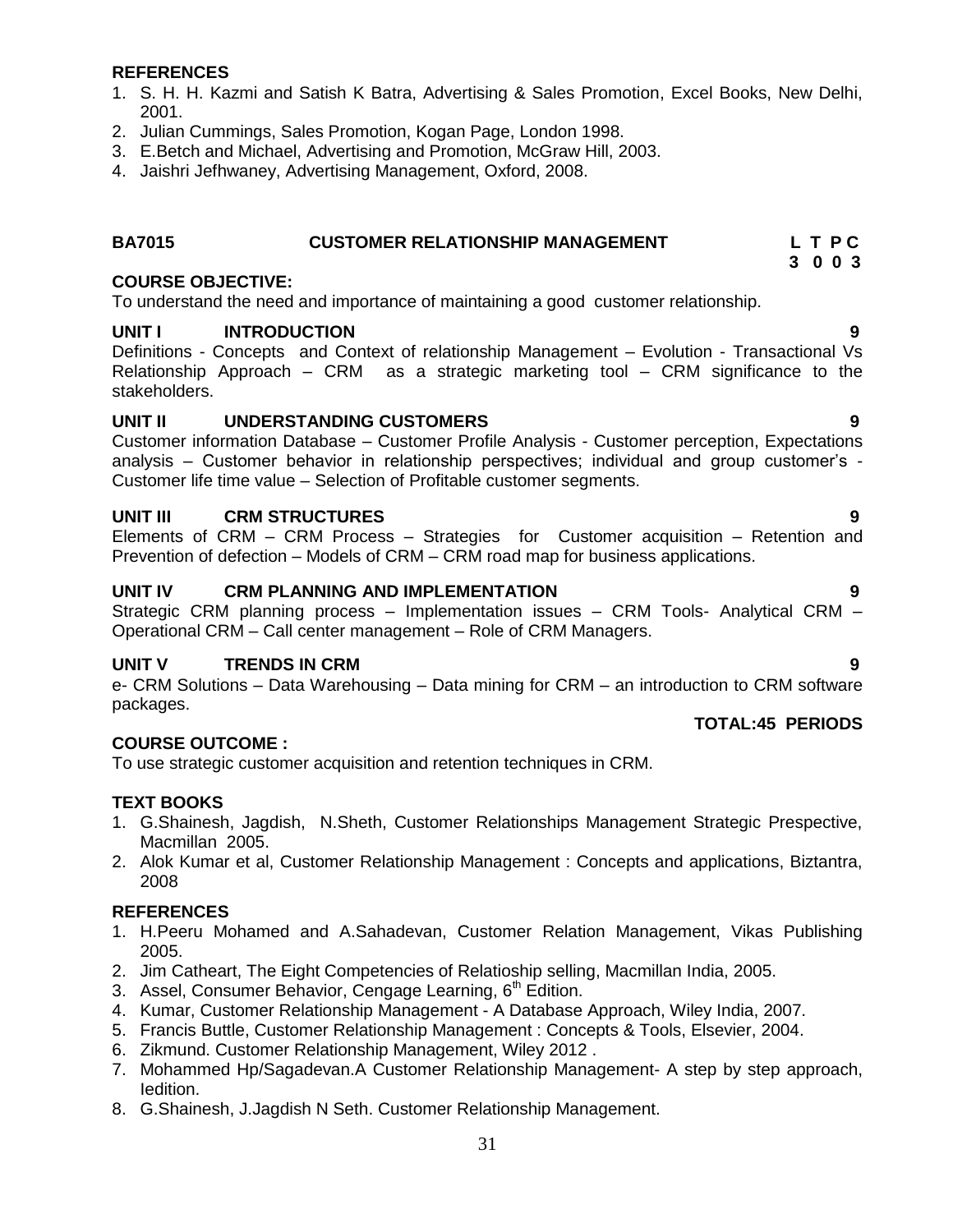#### **BA7016 RURAL MARKETING L T P C**

#### **COURSE OBJECTIVES:**

- The objective of the course is to provide conceptual understanding on the Rural Marketing with special reference to Indian context and develop skills required for planning of Rural Products.
- To create awareness about the applicability of the concepts, techniques and processes of marketing in rural context.
- To familiarize with the special problems related to sales in rural markets.

#### **UNIT I OVERVIEW OF RURAL MARKETING 9**

Introduction of Rural marketing –Evolution of Rural Marketing in Indian and Global Context-Definition- Nature –Scope-Characteristics and potential of Rural Marketing - Importance of Rural Marketing- Socio-Cultural-economic & other environmental factors affecting in Rural Marketing-A comparative Analysis of Rural Vs Urban Marketing- Size &Structure of Rural Marketing – Emerging challenges & Opportunities in Rural Marketing.

#### **UNIT II RURAL MARKETS & DECISION 9**

Profile of Rural Marketing Dimensions & Consumer Profile- Rural Market Equilibrium-Classification of Rural Marketing – Regulated- Non Regulated- Marketing Mix- Segmentation- Targeting-Position- Rural Marketing Strategies- Role of Central, State Government and other Institutions in Rural Marketing Integrated Marketing Communication in Rural Marketing.

#### **UNIT III PRODUCT & DISTRIBUTION 9**

Product / Service Classification in Rural Marketing - New Product Development in Rural Marketing-Brand Management in Rural Marketing- Rural Distribution in channel management- Managing Physical distribution in Rural Marketing- Fostering Creativity& Innovation in Rural Marketing- - Sales force Management in Rural Marketing.

### **UNIT IV RURAL CONSUMER BEHAVIOUR IN MARKETING RESEARCH 9**

Consumer Buyer Behaviour Model in Rural Marketing- Rural Marketing Research-Retail &IT models in Rural Marketing-CSR and Marketing Ethics in Rural Marketing- Source of Financing and credit agencies- Consumer Education & Consumer Methods in Promotion of Rural Marketing-Advertisement & Media Role in Rural Marketing Promotion Methods.

#### **UNIT V TRENDS IN RURAL MARKETING 9**

e- Rural Marketing-CRM &e-CRM in Rural Marketing- Advanced Practices in Rural Marketing-Social Marketing-Network Marketing- Green Marketing in Indian and Global Context-Co-operative Marketing- Micro Credit Marketing- Public Private Partnership Model in Rural Marketing-Advancement of Technology in Rural Marketing- Structure of Competition in Rural India.

#### **TOTAL: 45 PERIODS**

#### **COURSE OUTCOMES:**

Perspectives of rural marketing and the knowledge of the emerging managerial initiatives and relevant frameworks in rural marketing, institutions engaged in rural marketing

#### **TEXT BOOKS**

- 1. Rural Marketing C G Krishnamacharyulu, Lalitha Ramakrishnan Pearson Education
- 2. Rural Marketing: Indian Perspective By Awadhesh Kumar Singh Satyaprakash pandey New age publishers
- 3. A Textbook on Rural Consumer Behaviour in India: A Study of FMCGs By Dr. A Sarangapani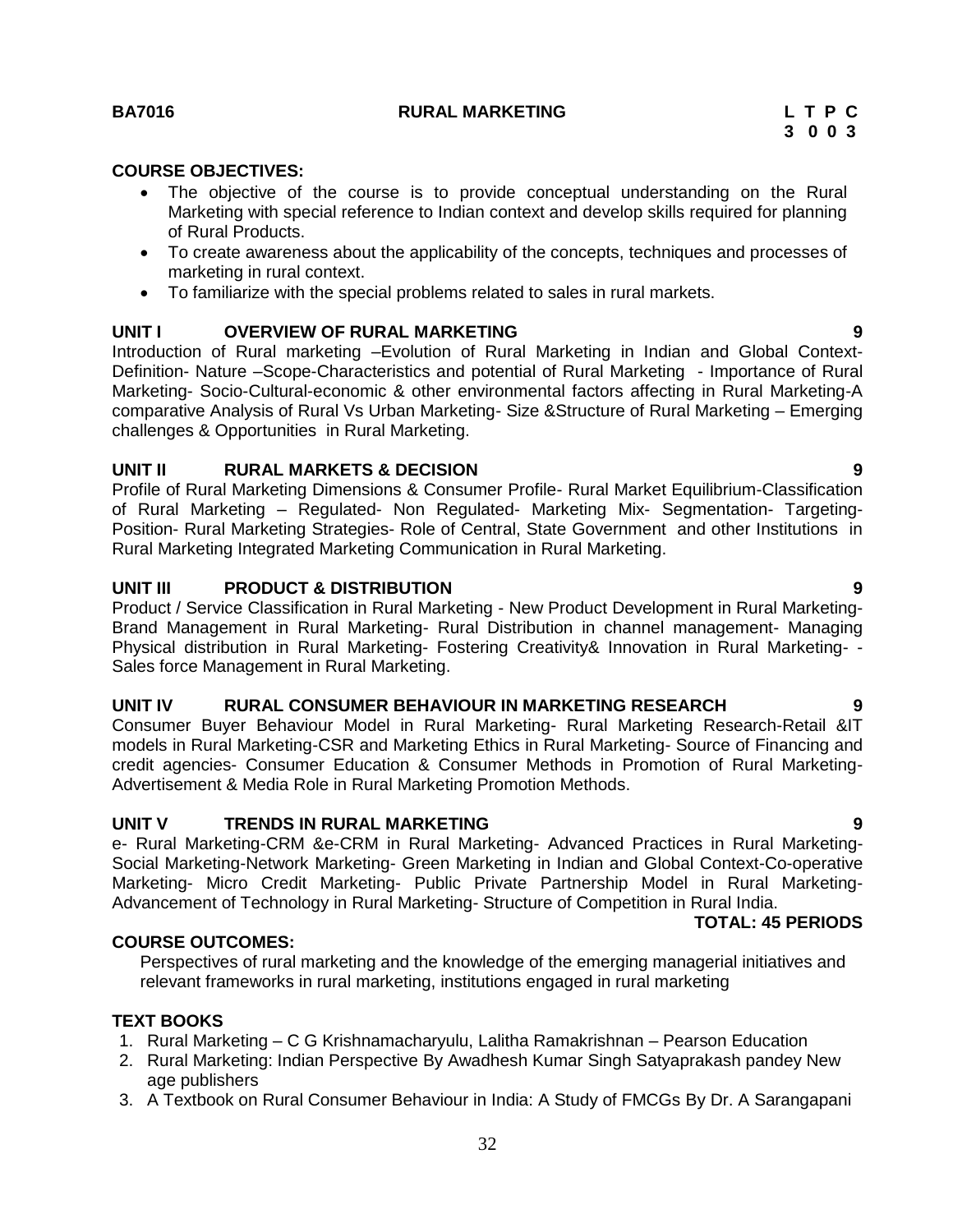#### **REFERENCE BOOKS**

- 1. New Perspectives on Rural Marketing: Includes Agricultural Marketing By Ramkishen Y.
- 2. Rural Marketing, Pradeep Kashyap & Siddhartha Raut, Biztantra
- 3. Rural Marketing U.C.Mathur, excel books, 1/e
- 4. Indian Rural Marketing Rajagopal Rawat Publishers
- 5. Integrated Rural Development R. C. Arora (S. Chand & Co.)

#### **BA7021 SECURITY ANALYSIS AND PORTFOLIO MANAGEMENT L T P C**

**3 0 0 3**

#### **COURSE OBJECTIVES :**

Enables student to

- Understand the nuances of stock market operations
- Understand the techniques involved in deciding upon purchase or sale of securities

#### **UNIT I INVESTMENT SETTING 8**

Financial and economic meaning of Investment – Characteristics and objectives of Investment – Types of Investment – Investment alternatives – Choice and Evaluation – Risk and return concepts.

#### **UNIT II SECURITIES MARKETS 10**

Financial Market - Segments – Types - - Participants in financial Market – Regulatory Environment, Primary Market – Methods of floating new issues, Book building – Role of primary market – Regulation of primary market, Stock exchanges in India – BSE, OTCEI , NSE, ISE, and Regulations of stock exchanges – Trading system in stock exchanges –SEBI.

#### **UNIT III FUNDAMENTAL ANALYSIS 9**

Economic Analysis – Economic forecasting and stock Investment Decisions – Forecasting techniques. Industry Analysis : Industry classification, Industry life cycle – Company Analysis Measuring Earnings – Forecasting Earnings – Applied Valuation Techniques – Graham and Dodds investor ratios.

#### **UNIT IV TECHNICAL ANALYSIS 9**

Fundamental Analysis Vs Technical Analysis – Charting methods – Market Indicators. Trend – Trend reversals – Patterns - Moving Average – Exponential moving Average – Oscillators – Market Indicators – Efficient Market theory.

#### **UNIT V PORTFOLIO MANAGEMENT 9**

Portfolio analysis –Portfolio Selection –Capital Asset Pricing model – Portfolio Revision – Portfolio Evaluation – Mutual Funds.

#### **TOTAL: 45 PERIODS**

#### **COURSE OUTCOME**

• Become a good investment analyst

#### **TEXT BOOKS**

- 1. Donald E.Fischer & Ronald J.Jordan, Security Analysis & Portfolio Management, PHI Learning., New Delhi,  $8<sup>th</sup>$  edition, 2011.
- 2. Prasannachandra, Investment analysis and Portfolio Management, Tata McGraw Hill, 2011.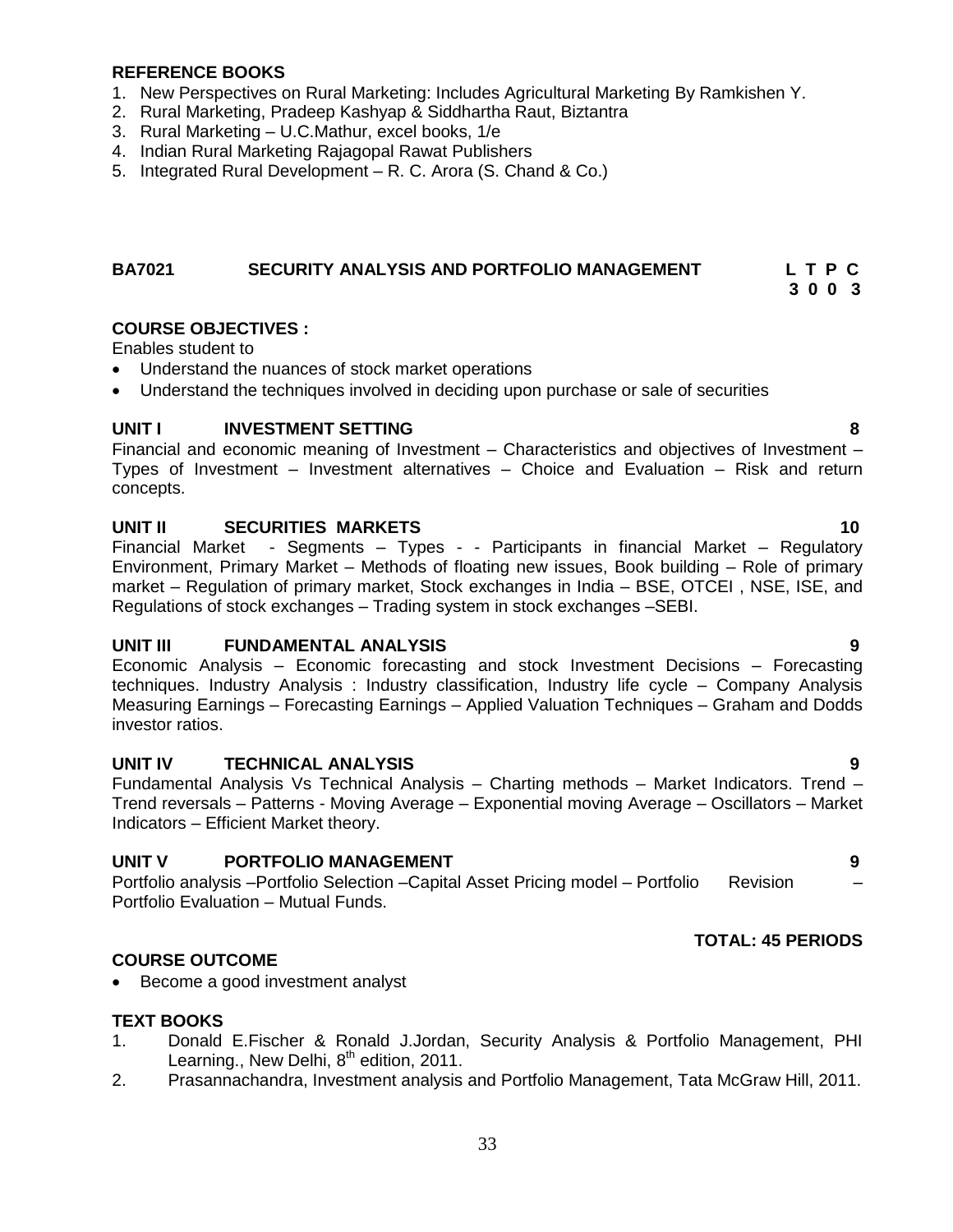#### **REFERENCES**

- 1. Reilly & Brown, Investment Analysis and Portfolio Management, Cengage Learning,  $9<sup>th</sup>$ edition, 2011.
- 2. S. Kevin , Securities Analysis and Portfolio Management , PHI Learning , 2012.
- 3. Bodi, Kane, Markus, Mohanty, Investments,  $8<sup>th</sup>$  edition, Tata McGraw Hill, 2011.
- 4. V.A.Avadhan, Securities Analysis and Portfolio Management, Himalaya Publishing House, 2011.
- 5. V.K.Bhalla, Investment Management, S.Chand & Company Ltd., 2012.

#### <span id="page-33-0"></span>**BA7022 MERCHANT BANKING AND FINANCIAL SERVICES L T P C 3 0 0 3**

#### **OBJECTIVES :**

To enable student

- Understand the modes of issuing securities
- Acquire financial evaluation technique of leasing and hire purchase

#### **UNIT I MERCHANT BANKING 5**

Introduction – An Over view of Indian Financial System – Merchant Banking in India – Recent Developments and Challenges ahead – Institutional Structure – Functions of Merchant Bank - Legal and Regulatory Framework – Relevant Provisions of Companies Act- SERA- SEBI guidelines- FEMA, etc. - Relation with Stock Exchanges and OTCEI.

#### **UNIT II ISSUE MANAGEMENT 12**

Role of Merchant Banker in Appraisal of Projects, Designing Capital Structure and Instruments – Issue Pricing – Book Building – Preparation of Prospectus Selection of Bankers, Advertising Consultants, etc. - Role of Registrars –Bankers to the Issue, Underwriters, and Brokers. – Offer for Sale – Green Shoe Option – E-IPO, Private Placement – Bought out Deals – Placement with FIs, MFs, FIIs, etc. Off - Shore Issues. – Issue Marketing – Advertising Strategies – NRI Marketing – Post Issue Activities.

#### **UNIT III OTHER FEE BASED SERVICES 10**

Mergers and Acquisitions – Portfolio Management Services – Credit Syndication – Credit Rating – Mutual Funds - Business Valuation.

#### **UNIT IV FUND BASED FINANCIAL SERVICES 10**

Leasing and Hire Purchasing – Basics of Leasing and Hire purchasing – Financial Evaluation.

#### **UNIT V OTHER FUND BASED FINANCIAL SERVICES 8**

Consumer Credit – Credit Cards – Real Estate Financing – Bills Discounting – factoring and Forfaiting – Venture Capital.

#### **OUTCOME**

Good knowledge on merchant banking activities

#### **TEXT BOOKS**

1. M.Y.Khan, Financial Services, Tata McGraw-Hill, 12<sup>th</sup> Edition, 2012

2. Nalini Prava Tripathy, Financial Services, PHI Learning, 2011.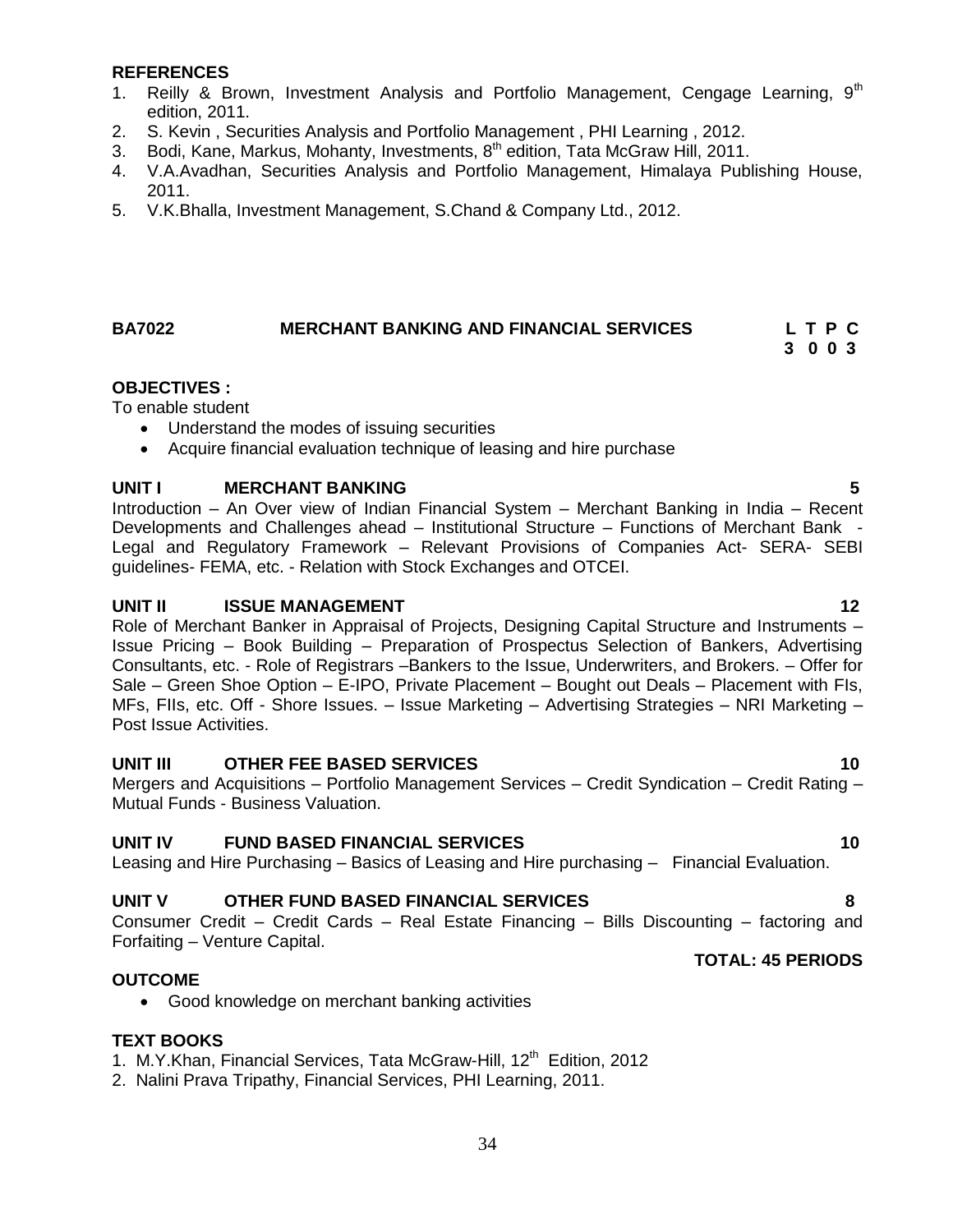#### **REFERENCES:**

- 1. Machiraju, Indian Financial System, Vikas Publishing House, 2nd Edition, 2010.
- 2. J.C.Verma, A Manual of Merchant Banking, Bharath Publishing House, New Delhi,
- 3. Varshney P.N. & Mittal D.K., Indian Financial System, Sultan Chand & Sons, New Delhi.
- 4. Sasidharan, Financial Services and System, Tata Mcgraw Hill, New Delhi, 2nd Edition, 2011.
- <span id="page-34-0"></span>5. Website of SEBI

#### **BA7023 INTERNATIONAL TRADE FINANCE L T P C 3 0 0 3**

#### **OBJECTIVES :**

To enable student

- Understand export import finance and forex management
- Understand the documentation involved in international trade

#### **UNIT I INTERNATIONAL TRADE 9**

International Trade – Meaning and Benefits – Basis of International Trade – Foreign Trade and Economic Growth – Balance of Trade – Balance of Payment – Current Trends in India – Barriers to International Trade – WTO – Indian EXIM Policy.

#### **UNIT II EXPORT AND IMPORT FINACE 9**

Special need for Finance in International Trade – INCO Terms (FOB, CIF, etc.,) – Payment Terms – Letters of Credit – Pre Shipment and Post Shipment Finance – Fortfaiting – Deferred Payment Terms – EXIM Bank – ECGC and its schemes – Import Licensing – Financing methods for import of Capital goods.

#### **UNIT III FOREX MANAGEMENT 9**

Foreign Exchange Markets – Spot Prices and Forward Prices – Factors influencing Exchange rates – The effects of Exchange rates in Foreign Trade – Tools for hedging against Exchange rate variations – Forward, Futures and Currency options – FEMA – Determination of Foreign Exchange rate and Forecasting.

#### **UNIT IV DOCUMENTATION IN INTERNATIONAL TRADE 9**

Export Trade Documents: Financial Documents – Bill of Exchange- Type- Commercial Documents - Proforma, Commercial, Consular, Customs, Legalized Invoice, Certificate of Origin Certificate Value, Packing List, Weight Certificate, Certificate of Analysis and Quality, Certificate of Inspection, Health certificate. Transport Documents - Bill of Lading, Airway Bill, Postal Receipt, Multimodal Transport Document. Risk Covering Document: Insurance Policy, Insurance Cover Note. Official Document: Export Declaration Forms, GR Form, PP From, COD Form, Softer Forms, Export Certification, GSPS – UPCDC Norms.

#### **UNIT V EXPORT PROMOTION SCHEMES 9**

Government Organizations Promoting Exports – Export Incentives : Duty Exemption – IT Concession – Marketing Assistance – EPCG, DEPB – Advance License – Other efforts I Export Promotion – EPZ – EQU – SEZ and Export House.

#### **TOTAL: 45 PERIODS**

#### **OUTCOME**

Possess good knowledge on international trade and the documentation involved in it.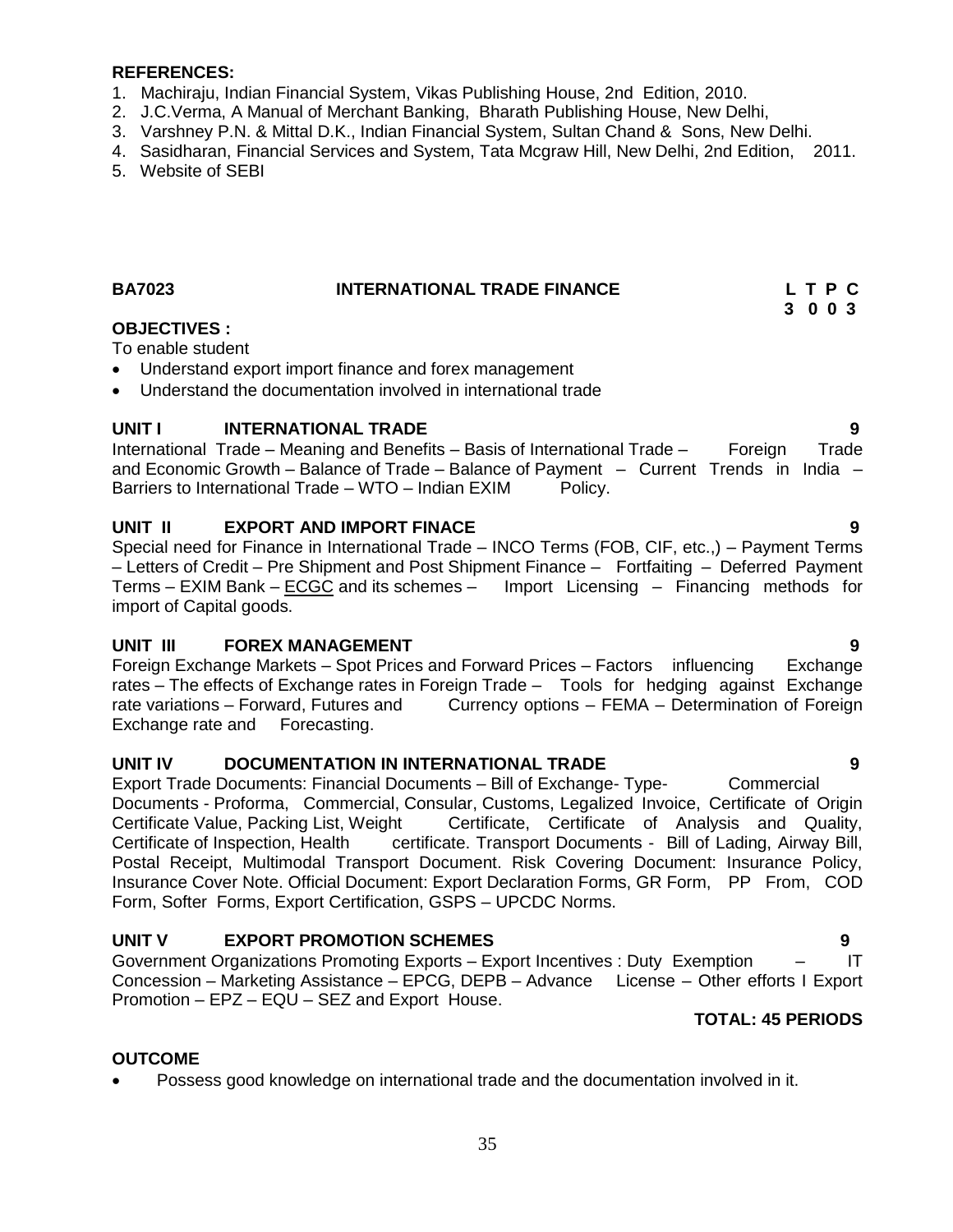#### **TEXT BOOKS**

- 1. Apte P.G., International Financial Management, Tata McGraw Hill, 2011.
- 2. Jeff Madura, International Corporate Finance, Cengage Learning,  $9<sup>th</sup>$  Edition, 2011.

#### **REFERENCES**

- 1. Alan C. Shapiro, Multinational Financial Management, PHI Learning, 5<sup>th</sup> Edition, 2010.
- 2. Eun and Resnik, International Financial Management, Tata McGraw Hill, 5<sup>th</sup> Edition, 2011.
- <span id="page-35-0"></span>3. Website of Indian Government on EXIM policy

### **BA7024** CORPORATE FINANCE L T P C

# **3 0 0 3**

#### **OBJECTIVES :**

#### Student will acquire

- Nuances involved in short term corporate financing
- Good ethical practices

### **UNIT I INDUSTRIAL FINANCE 9**

Indian Capital Market – Basic problem of Industrial Finance in India. Equity – Debenture financing – Guidelines from SEBI, advantages and disadvantages and cost of various sources of Finance - Finance from international sources, financing of exports – role of EXIM bank and commercial banks.– Finance for rehabilitation of sick units.

#### **UNIT II SHORT TERM-WORKING CAPITAL FINANCE 6**

Estimating working capital requirements – Approach adopted by Commercial banks, Commercial paper- Public deposits and inter corporate investments.

#### **UNIT III ADVANCED FINANCIAL MANAGEMENT 12**

Appraisal of Risky Investments, certainty equivalent of cash flows and risk adjusted discount rate, risk analysis in the context of DCF methods using Probability information, nature of cash flows, Sensitivity analysis; Simulation and investment decision, Decision tree approach in investment decisions.

#### **UNIT IV FINANCING DECISION 10**

Simulation and financing decision - cash inadequacy and cash insolvency- determining the probability of cash insolvency- Financing decision in the Context of option pricing model and agency costs- Inter-dependence of investment- financing and Dividend decisions.

#### **UNIT V CORPORATE GOVERNANCE 8**

Corporate Governance - SEBI Guidelines- Corporate Disasters and Ethics- Corporate Social Responsibility- Stakeholders and Ethics- Ethics, Managers and Professionalism.

### **TOTAL: 45 PERIODS**

#### **OUTCOME**

• Good ethical corporate manager

#### **TEXT BOOKS**

- 1. Richard A.Brealey, Stewat C.Myers and Mohanthy, Principles of Corporate Finance, Tata McGraw Hill, 9<sup>th</sup> Edition, 2011
- 2. I.M.Pandey, Financial Management, Vikas Publishing House Pvt., Ltd., 12<sup>th</sup> Edition, 2012.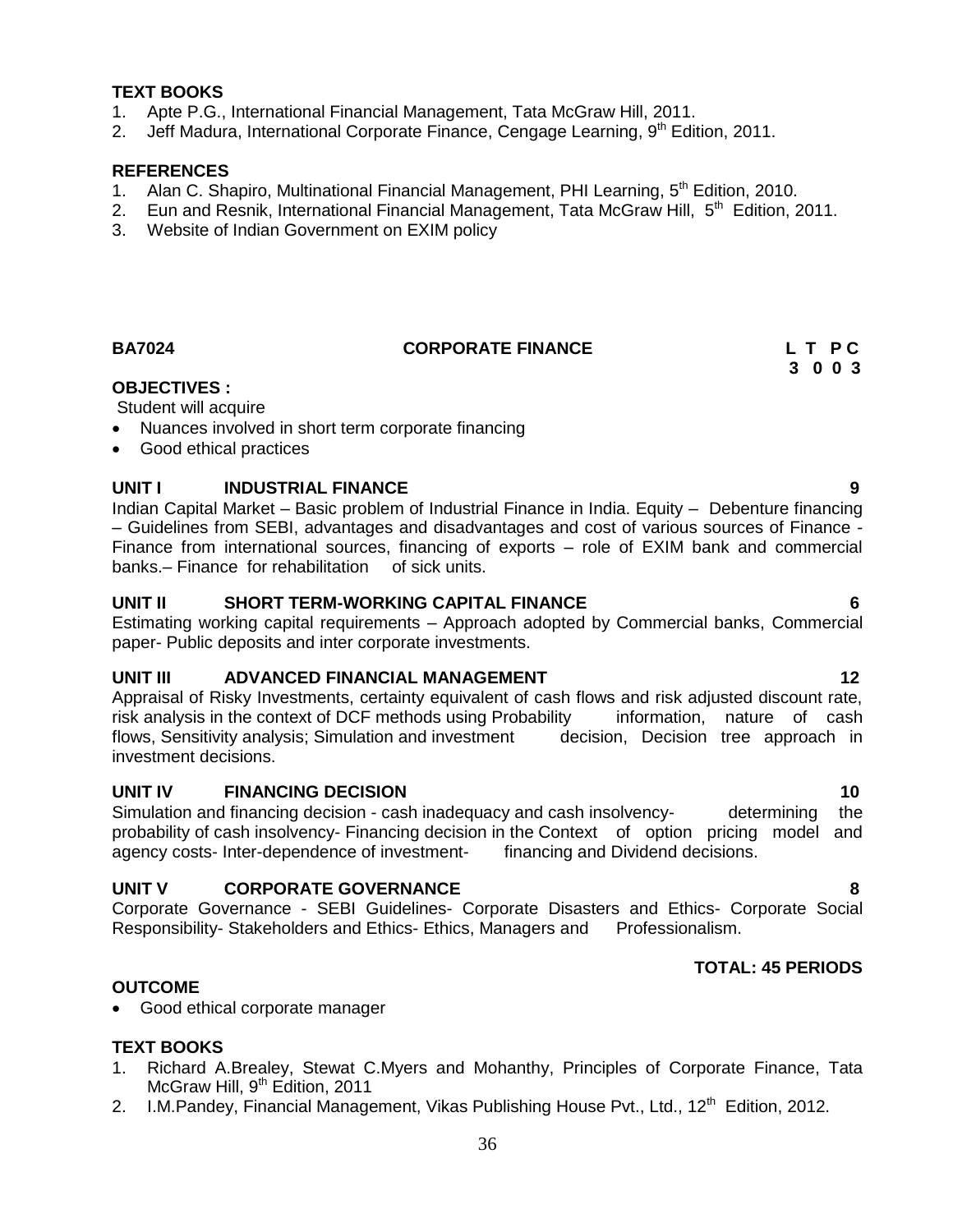#### **REFERENCES**

- 1. Brigham and Ehrhardt, Corporate Finance A focused Approach, Cengage Learning, 2nd Edition, 2011.
- 2. M.Y Khan, Indian Financial System, Tata McGraw Hill, 6<sup>th</sup> Edition, 2011
- 3. Smart, Megginson, and Gitman, Corporate Finance, 2nd Edition, 2011.
- 4. Krishnamurthy and Viswanathan, Advanced Corporate Finance, PHI Learning, 2011.
- 5. Website of SEBI

#### **BA7025 MICRO FINANCE L T P C**

# **3 0 0 3**

#### **OBJECTIVES :**

Enable students to

- Comprehend the importance of Micro finance
- Understand the techniques involved in their evaluation

#### **UNIT I INTRODUCTION TO MICROFINANCE 9**

Basics – Need for microfinance - Characteristics of Microfinance clients – Demand and supply of microfinance in developing countries – Nature of Microfinance Markets - Microfinance as a development strategy and as an industry – Microfinance Tools – Role of Grameen Bank - Micro credit - Innovations - Group lending-Stepped lending & Repeat loan - Character & cash flow based lending -Flexible approaches to collateral-Frequent & public installment for loan & saving products

### **UNIT II FINANCIAL AND OPERATIONAL EVALUATION 9**

Financial Evaluation – Analyzing & Managing Financial Performance of MFIs: Analyzing financial statements - Financial performance ratios - Liquidity & capital adequacy – Revenue models of Micro finance - Role of subsides & Donors - Bench Marking - Rating MFIs.

Operational Evaluation: Managing operational risks – Internal Control, Business Planning – Impact Assessment – CVP Analysis – Operating Expenses - Operating Efficiency

#### **UNIT III OTHER EVALUATIONS OF MICROFINANCE 9**

Market Evaluation – Managing MF Products & Services - methodologies in MF product design and pricing – Competition - Risks. Institutional Evaluation - Appraisals and ratings - Legal compliance-Issues in Governance Social Evaluation - Social performance Measurement - Indicators - Tools – Progress out of poverty index – Transparency – Ethics

#### **UNIT IV MICROFINANCE IN INDIA 9**

Challenges to Microfinance movement – Demand and Supply of Micro financial services – State Intervention in rural credit – RBI Initiatives - NABARD & SHG – Bank Linkup & Programs- – Governance and the constitution of the Board of various forms of MFIs – Intermediaries for Microfinance –State sponsored Organizations.

#### **UNIT V ISSUES, TRENDS AND FRONTIERS OF MICROFINANCE 9**

Issue – Role of Technology-Strategic issues in Microfinance: Sustainability - opening new markets – Gender issues

**TOTAL: 45 PERIODS**

#### **OUTCOME**

Possess good knowledge in micro finance management

#### **TEXT BOOKS**

- 1. Indian Institute of Banking and Finance, Micro finance: Perspectives and Operations, Macmillan India Limited, 2011.
- 2. Beatriz and Jonathan, The Economics of Microfinance, Prentice Hall of India, 2010.

#### **REFERENCES**

www. microfinancesummit.org.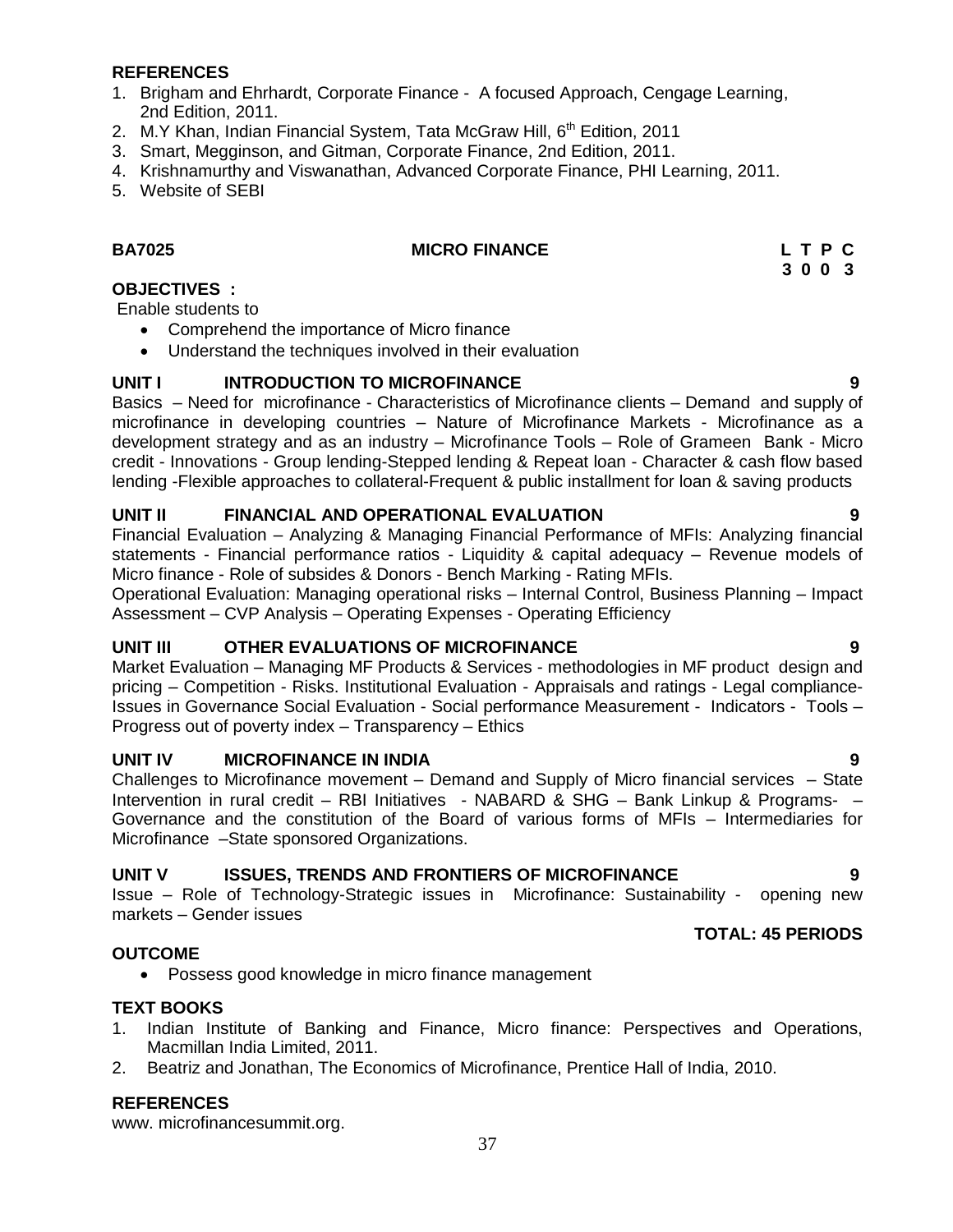#### **BA7026 BANKING FINANCIAL SERVICES MANAGEMENT L T P C**

### **COURSE OBJECTIVES:**

- Grasp how banks raise their sources and how they deploy it and manage the associated risks
- Understand e-banking and the threats that go with it.

#### **UNIT I OVERVIEW OF INDIAN BANKING SYSTEM 9**

Overview of Indian Banking System, Functions of banks, key Acts governing the functioning of Indian banking system – RBI Act 1934, Negotiable Instruments Act 1881, Banking Regulations Act 1948 – Rights and obligations of a banker, Overview of Financial statement of banks – Balance sheet and Income Statement.

#### **UNIT II SOURCES AND APPLICATION OF BANK FUNDS 9**

Capital adequacy, Deposits and non-deposit sources, Designing of deposit schemes and pricing of deposit services, application of bank funds – Investments and Lending functions, Types of lending – Fund based, non-fund based, asset based – Different types of loans and their features, Major components of a typical loan policy document, Steps involved in Credit analysis, Credit delivery and administration, Pricing of loans, Customer profitability analysis.

#### **UNIT II CREDIT MONITORING AND RISK MANAGEMENT 9**

Need for credit monitoring, Signals of borrowers' financial sickness, Financial distress prediction models – Rehabilitation process, Risk management – Interest rate, liquidity, forex, credit, market, operational and solvency risks – risk measurement process and mitigation, Basic understanding of NPAs and ALM.

#### **UNIT IV MERGERS, DIVERSIFICATION AND PERFORMANCE EVALUATION 9**

Mergers and Diversification of banks into securities market, underwriting, Mutual funds and Insurance business, Risks associated therewith. Performance analysis of banks – background factors, ratio analysis and CAMELS.

#### **UNIT V HIGH TECH E-BANKING\ 9**

Payment system in India – Paper based, e-payments – Electronic banking – advantages – Plastic money, E-money – Forecasting of cash demand at ATMs – Security threats in e-banking and RBI"s initiatives.

#### **COURSE OUTCOME:**

• Price various types of loans proposed by banks to various prospective borrowers with different risk profiles and evaluate the performance of banks

#### **TEXT BOOKS**

- 1. Padmalatha Suresh and Justin Paul, "Management of Banking and Financial Services, Pearson, Delhi, 2012.
- 2. Meera Sharma, "Management of Financial Institutions with emphasis on Bank and Risk Management", PHI Learning Pvt. Ltd., New Delhi 2010.

#### **REFERENCES :**

1. Peter S. Rose and Sylvia C. and Hudgins, "Bank Management and Financial Services", Tata McGraw Hill, New Delhi, 2012.

- 
-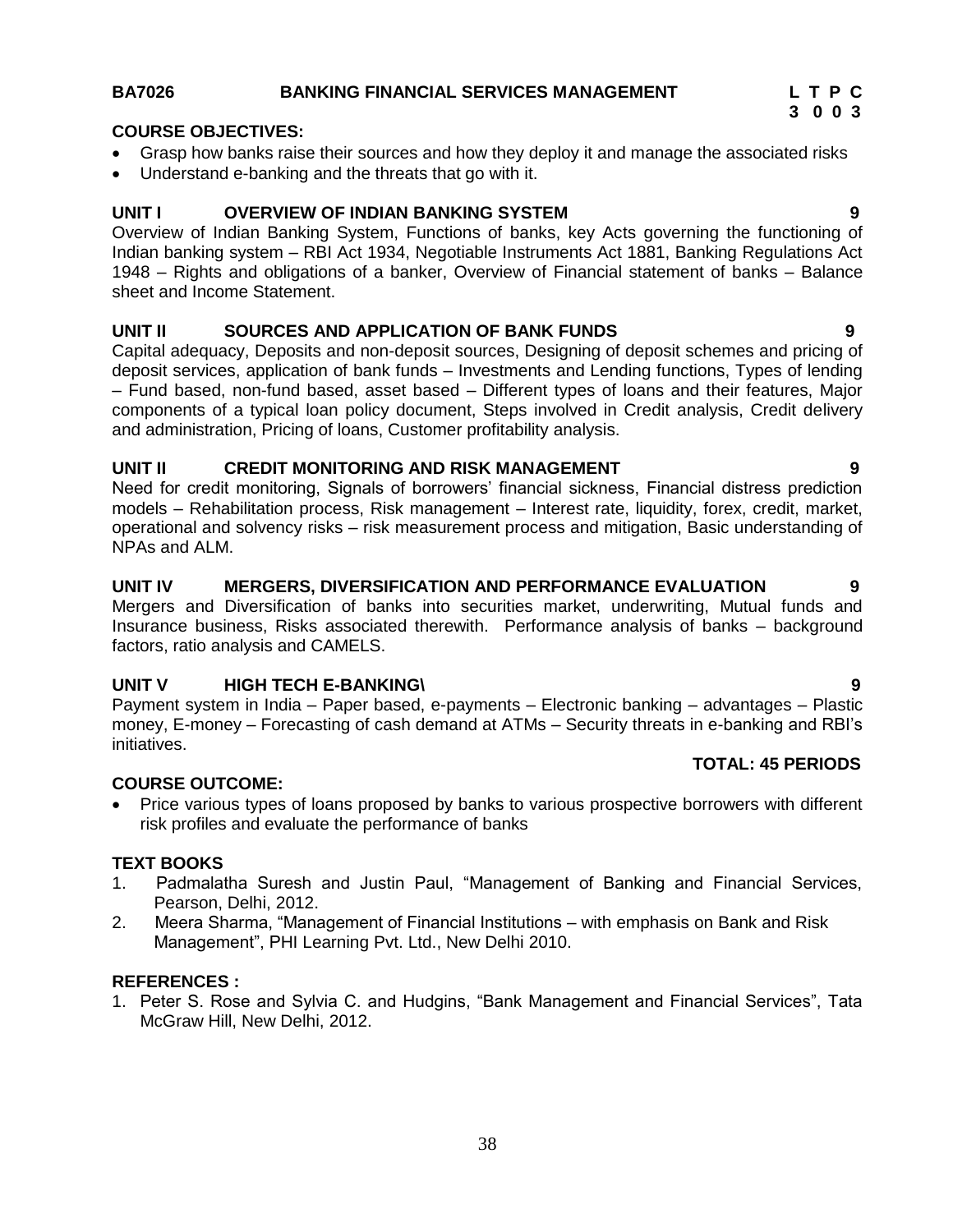#### **BA7031 MANAGERIAL BEHAVIOR AND EFFECTIVENESS L T P C**

#### **COURSE OBJECTIVE:**

To examine managerial styles in terms of concern for production and concern for people. To assess different systems of management and relate these systems to organisational characteristics.

#### **UNIT I DEFINING THE MANAGERIAL JOB 8**

Descriptive Dimensions of Managerial Jobs – Methods – Model – Time Dimensions in Managerial Jobs – Effective and Ineffective Job behaviour – Functional and level differences in Managerial Job behaviour.

#### **UNIT II DESIGNING THE MANAGERIAL JOB 12**

Identifying Managerial Talent – Selection and Recruitment – Managerial Skills Development – Pay and Rewards – Managerial Motivation – Effective Management Criteria – Performance Appraisal Measures – Balanced Scorecard - Feedback – Career Management – Current Practices.

#### **UNIT III THE CONCEPT OF MANAGERIAL EFFECTIVENESS 7**

Definition – The person, process, product approaches – Bridging the Gap – Measuring Managerial Effectiveness – Current Industrial and Government practices in the Management of Managerial Effectiveness- the Effective Manager as an Optimizer.

#### **UNIT IV ENVIRONMENTAL ISSUES IN MANAGERIAL EFFECTIVENESS 8**

Organisational Processes – Organisational Climate – Leader – Group Influences – Job Challenge – Competition – Managerial Styles.

#### **UNIT V DEVELOPING THE WINNING EDGE 10**

Organisational and Managerial Efforts – Self Development – Negotiation Skills – Development of the Competitive Spirit – Knowledge Management – Fostering Creativity and innovation .

#### **COURSE OUTCOME:**

Students will gain knowledge about appropriate style of managerial behaviour.

#### **REFERENCES**

- 1. Peter Drucker, Management, Harper Row, 2005.
- 2. Milkovich and Newman, Compensation, McGraw-Hill International, 2005.
- 3. Blanchard and Thacker, Effective Training Systems, Strategies and Practices, Pearson 2006.
- 4. Dubrin, Leadership, Research Findings, Practices & Skills, Biztantra, 2008.
- 5. Joe Tidd, John Bessant, Keith Pavitt, Managing Innovation, Wiley 3<sup>rd</sup> edition, 2006.
- 6. T.V.Rao,Appraising and Developing Managerial Performance, Excel Books,2000.
- 7. R.M.Omkar, Personality Development and Career Management, S.Chand 1<sup>st</sup>edition, 2008.
- <span id="page-38-0"></span>8. Richard L.Daft, Leadership, Cengage, 1 st Indian Reprint 2008.

**3 0 0 3**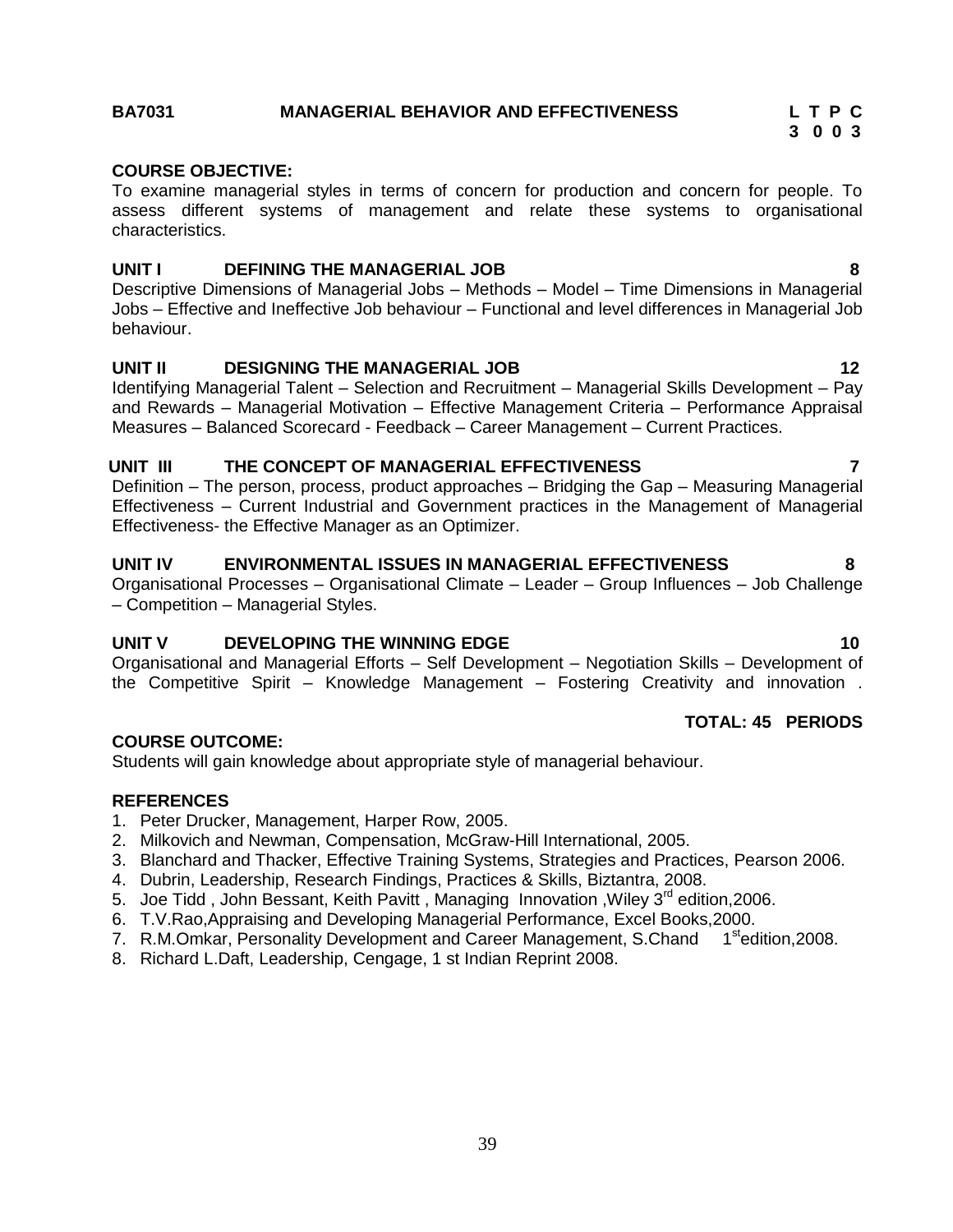#### **COURSE OBJECTIVE:**

To develop and strengthen entrepreneurial quality and motivation in students. To impart basic entrepreneurial skills and understandings to run a business efficiently and effectively.

#### **UNIT I ENTREPRENEURAL COMPETENCE 6**

Entrepreneurship concept – Entrepreneurship as a Career – Entrepreneurial Personality - Characteristics of Successful, Entrepreneur – Knowledge and Skills of Entrepreneur.

#### **UNIT II ENTREPRENEURAL ENVIRONMENT 12**

Business Environment - Role of Family and Society - Entrepreneurship Development Training and Other Support Organisational Services - Central and State Government Industrial Policies and Regulations - International Business.

#### **UNIT III BUSINESS PLAN PREPARATION 12**

Sources of Product for Business - Prefeasibility Study - Criteria for Selection of Product - Ownership - Capital - Budgeting Project Profile Preparation - Matching Entrepreneur with the Project - Feasibility Report Preparation and Evaluation Criteria.

#### **UNIT IV LAUNCHING OF SMALL BUSINESS 10**

Finance and Human Resource Mobilization Operations Planning - Market and Channel Selection - Growth Strategies - Product Launching – Incubation, Venture capital, IT startups.

#### **UNIT V MANAGEMENT OF SMALL BUSINESS 5**

Monitoring and Evaluation of Business - Preventing Sickness and Rehabilitation of Business Units- Effective Management of small Business.

#### **COURSE OUTCOME:**

Students will gain knowledge and skills needed to run a business.

#### **TEXT BOOKS**

- 1. Hisrich, Entrepreneurship, Tata McGraw Hill, New Delhi, 2001.
- 2. S.S.Khanka, Entrepreneurial Development, S.Chand and Company Limited, New Delhi, 2001.

#### **REFERENCES**

- 1. Mathew Manimala, Entrepreneurship Theory at the Crossroads, Paradigms & Praxis, Biztrantra ,2<sup>nd</sup> Edition ,2005
- 2. Prasanna Chandra, Projects Planning, Analysis, Selection, Implementation and Reviews, Tata McGraw-Hill, 1996.
- 3. P.Saravanavel, Entrepreneurial Development, Ess Pee kay Publishing House, Chennai -1997.
- 4. Arya Kumar. Entrepreneurship. Pearson. 2012
- <span id="page-39-0"></span>5. Donald F Kuratko, T.V Rao. Entrepreneurship: A South Asian perspective. Cengage Learning. 2012

### **TOTAL: 45 PERIODS**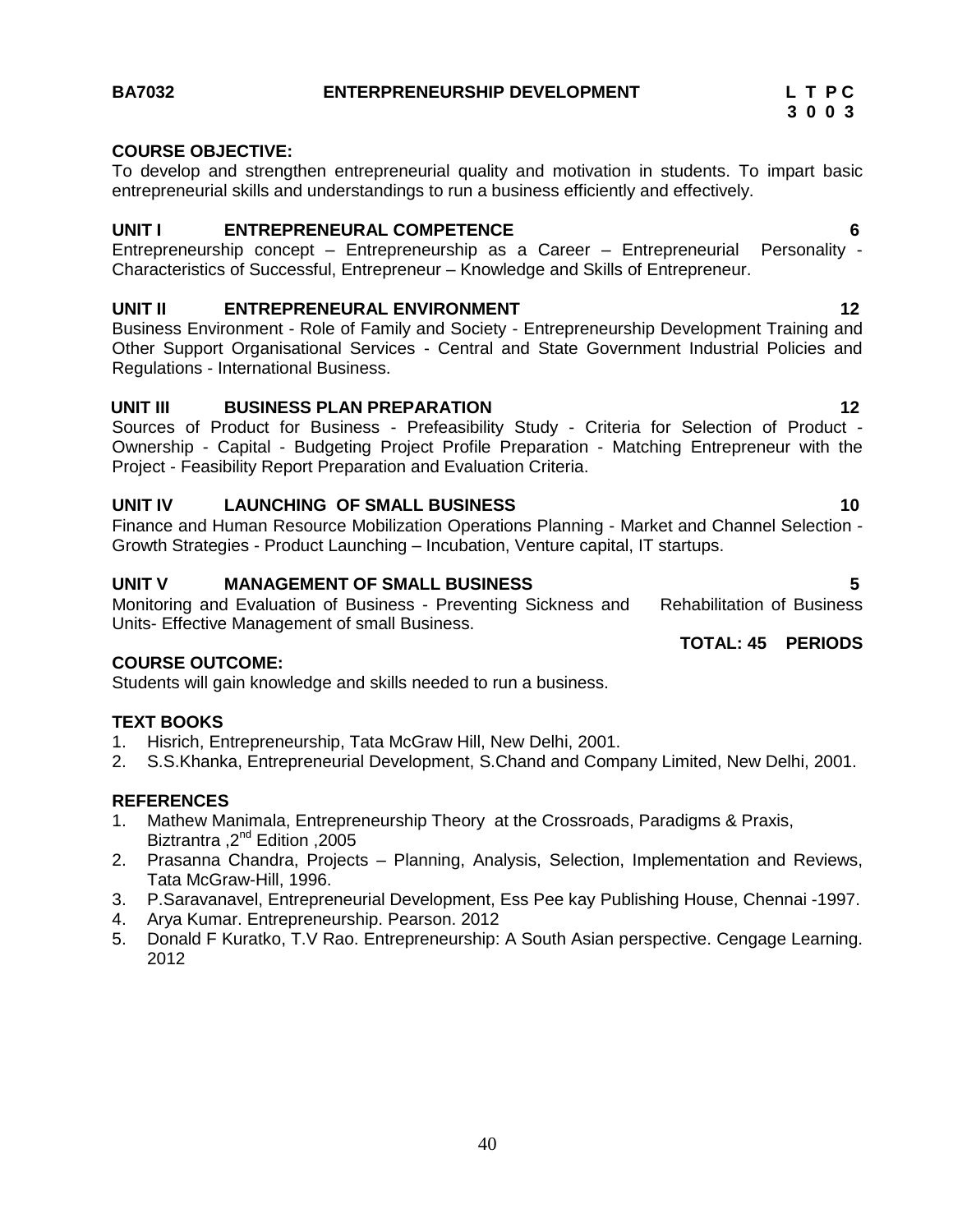#### 41

### **BA7033 ORGANISATIONAL THEORY, DESIGN AND DEVELOPMENT L T P C**

#### **COURSE OBJECTIVE:**

To learn how an organization can be designed and developed to deal with the challenges from environment, technology, and its own processes.

#### **UNIT I ORGANISATION & ITS ENVIRONMENT 8**

Meaning of Organisation – Need for existence - Organisational Effectiveness – Creation of Value – Measuring Organisational Effectiveness – External Resources Approach, Internal Systems Approach and Technical approach - HR implications.

#### **UNIT II ORGANIZATIONAL DESIGN 15**

Organizational Design – Determinants – Components – Types - Basic Challenges of design – Differentiation, Integration, Centralization, Decentralization, Standardization, Mutual adjustment-Mechanistic and Organic Structures- Technological and Environmental Impacts on Design-Importance of Design – Success and Failures in design - Implications for Managers.

#### **UNIT III ORGANISATIONAL CULTURE 6**

Understanding Culture – Strong and Weak Cultures – Types of Cultures – Importance of Culture - Creating and Sustaining Culture - Culture and Strategy - Implications for practicing Managers.

#### **UNIT IV ORGANISATIONAL CHANGE 6**

Meaning – Forces for Change - Resistance to Change – Types and forms of change – Evolutionary and Revolutionary change – Change process -Organisation Development – HR functions and Strategic Change Management - Implications for practicing Managers.

#### **UNIT V ORGANISATION EVOLUTION AND SUSTENANCE 10**

Organizational life cycle – Models of transformation – Models of Organizational Decision making – Organizational Learning – Innovation, Intrapreneurship and Creativity-HR implications.

#### **COURSE OUTCOME:**

Students will be able to analyze organizations more accurately and deeply by applying organization theory.

#### **TEXT BOOKS**

- 1. Gareth R.Jones, Organisational Theory, Design & Change, Pearson Education, 6<sup>th</sup> Edition 2011.
- 2. Richard L. Daft, Understanding the theory & Design of Organisations, Cengage Learning Western, 10<sup>th</sup> Edition 2012.

#### **REFERENCES**

- 1. Thomson G. Cummings and Christopher G. Worley, Organisational development and Change, Cengage learning, 9<sup>th</sup> edition 2011
- 2. Robbins Organisation Theory; Structure Design & Applications, Prentice Hall of India, 2009.
- 3. Bhupen Srivastava, Organisational Design and Development: Concepts application, Biztantra , 2010.
- 4. Robert A Paton, James Mc Calman, Change Management, A guide to effective implementation, Response Books, 2012.
- <span id="page-40-0"></span>5. Adrian ThornHill, Phil Lewis, Mike Millmore and Mark Saunders, Managing Change -A Human Resource Strategy Approach, Wiley, 2010.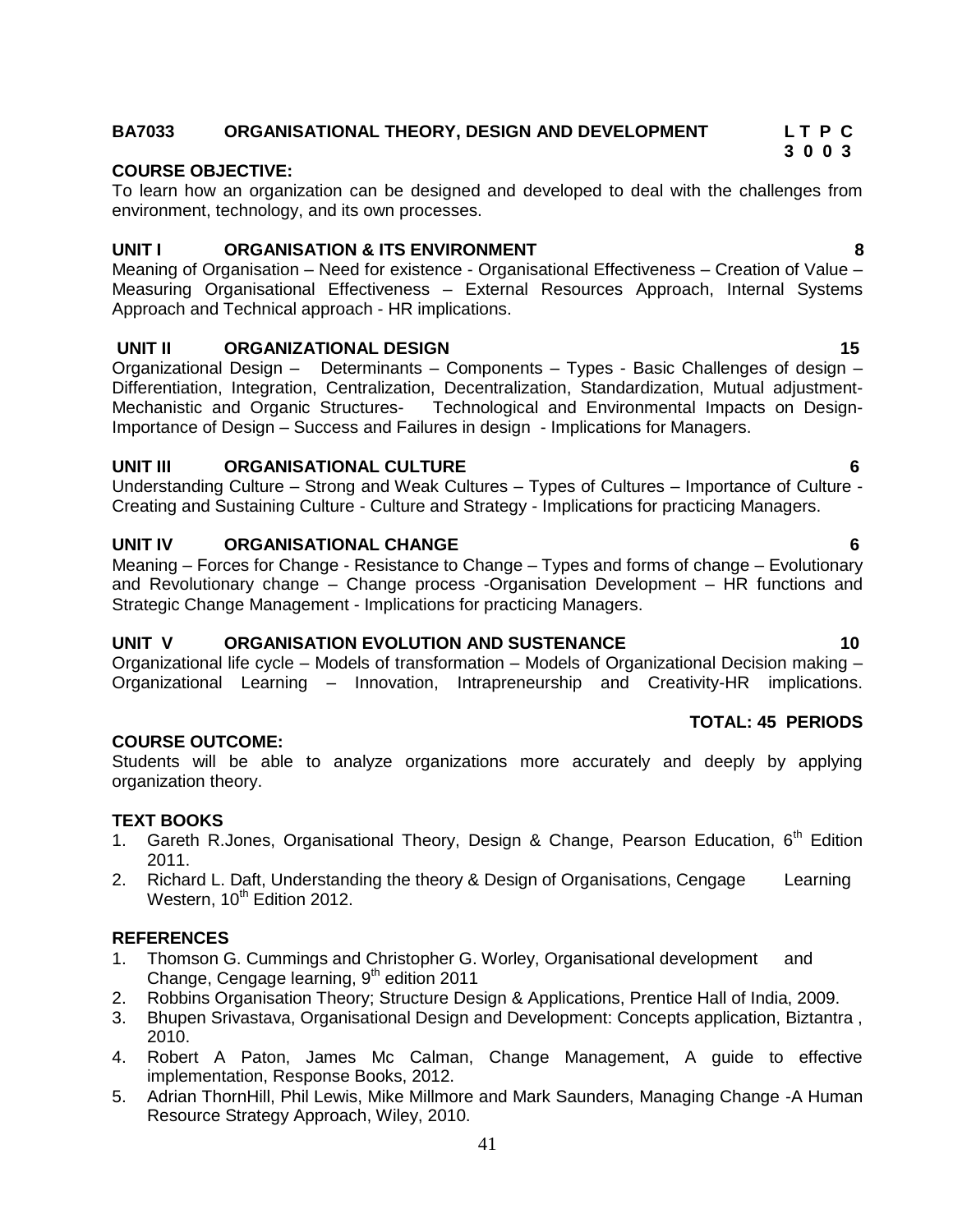#### **BA7034 INDUSTRIAL RELATIONS AND LABOUR WELFARE L T P C**

#### **COURSE OBJECTIVE:**

To explore contemporary knowledge and gain a conceptual understanding of industrial relations.

#### **UNIT I INDUSTRIAL RELATIONS 7**

Concepts – Importance – Industrial Relations problems in the Public Sector – Growth of Trade Unions – Codes of conduct.

#### **UNIT II INDUSTRIAL CONFLICTS 12**

Disputes – Impact – Causes – Strikes – Prevention – Industrial Peace – Government Machinery – Conciliation – Arbitration – Adjudication.

#### **UNIT III LABOUR WELFARE 8**

Concept – Objectives – Scope – Need – Voluntary Welfare Measures – Statutory Welfare Measures – Labour – Welfare Funds – Education and Training Schemes.

#### **UNIT IV INDUSTRIAL SAFETY 9**

Causes of Accidents – Prevention – Safety Provisions – Industrial Health and Hygiene – Importance – Problems – Occupational Hazards – Diseases – Psychological problems – Counseling – Statutory Provisions.

#### **UNIT V WELFARE OF SPECIAL CATEGORIES OF LABOUR 9**

Child Labour – Female Labour – Contract Labour – Construction Labour – Agricultural Labour – Differently abled Labour –BPO & KPO Labour - Social Assistance – Social Security – Implications.

#### **TOTAL: 45 PERIODS**

#### **COURSE OUTCOME:**

Students will know how to resolve industrial relations and human relations problems and promote welfare of industrial labour.

#### **TEXT BOOKS**

- 1. Mamoria C.B. and Sathish Mamoria, Dynamics of Industrial Relations, Himalaya Publishing House, New Delhi, 2007.
- 2. Arun Monappa, Ranjeet Nambudiri, Patturaja Selvaraj. Industrial relations & Labour Laws. Tata McGraw Hill. 2012

#### **REFERENCES**

- 1. Ratna Sen, Industrial Relations in India, Shifting Paradigms, Macmillan India Ltd., New Delhi, 2007.
- 2. C.S.Venkata Ratnam, Globalisation and Labour Management Relations, Response Books, 2007.
- 3. Srivastava, Industrial Relations and Labour laws, Vikas, 2007.
- 4. P.N.Singh, Neeraj Kumar. Employee relations Management. Pearson. 2011.
- 5. P.R.N Sinha, Indu Bala Sinha, Seema Priyardarshini Shekhar. Industrial Relations, Trade Unions and Labour Legislation. Pearson. 2004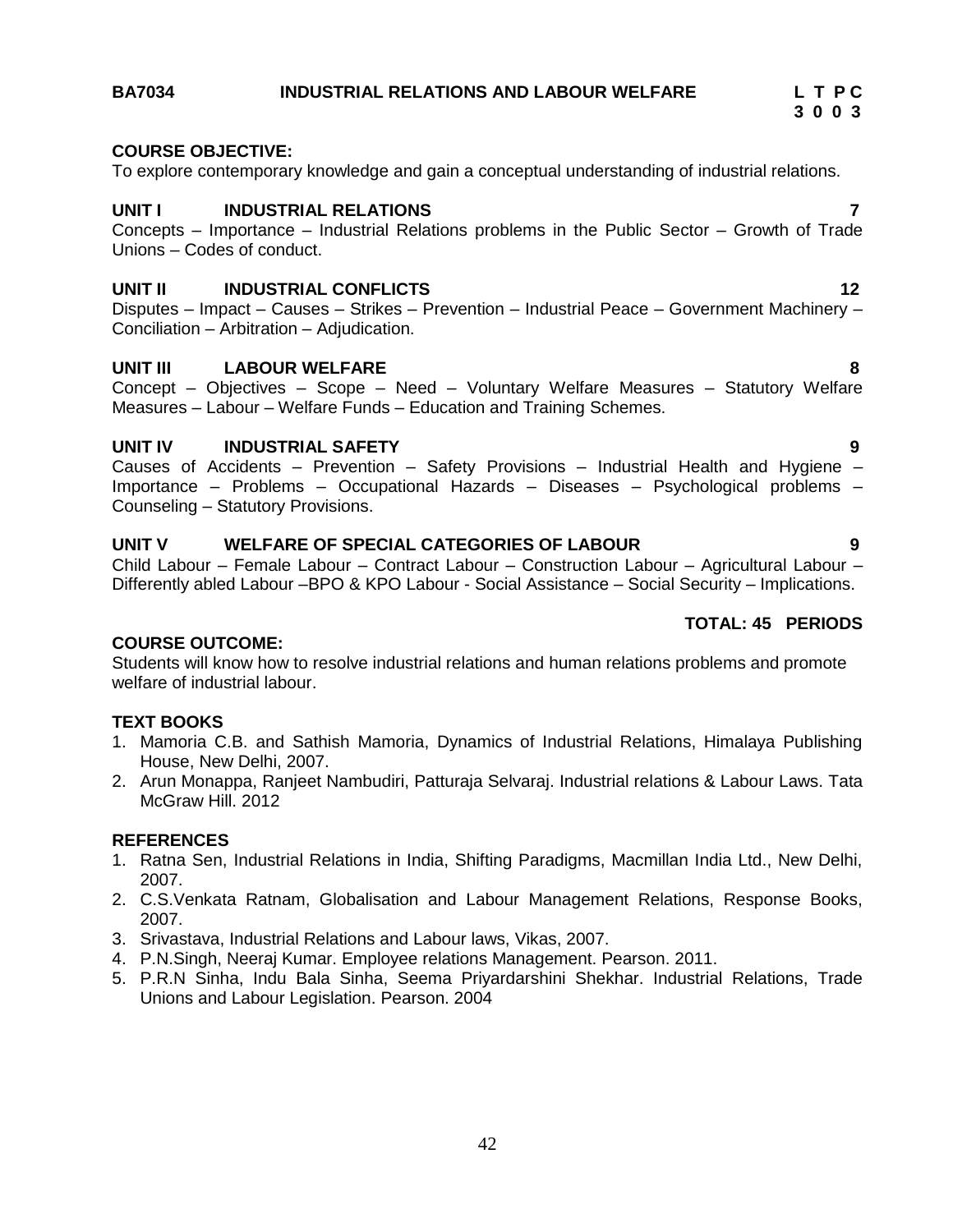**TOTAL: 45 PERIODS**

#### <span id="page-42-0"></span>**COURSE OBJECTIVE:**

To have a broad understanding of the legal principles governing the employment relationship at individual and collective level. To familarise the students to the practical problems inherent in the implementation of labour statutes.

Contained in the following acts are to be studied.

|    |                                                           | Periods        |
|----|-----------------------------------------------------------|----------------|
|    | 1. The Factories Act, 1948                                | 3              |
|    | 2. The Trade Unions Act, 1926                             | 4              |
| 3. | The Payment of Wages Act, 1936                            | 3              |
| 4. | The Minimum Wages Act, 1948                               | 2              |
| 5. | The Industrial Disputes Act, 1947                         | 5              |
|    | 6. The Workmen's Compensation Act, 1923                   | 2              |
|    | 7. The Payment of Gratuity Act, 1972                      | 3              |
| 8. | The Payment of Bonus Act, 1965                            | 3              |
| 9. | The Employee's Provident Fund & Misc. Act, 1952           | 3              |
|    | 10. The Employees State Insurance Act, 1948               | 4              |
|    | 11. The Industrial Employment (Standing Orders) Act, 1946 | 3              |
|    | 12. The Apprentices Act, 1961                             | 2              |
|    | 13. The Equal Remuneration Act, 1976                      | 2              |
|    | 14. The Maternity Benefit Act, 1961                       | $\overline{2}$ |
|    | 15. Contract Labour Regulations and Abolition Act, 1970   | 2              |
|    | 16. The Child Labour Prevention and Regulation Act, 1986  | 2              |
|    |                                                           |                |

#### **COURSE OUTCOME:**

To appreciate the application of labour laws.

Legal Provision relating to

- a) Wages
- b) Working Conditions and Labour Welfare
- c) Industrial Relations
- d) Social Security

#### **TEXT BOOKS:**

- 1. P.K. Padhi, Industrial Laws, PHI, 2008.
- 2. Kapoor N. D , Elements of Mercantile Law, Sultan Chand, 2008.

#### **REFERENCES**

- 1. Tax Mann, Labour Laws, 2008.
- 2. D. R. N. Sinha, Indu Balasinha & Semma Priyadarshini Shekar, Industrial Relation, Trade unions and Labour Legislation, 2004.
- 3. Arun Monappa, Ranjeet Nambudiri, Patturaja Selvaraj. Industrial relations & Labour Laws. Tata McGraw Hill. 2012
- 4. Srivastava, Industrial Relations and Labour laws, Vikas, 2007.
- 5. Respective Bare Acts.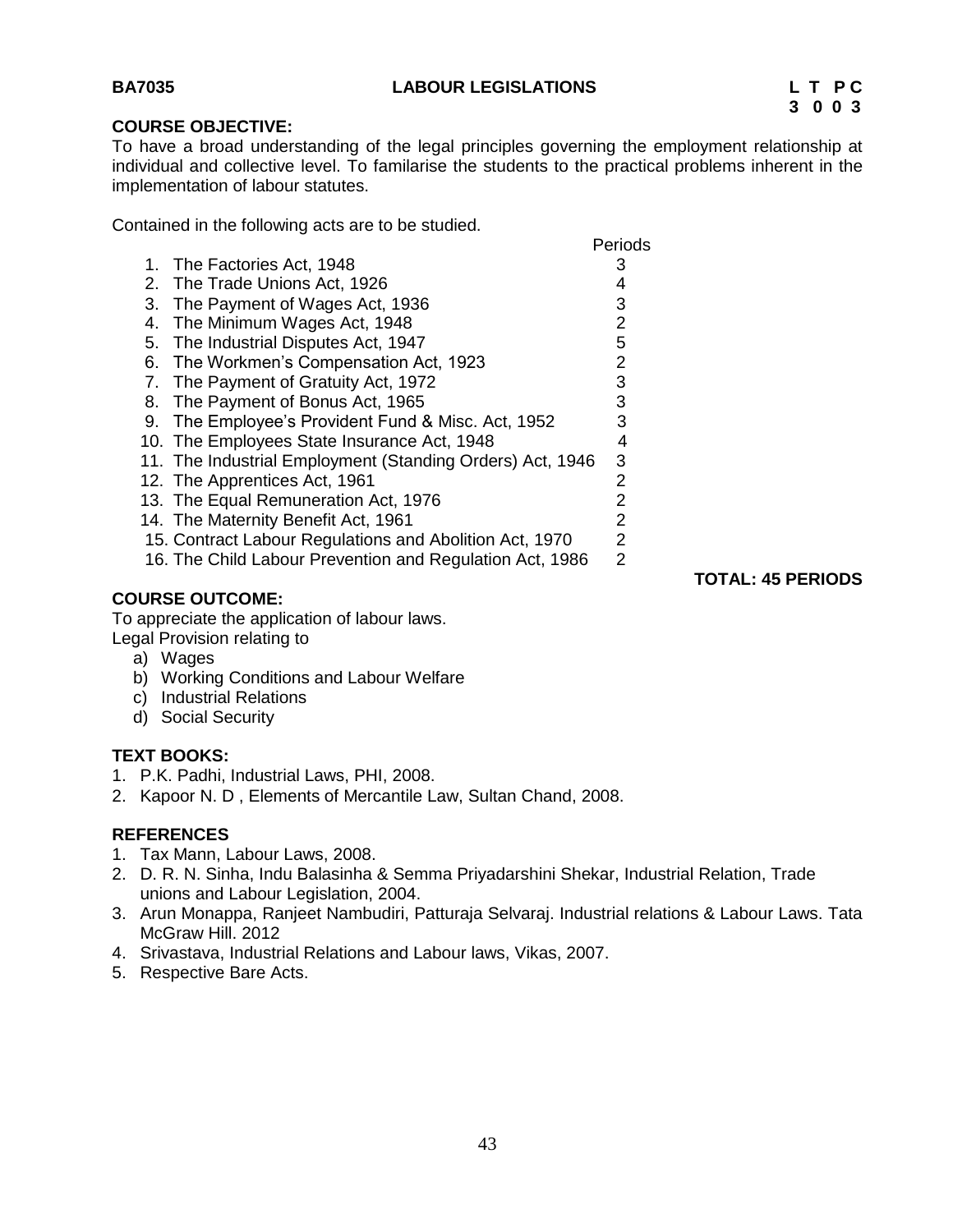#### **UNIT IV CAREER & COMPETENCY DEVELOPMENT 10**

Career Concepts – Roles – Career stages – Career planning and Process – Career development Models– Career Motivation and Enrichment –Managing Career plateaus- Designing Effective Career Development Systems – Competencies and Career Management – Competency Mapping Models – Equity and Competency based Compensation.

#### **UNIT V EMPLOYEE COACHING & COUNSELING 12**

Need for Coaching – Role of HR in coaching – Coaching and Performance – Skills for Effective Coaching – Coaching Effectiveness– Need for Counseling – Role of HR in Counseling - Components of Counseling Programs – Counseling Effectiveness – Employee Health and Welfare Programs – Work Stress – Sources - Consequences – Stress Management Techniques.- Eastern and Western Practices - Self Management and Emotional Intelligence.

#### **COURSE OUTCOME:**

Students will have a better understanding of the tools and techniques used by organizations to meet current challenges.

#### **TEXT BOOKS**

- 1. Randy L. Desimone, Jon M. Werner David M. Mathis, Human Resource Development, Cengage Learning, 2007.
- 2. Paul Boselie. Strategic Human Resource Management. Tata McGraw Hill. 2011

#### **REFERENCES**

- 1. Jeffrey A Mello, Strategic Human Resource Management, Cengage Learning, Southwestern 2007.
- 2. Robert L. Mathis and John H. Jackson, Human Resource Management, Cengage Learning, 2007.
- 3. Monir Tayeb. International Human Resource Management. Oxford. 2007
- 4. Randall S Schuler and Susan E Jackson. Strategic Human Resource Management. Wiley India.  $2^{nd}$  edition
- 5. McLeod. The Counsellor"s workbook. Tata McGraw Hill. 2011

#### **BA7036 STRATEGIC HUMAN RESOURCE MANAGEMENT LT P C**

#### **COURSE OBJECTIVE:**

To help students understand the transformation in the role of HR functions from being a support function to strategic function.

#### **UNIT I HUMAN RESOURCE DEVELOPMENT 10**

Meaning – Strategic framework for HRM and HRD – Vision, Mission and Values – Importance – Challenges to Organisations – HRD Functions - Roles of HRD Professionals - HRD Needs Assessment - HRD practices – Measures of HRD performance – Links to HR, Strategy and Business Goals – HRD Program Implementation and Evaluation – Recent trends – Strategic Capability , Bench Marking and HRD Audit.

#### **UNIT II E-HRM 6**

e- Employee profile– e- selection and recruitment - Virtual learning and Orientation – e - training and development – e- Performance management and Compensation design – Development and Implementation of HRIS – Designing HR portals – Issues in employee privacy – Employee surveys online.

#### **UNIT III CROSS CULTURAL HRM 7**

Domestic Vs International HRM - Cultural Dynamics - Culture Assessment - Cross Cultural Education and Training Programs – Leadership and Strategic HR Issues in International Assignments - Current challenges in Outsourcing, Cross border Mergers and Acquisitions - Repatriation etc - Building Multicultural Organisation - International Compensation.

 **3 0 0 3**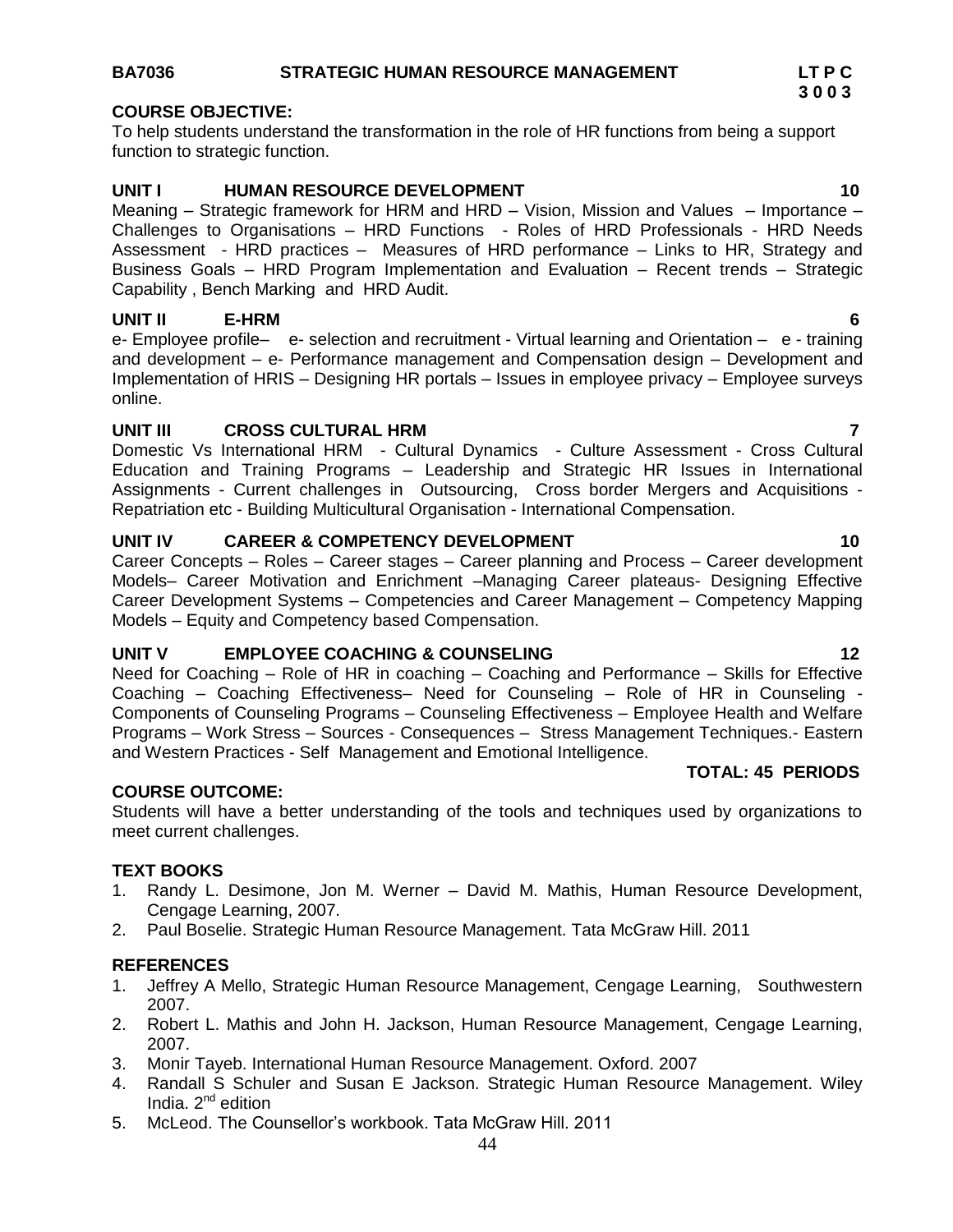### **BA7041 ADVANCED DATABASE MANAGEMENT SYSTEMS L T P C**

#### **COURSE OBJECTIVES**

- To understand the various advanced databases used in the organization
- To be aware of recent trends in database management

#### **UNIT I INTRODUCTION 9**

DBMS Models - Multimedia Databases, Parallel Databases, embedded, web, spatial, temporal databases, Virtualization, Active Databases - Embedded databases - Web databases.

#### **UNIT II DATABASE IMPLEMENTATION 9**

Query Processing basics and optimization – Heuristic Optimization – Transactions Models – Concurrency Control – Recovery – Security and Authorization – Storage – Indexing and Hashing – ISAM – B-Trees – Kd Trees – X Trees – Dynamic Hashing.

#### **UNIT III DISTRIBUTED DATABASES 9**

Distributed Databases – Queries – Optimization Access Strategies – Distributed Transactions Management – Concurrency Control – Reliability

#### **UNIT IV OBJECT ORIENTED DATABASES 9**

Object Oriented Concepts – Data Object Models –Object Oriented Databases – Issues in OODBMS - Object Oriented Relational Databases – Object Definition Languages – Object Query Languages

#### **UNIT V EMERGING TRENDS 9**

Data Mining – Data warehousing – Star, Snowflake, Fact Constellation; open source database systems, Scripting Language, JDBC, ODBC

#### **COURSE OUTCOMES**

- Awareness of database models
- Knowledge of database technologies

#### **TEXT BOOKS**

- 1. Peter Rob, Carlos Coronel, Database System and Design, Implementation and Management, 7<sup>th</sup> edition, Cengage Learning,
- 2. Ramez Elmasri and Shamkant B. Navethe, Fundamentals of Database Systems, 4th , Pearson Education, 2004.

#### **REFERENCES**

- 1. Jeffrey A Hoffer et al, Modern Database Management, 10<sup>th</sup> Edition, Pearson Education, 2012,
- 2. Abraham Silberchatz, Henry F. Korth and S.Sudarsan, Database System Concepts, 5th Edition, McGraw-Hill, 2010.
- 3. Thomas M. Connolly and Carolyn E. Begg, Database Systems A Practical Approach to Design, Implementation and Management, 3rd edition, Pearson Education, 2003.
- 4. Jefrey D. Ullman and Jenifer Widom, A First Course in Database Systems, Pearson Education Asia. 1<sup>st</sup> impression 2007.
- 5. Stefano Ceri and Giuseppe Pelagatti, Distributed Databases Principles and Systems, McGraw-Hill International Editions, 2008.
- 6. Rajesh Narang, Object Oriented Interfaces and Databases, Prentice Hall of India, 2002.
- 7. Mark L.Gillenson & el, Introduction to database management, Wiley India Pvt. Ltd, 2008
- 8. Charkrabarti, Advanced Database Management Systems, Wiley India Pvt Ltd, 2011

 **3 0 0 3**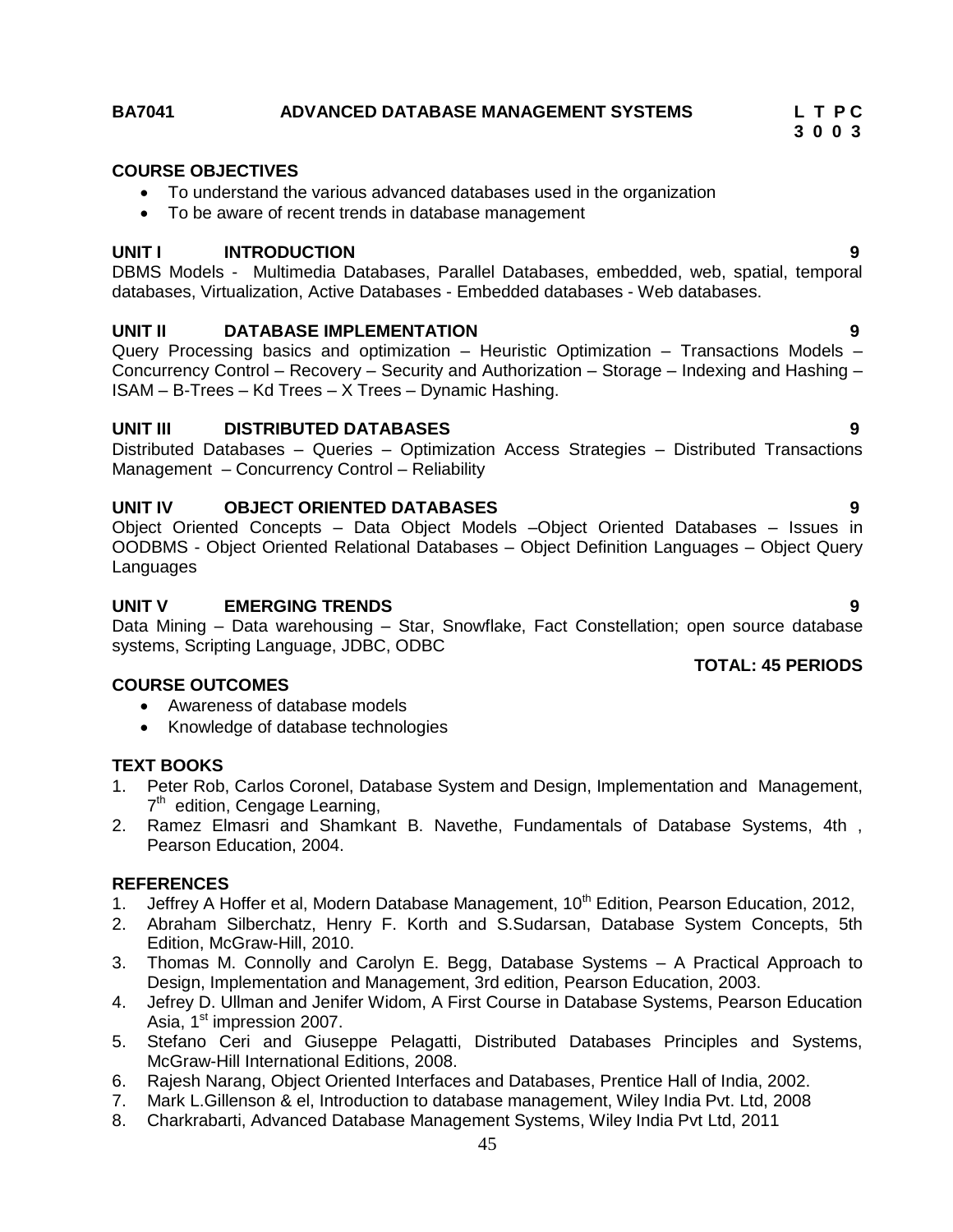#### **BA7042 e-BUSINESS MANAGEMENT L T P C**

#### **COURSE OBJECTIVE**

• To understand the practices and technology to start an online business

#### **UNIT I INTRODUCTION TO e-BUSINESS 8**

e-business, e-business vs e-commerce, Economic forces – advantages – myths – e-business models, design, develop and manage e-business, Web 2.0 and Social Networking, Mobile Commerce, S-commerce

#### **UNIT II TECHNOLOGY INFRASTRUCTURE 10**

Internet and World Wide Web, internet protocols - FTP, intranet and extranet, information publishing technology- basics of web server hardware and software.

#### **UNIT III BUSINESS APPLICATIONS 10**

Consumer oriented e-business – e-tailing and models - Marketing on web – advertising, e-mail marketing, affiliated programs - e-CRM; online services, Business oriented e-business, egovernance, EDI on the internet, Delivery management system, Web Auctions, Virtual communities and Web portals – social media marketing

#### **UNIT IV e-BUSINESS PAYMENTS AND SECURITY 9**

E-payments - Characteristics of payment of systems, protocols, e-cash, e-cheque and Micro payment systems- internet security – cryptography – security protocols – network security.

#### **UNIT V LEGAL AND PRIVACY ISSUES 8**

Legal, Ethics and privacy issues – Protection needs and methodology – consumer protection, cyber laws, contracts and warranties, Taxation and encryption policies.

#### **COURSE OUTCOME**

• To know how to build and manage an e-business

#### **TEXT BOOKS**

- 1. Harvey M.Deitel, Paul J.Deitel, Kate Steinbuhler, e-business and e-commerce for managers, Pearson, 2011.
- 2. Efraim Turban, Jae K. Lee, David King, Ting Peng Liang, Deborrah Turban, Electronic Commerce – A managerial perspective, Pearson Education Asia, 2010.

#### **REFERENCES**

- 1. Parag Kulkarni, Sunita Jahirabadkao, Pradeep Chande, e business, Oxford University Press, 2012.
- 2. Hentry Chan & el , E-Commerce fundamentals and Applications, Wiley India Pvt Ltd, 2007.
- 3. Gary P. Schneider, Electronic commerce, Thomson course technology, Fourth annual edition, 2007
- 4. Bharat Bhasker, Electronic Commerce Frame work technologies and Applications, 3<sup>rd</sup> Edition. Tata McGrawHill Publications, 2009
- 5. Kamlesh K.Bajaj and Debjani Nag, Ecommerce- the cutting edge of Business, Tata McGrawHill Publications, 7<sup>th</sup> reprint, 2009.
- 6. Kalakota et al, Frontiers of Electronic Commerce, Addison Wesley, 2004
- 7. Micheal Papaloelon and Peter Robert, e-business, Wiley India, 2006.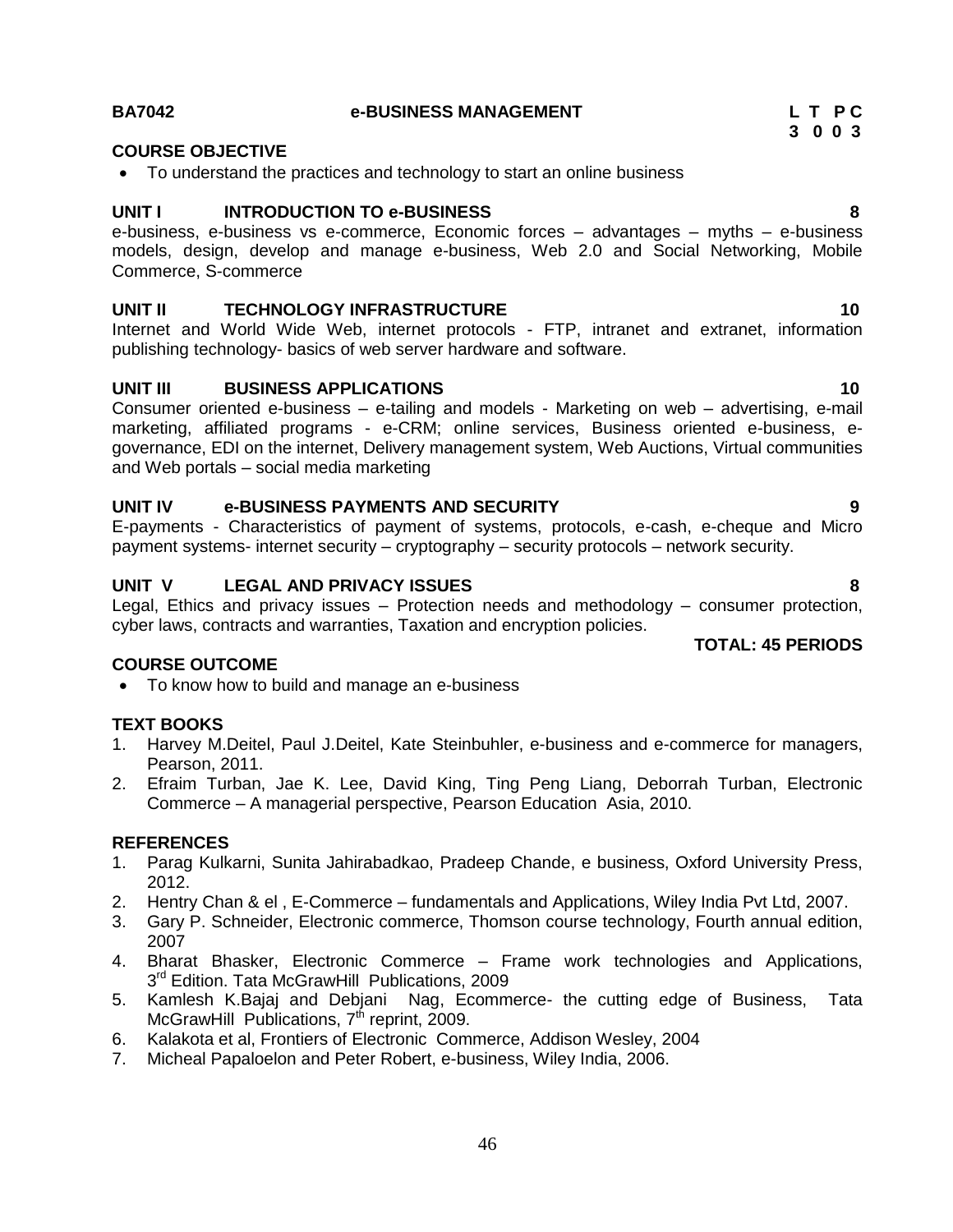Quality Management Systems, Software Quality Models- FURPS, McCalls Models, Applying seven basic quality tools in software development, Measuring Quality, Gilb, CoQUAMO, Lean software development.

#### **UNIT V SOFTWARE QUALITY ASSURANCE 9**

Software Reliability models-Rayleigh model, Weibull model; Defect Removal Effectiveness; Quality standards- ISO 9000 models and standards for process improvement, ISO/IEC 9126-1 to 9126-4, SQuaRE, ISO/IEC 25000, ISO/IEC 25010, CMM, PCMM, CMMI, SPICE.

#### **COURSE OUTCOMES**

- Knowledge of software development process and quality models
- Knowledge of software project estimation and quality assurance

#### **TEXT BOOKS**

- 1. Roger S. Pressman, Software Engineering A Practioners Approach, McGraw Hill International Edition, New Delhi,  $7<sup>th</sup>$  Edition, 2010.
- 2. Stephen Kan, Metrics and Models in Software Quality Engineering, Pearson Education Asia, 8<sup>th</sup> Impression 2009.

#### **REFERENCES**

- 1. Walker Royce, Software Project Management A unified framework, Pearson Education Asia, New Delhi, 2000.
- 2. Alan Gillies, Software Quality Theory and Management, Thomson Learning, 2011.
- 3. Bob Hughes and Mike Cotterell, Software Project Management, Tata McGraw Hill, 5<sup>th</sup> Edition, 2010)
- 4. Robert T. Futrell, Donald F. Sahefer and Linda I. Shafer, Quality Software Project Management, Pearson Education Asia, 2002.
- 5. Richard H. Thayer, Software Engineering Project Management, John Wiley, 2007

#### **COURSE OBJECTIVES**

- To understand project management cycle in software development
- To study various project estimation and quality models in software development

#### **UNIT I INTRODUCTION 9**

Software Projects, Projects Planning, Process models, Waterfall, RAD, V, Spiral, Incremental, Prototyping, Agile, Project Tracking.

#### **UNIT II SOFTWARE METRICS 9**

Goal, Question, Metric (GQM) model, Product Quality metrics, In process Quality metrics, Metrics for software maintenance and testing, Complexity Metrics.

#### **UNIT III SOFTWARE PROJECT ESTIMATION 9**

Effort and Cost Estimation - Expert Judgment, LOC, Function Points, Extended Function Points, Feature Points, Object Points, COCOMO-81, COCOMO-II; Risk Management.

# **UNIT IV SOFTWARE QUALITY 9**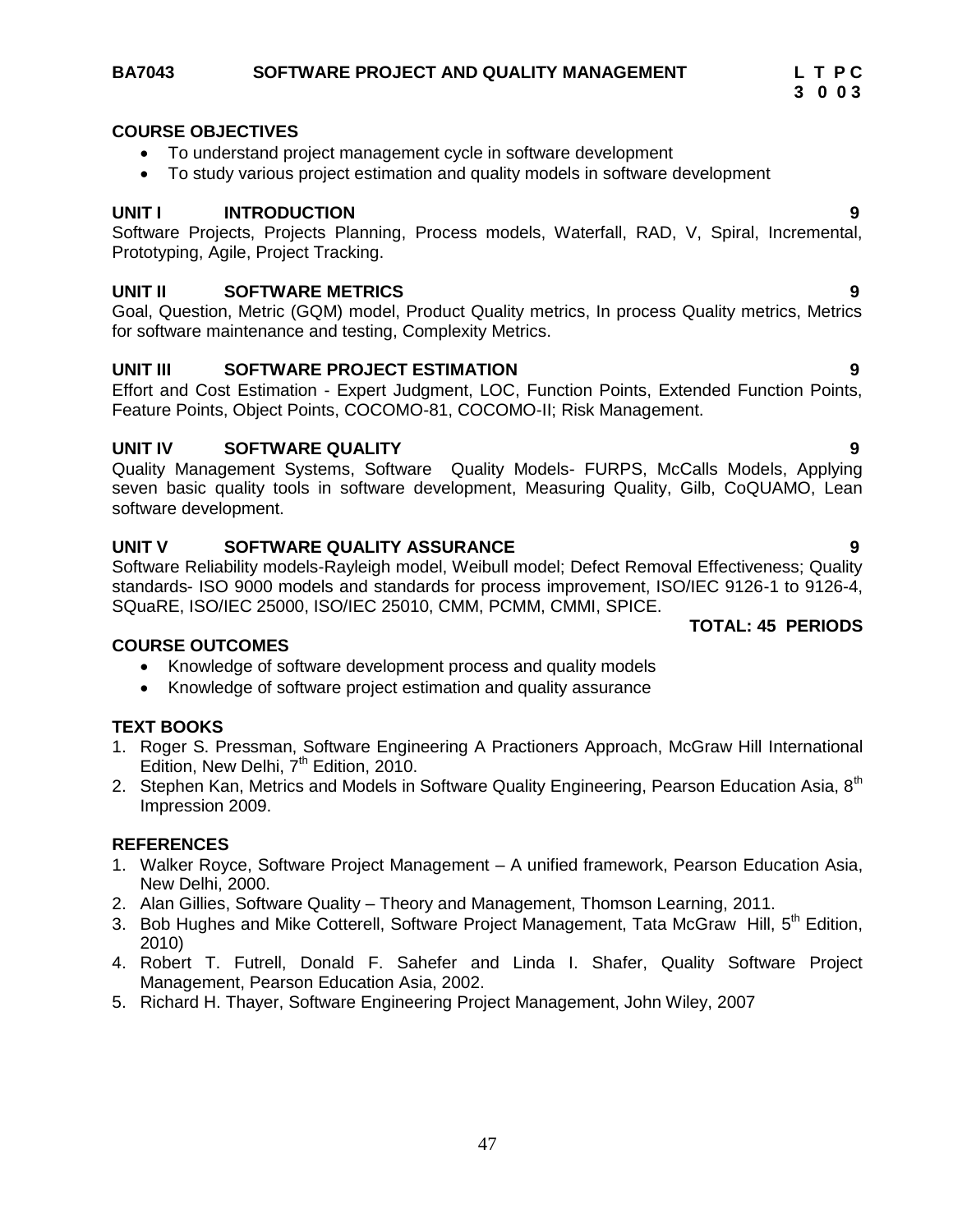### **UNIT III DATA MINING TOOLS, METHODS AND TECHNIQUES 9**

Regression and correlation; Classification- Decision trees; clustering –Neural networks; Market basket analysis- Association rules-Genetic algorithms and link analysis, Support Vector Machine, Ant Colony Optimization

#### **UNIT IV MODERN INFORMATION TECHNOLOGY AND ITS BUSINESS OPPORTUNITIES 9**

Business intelligence software, BI on web, Ethical and legal limits, Industrial espionage, modern techniques of crypto analysis, managing and organizing for an effective BI Team.

#### **UNIT V BI AND DATA MINING APPLICATIONS 9**

Applications in various sectors – Retailing, CRM, Banking, Stock Pricing, Production, Crime, Genetics, Medical, Pharmaceutical.

#### **COURSE OUTCOMES**

- Big Data Management
- Appreciate the techniques of knowledge discovery for business applications

#### **TEXT BOOKS**

- 1. Jaiwei Ham and Micheline Kamber, Data Mining concepts and techniques, Kauffmann Publishers 2006
- 2. Efraim Turban, Ramesh Sharda, Jay E. Aronson and David King, Business Intelligence, Prentice Hall, 2008.

#### **REFERENCES**

- 1. W.H.Inmon, Building the Data Warehouse, fourth edition Wiley India pvt. Ltd. 2005.
- 2. Ralph Kimball and Richard Merz, The data warehouse toolkit, John Wiley, 2005.
- 3. Michel Berry and Gordon Linoff, Mastering Data mining, John Wiley and Sons Inc 2<sup>nd</sup> Edition, 2011
- 4. Michel Berry and Gordon Linoff, Data mining techniques for Marketing, Sales and Customer support, John Wiley, 2011
- 5. G. K. Gupta, Ïntroduction to Data mining with Case Studies, Prentice hall of India, 2011
- 6. Giudici, Applied Data mining Statistical Methods for Business and Industry, John Wiley. 2009
- 7. Elizabeth Vitt, Michael Luckevich Stacia Misner, Business Intelligence, Microsoft, 011
- 8. Michalewicz Z., Schmidt M. Michalewicz M and Chiriac C, Adaptive Business Intelligence, Springer – Verlag, 2007
- 9. Galit Shmueli, Nitin R. Patel and Peter C. Bruce, Data Mining for Business Intelligence Concepts, Techniques and Applications Wiley, India, 2010

### **COURSE OBJECTIVES**

- To know how to derive meaning form huge volume of data and information
- To understand how knowledge discovering process is used in business decision making

### **UNIT I INTRODUCTION 9**

Data mining, Text mining, Web mining, Spatial mining, Process mining, BI process- Private and Public intelligence, Strategic assessment of implementing BI

#### **UNIT II DATA WAREHOUSING 9**

Data ware house – characteristics and view - OLTP and OLAP - Design and development of data warehouse, Meta data models, Extract/ Transform / Load (ETL) design

**TOTAL: 45 PERIODS**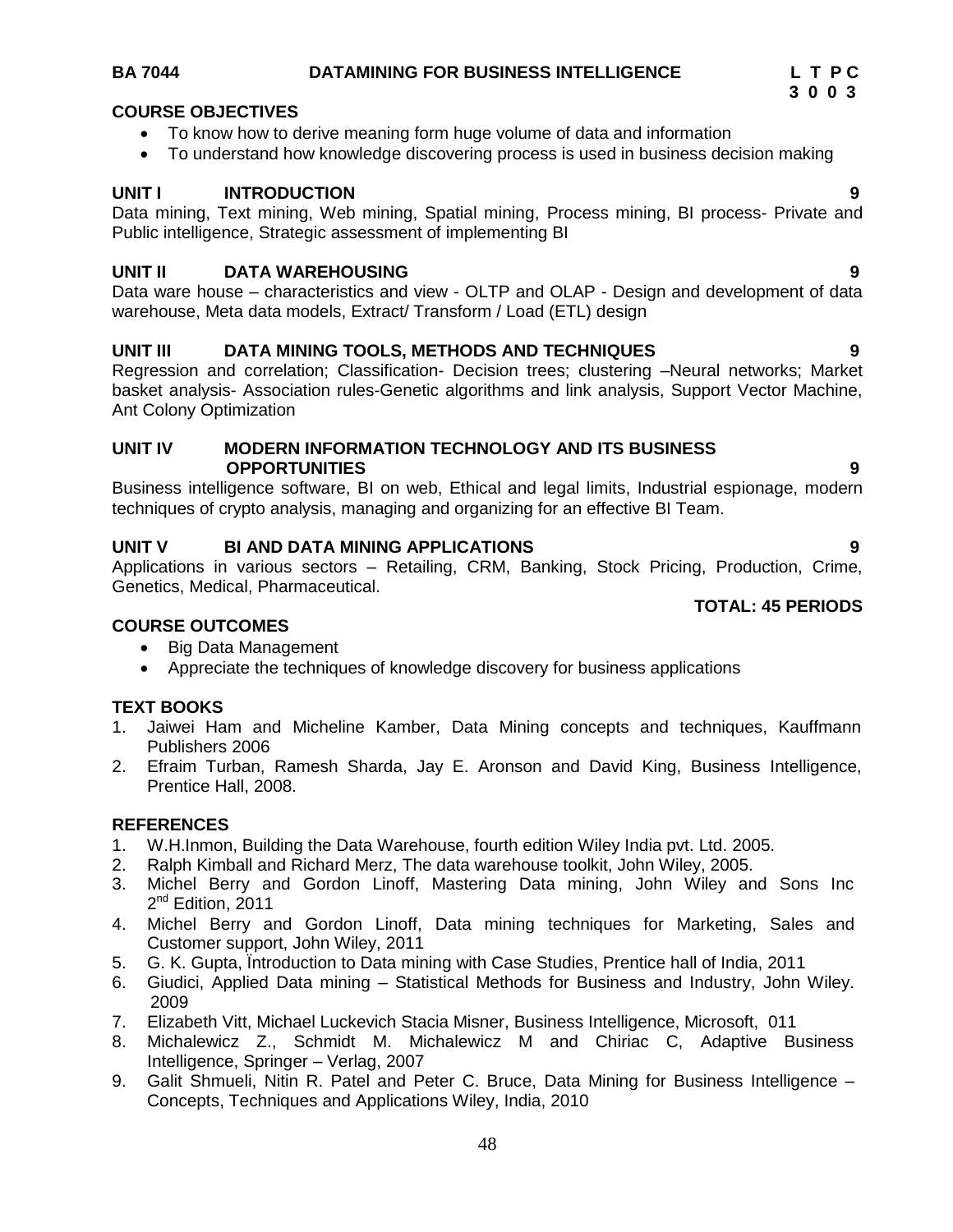### 49

### **BA7051 LOGISTICS AND SUPPLY CHAIN MANAGEMENT L T P C**

#### **COURSE OBJECTIVE :**

Understand the scope and practice of business logistics and supply chain management

#### **UNIT I INTRODUCTION 9**

Business logistics and supply chain – importance, objectives and drivers. Strategy – planning, selecting proper channel, performance measurement. Outsourcing- Make vs buy approach – sourcing strategy.

 **3 0 0 3**

#### **UNIT II MANAGING FLOWS 9**

Planning Networks – Decision making under risk – Decision trees – Decision making under uncertainty. Distribution Network Design – Role - Factors Influencing Options, Value Addition.. Supply Chain Network optimization models. Logistics information system - Role of IT – Framework for IT adoption.

#### **UNIT III INVENTORY AND WAREHOUSING 9**

Inventory–objectives, bullwhip effect, control - Probabilistic inventory models, Risk pooling, Vendor managed inventory, Multi-echelon inventory.

Warehousing Functions – Types – Site Selection – Decision Model – Layout Design – Costing – Virtual Warehouse.

#### **UNIT IV TRANSPORTATION AND PACKAGING 9**

Transportation – Drivers, Modes, Measures - Strategies for Transportation, 3PL and 4PL, Vehicle Routing and Scheduling**.** 

Packaging- Design considerations, Material and Cost. Packaging as Unitisation. Consumer and Industrial Packaging.

#### **UNIT V ORGANISATION AND CONTROL 9**

Organisation Structure – need and development. Organizational – Choices, Orientation and positioning. Interfunctional and interorganisational management – alliances and partnerships. Control – Process framework, system details, information, measurement and interpretation.

#### **COURSE OUTCOME :**

Student gains knowledge on effective management of the logistics and supply chain

#### **TEXT BOOKS:**

- 1. Ronald H. Ballou and Samir K. Srivastava, Business Logistics and Supply Chain Management, Pearson education,Fifth Edition
- 2. Sunil Chopra and Peter Meindl, Supply Chain Management-Strategy Planning and Operation, PHI Learning / Pearson Education, 2007.

#### **REFERENCES:**

- 1. Bowersox Donald J, Logistics Management The Integrated Supply Chain Process,Tata McGraw Hill, 2010
- 2. Vinod V. Sople, Logistics Management-The Supply Chain Imperative, Pearson. 2012.
- 3. Coyle et al., The Management of Business Logistics, Thomson Learning,  $7<sup>th</sup>$  Edition, 2004.
- 4. Mohanty R.P and Deshmukh S.G, Supply chain theories and practices, Biztantra publications, 2007.
- 5. Leenders, Johnson, Flyn, Fearon, Purchasing and supply management, Tata McGraw Hill, 2010.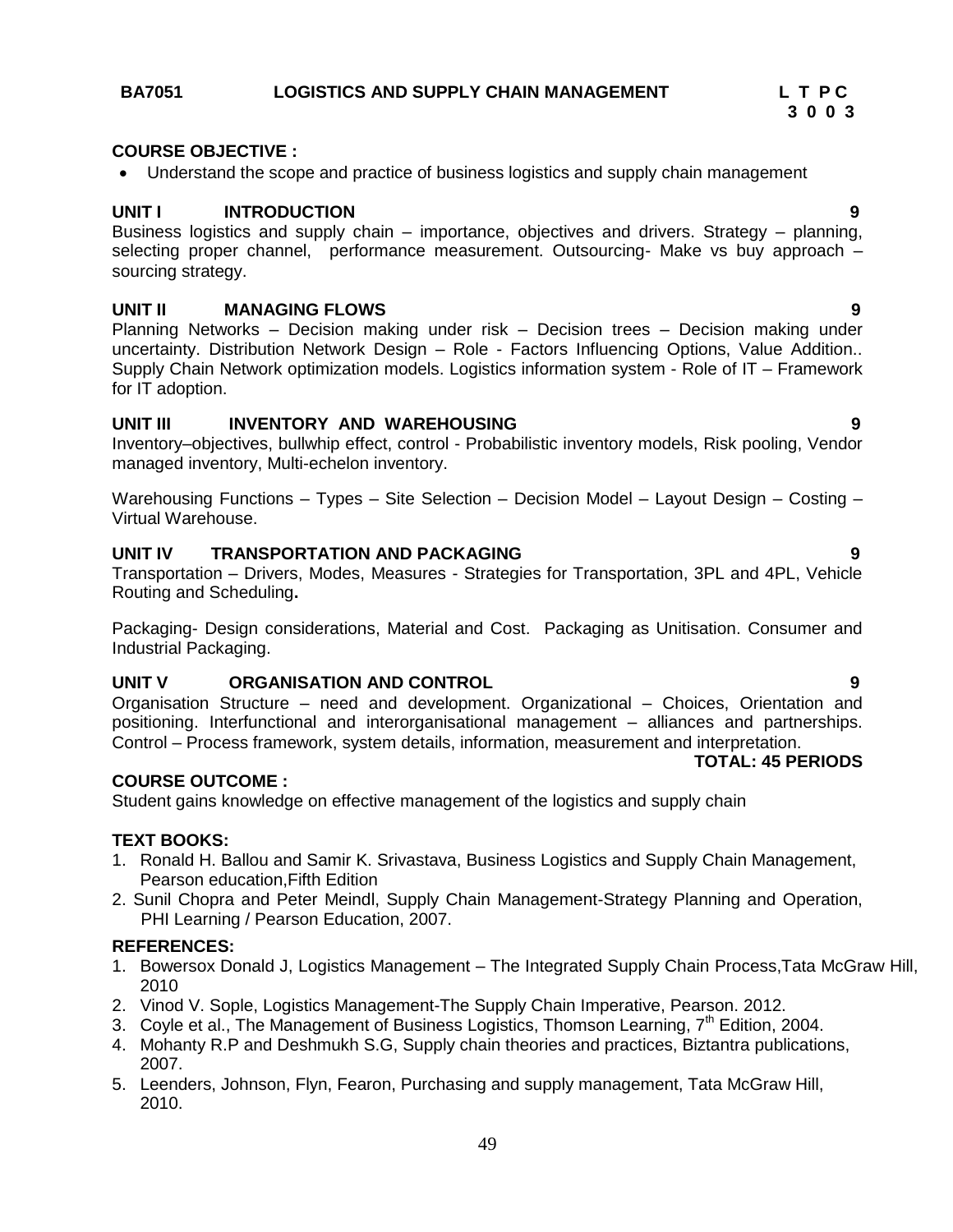### **BA 7052 SERVICES OPERATIONS MANAGEMENT LET PC**

#### **COURSE OBJECTIVE**:

To help understand how service performance can be improved by studying services operations management

#### **UNIT I INTRODUCTION 9**

Services – Importance, role in economy, service sector – growth; Nature of services -Service classification , Service Package, distinctive characteristics , open-systems view; Service Strategy – Strategic service vision, competitive environment, generic strategies, winning customers; Role of information technology; stages in service firm competitiveness; Internet strategies - Environmental strategies.

#### **UNIT II SERVICE DESIGN 9**

New Service Development – Design elements – Service Blue-printing - process structure – generic approaches –Value to customer; Retail design strategies – store size – Network configuration ; Managing Service Experience –experience economy, key dimensions ; Vehicle Routing and Scheduling

#### **UNIT III SERVICE QUALITY 9**

Service Quality- Dimensions, Service Quality Gap Model; Measuring Service Quality –SERVQUAL - Walk-through Audit; Quality service by design - Service Recovery - Service Guarantees; Service Encounter – triad, creating service orientation, service profit chain; Front-office Back-office Interface – service decoupling.

#### **UNIT IV SERVICE FACILITY 9**

Servicescapes – behaviour - environmental dimensions – framework; Facility design – nature, objectives, process analysis – process flow diagram, process steps, simulation; Service facility layout; Service Facility Location – considerations, facility location techniques – metropolitan metric, Euclidean, centre of gravity, retail outlet location , location set covering problem

#### **UNIT V MANAGING CAPACITY AND DEMAND 9**

Managing Demand – strategies; Managing capacity – basic strategies, supply management tactics, operations planning and control; Yield management; Inventory Management in Services– Retail Discounting Model, Newsvendor Model; Managing Waiting Lines –Queuing systems, psychology of waiting; Managing for growth- expansion strategies, franchising , globalization.

#### **COURSE OUTCOME**:

To design and operate a service business using the concepts, tools and techniques of service operations management.

#### **TEXT BOOKS**

- 1. James A. Fitzsimmons, Service Management Operations, Strategy, Information Technology, Tata McGraw-Hill – 5<sup>th</sup> Edition 2006.
- 2. Richard Metters, Kathryn King-Metters, Madeleine Pullman, Steve Walton Successful Service Operations Management, South-Western, Cengage Learning, 2<sup>nd</sup> Edition

#### **REFERENCES**

- 1. Cengiz Haksever, Barry Render, Roberta S. Russell, Rebert G. Murdick, Service Management and Operations, Pearson Education – Second Edition.
- 2. Robert Johnston, Graham Clark, Service Operations Management, Pearson Education, 2<sup>nd</sup> Edition, 2005.
- 3. Bill Hollins and Sadie Shinkins, Managing Service Operations, Sage, 2006
- 4. J. Nevan Wright and Peter Race, The management of service operations, Thomson, 2<sup>nd</sup> Edition, 2004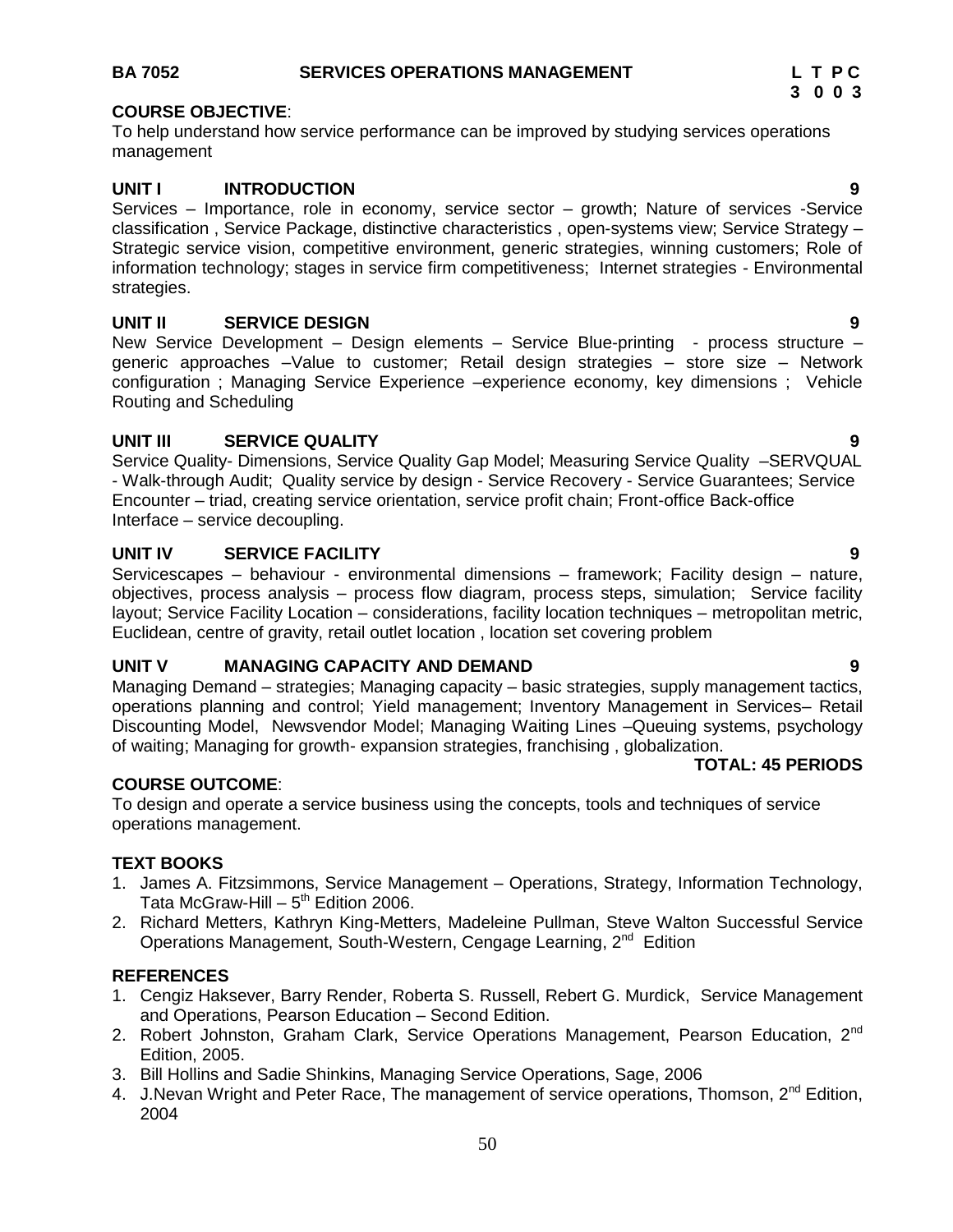**BA7053 PROJECT MANAGEMENT L T P C** 

### **COURSE OBJECTIVE:**

To learn the concepts of managing projects.

#### **UNIT I INTRODUCTION TO PROJECT MANAGEMENT 9**

Project Management – Definition –Goal - Lifecycles. Project Selection Methods. Project Portfolio Process – Project Formulation. Project Manager – Roles- Responsibilities and Selection – Project Teams.

### **UNIT II PLANNING AND BUDGETING 9**

The Planning Process – Work Break down Structure – Role of Multidisciplinary teams. Budget the Project – Methods. Cost Estimating and Improvement. Budget uncertainty and risk management.

### **UNIT III SCHEDULING & RESOURCE ALLOCATION 9**

PERT & CPM Networks - Crashing – Project Uncertainty and Risk Management – Simulation – Gantt Charts – Expediting a project – Resource loading and leveling. Allocating scarce resources – Goldratt"s Critical Chain.

### **UNIT IV CONTROL AND COMPLETION 9**

The Plan-Monitor-Control cycle – Data Collecting and reporting – Project Control – Designing the control system. Project Evaluation, Auditing and Termination.

#### **UNIT V PROJECT ORGANISATION & CONFLICT MANAGEMENT 9**

Formal Organisation Structure – Organisation Design – Types of project organizations. Conflict – Origin & Consequences. Managing conflict – Team methods for resolving conflict.

### **TOTAL: 45 PERIODS**

### **COURSE OUTCOME:**

To apply project management principles in business situations to optimize resource utilization and time optimisation.

### **TEXT BOOKS**

- 1. Clifford Gray and Erik Larson, Project Management, Tata McGraw Hill Edition, 2005.
- 2. John M. Nicholas, Project Management for Business and Technology Principles and Practice, Second Edition, Pearson Education, 2006.

#### **REFERENCES**

- 1. Gido and Clements, Successful Project Management, Second Edition, Thomson Learning, 2003.
- 2. Harvey Maylor, Project Management, Third Edition, Pearson Education, 2006.

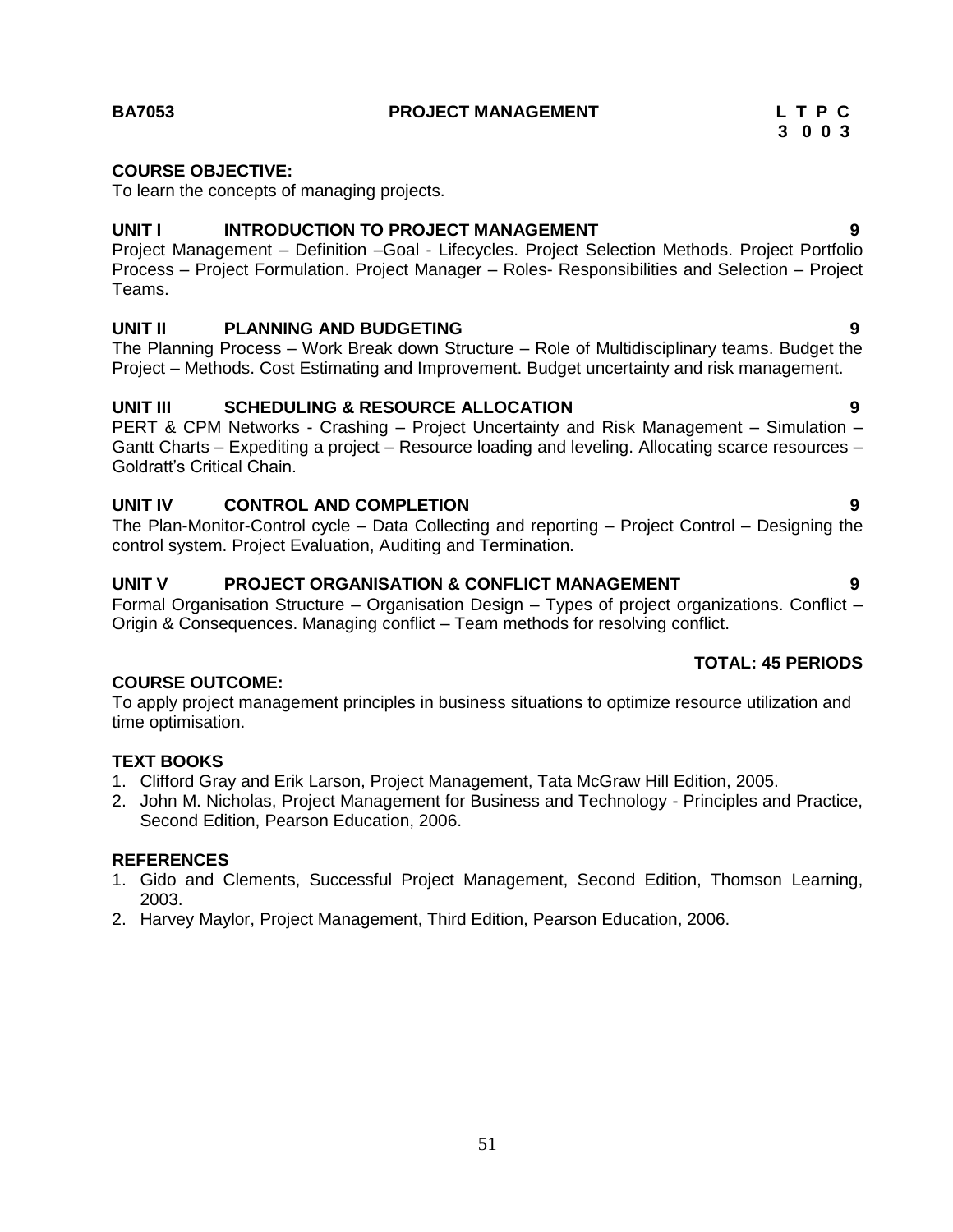#### **COURSE OBJECTIVE:**

To gain insights about the importance of lean manufacturing and six sigma practices.

#### **UNIT I LEAN & SIX SIGMA BACKGROUND AND FUNDAMENTALS 9**

Historical Overview – Definition of quality – What is six sigma -TQM and Six sigma - lean manufacturing and six sigma- six sigma and process tolerance – Six sigma and cultural changes – six sigma capability – six sigma need assessments - implications of quality levels, Cost of Poor Quality (COPQ), Cost of Doing Nothing – assessment questions

### **UNIT II THE SCOPE OF TOOLS AND TECHNIQUES 9**

Tools for definition – IPO diagram, SIPOC diagram, Flow diagram, CTQ Tree, Project Charter – Tools for measurement – Check sheets, Histograms, Run Charts, Scatter Diagrams, Cause and effect diagram, Pareto charts, Control charts, Flow process charts, Process Capability Measurement, Tools for analysis – Process Mapping, Regression analysis, RU/CS analysis, SWOT, PESTLE, Five Whys, interrelationship diagram, overall equipment effectiveness, TRIZ innovative problem solving – Tools for improvement – Affinity diagram, Normal group technique, SMED, 5S, mistake proofing, Value stream Mapping, forced field analysis – Tools for control – Gantt chart, Activity network diagram, Radar chart, PDCA cycle, Milestone tracker diagram, Earned value management.

### **UNIT III SIX SIGMA METHODOLOGIES 9**

Design For Six Sigma (DFSS),Design For Six Sigma Method - Failure Mode Effect Analysis (FMEA), FMEA process - Risk Priority Number (RPN)- Six Sigma and Leadership, committed leadership – Change Acceleration Process (CAP)- Developing communication plan – Stakeholder

### **UNIT IV SIX SIGMA IMPLEMENTATION AND CHALLENGES 9**

Tools for implementation – Supplier Input Process Output Customer (SIPOC) – Quality Function Deployment or House of Quality (QFD) – alternative approach –implementation – leadership training, close communication system, project selection – project management and team – champion training – customer quality index – challenges – program failure, CPQ vs six sigma, structure the deployment of six sigma – cultural challenge – customer/internal metrics

#### **UNIT V EVALUATION AND CONTINUOUS IMPROVEMENT METHODS 9**

Evaluation strategy – the economics of six sigma quality, Return on six Sigma (ROSS), ROI, poor project estimates – continuous improvement – lean manufacturing – value, customer focus, Perfection, focus on waste, overproduction – waiting, inventory in process (IIP), processing waste, transportation, motion, making defective products, underutilizing people – Kaizen – 5S

### **TOTAL: 45 PERIODS**

### **COURSE OUTCOME:**

The student would be able to relate the tools and techniques of lean sigma to increase productivity

#### **REFERENCES:**

- 1. Michael L.George, David Rownalds, Bill Kastle, What is Lean Six Sigma, McGraw Hill 2003
- 2. Thomas Pyzdek, The Six Sigma Handbook, McGraw-Hill, 2000.
- 3. Fred Soleimannejed , Six Sigma, Basic Steps and Implementation, AuthorHouse, 2004
- 4. Forrest W. Breyfogle, III, James M. Cupello, Becki Meadows, Managing Six Sigma:A Practical Guide to Understanding, Assessing, and Implementing the Strategy That Yields Bottom-Line Success, John Wiley & Sons, 2000
- 5. James P. Womack, Daniel T.Jones, Lean Thinking, Free Press Business, 2003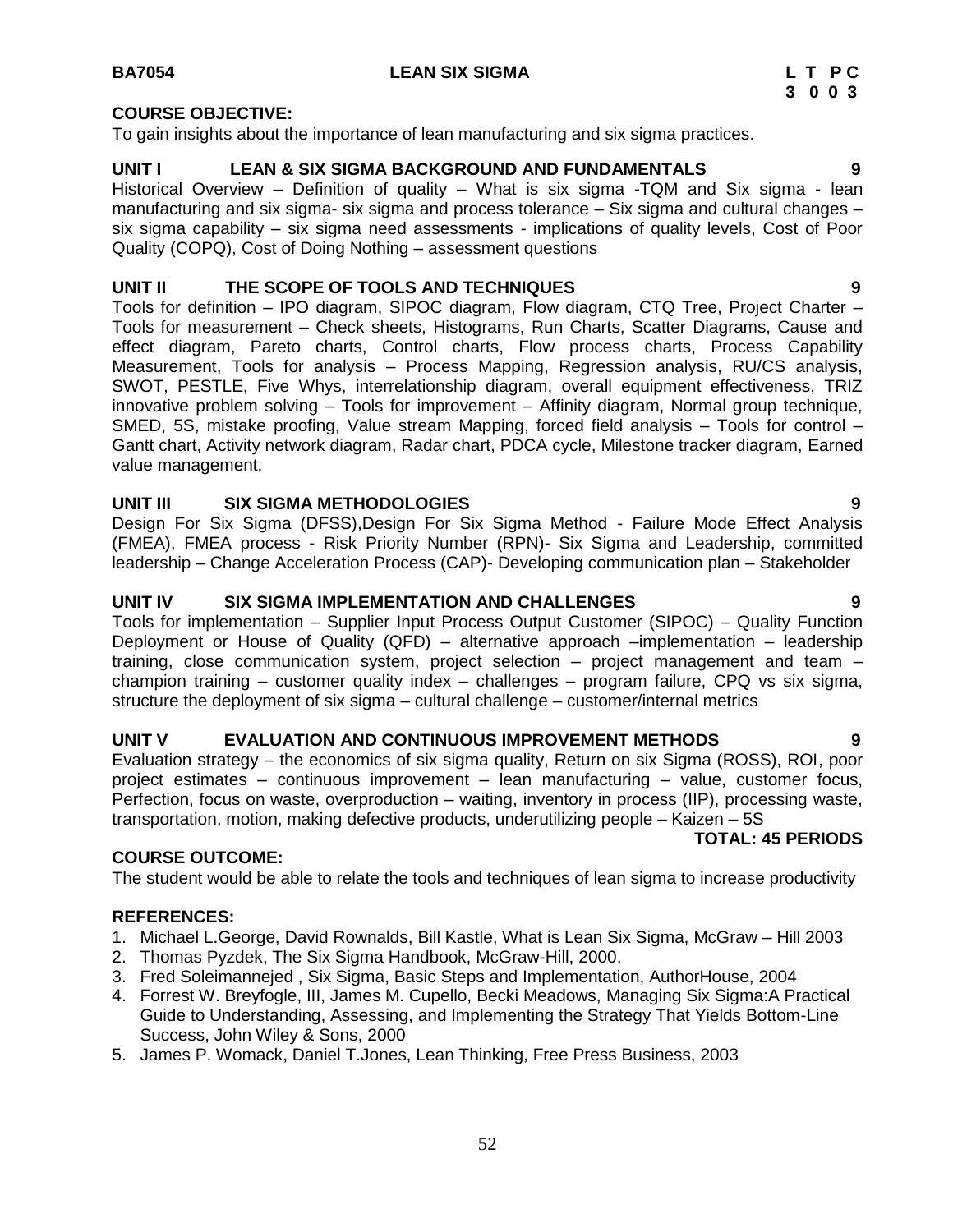### **BA7061 CONTAINERIZATION AND ALLIED BUSINESS L T P C**

### **COURSE OBJECTIVE:**

- To provide an overview of the various elements of containerization and allied businesses
- To realize the potential of containerization and allied businesses

### **UNIT - I BASIC CONCEPT OF CONTAINERIZATION 8**

Introduction to Liner Shipping industry - Unitization concept and methods - Malcolm Mclean and the birth of containerization - Generations of container ships and their specification - Container types, their specifications and cargoes carried in them.

### **UNIT - II FREIGHTING AND SIZE OF CONTAINER 10**

Container shipping business - FCL and LCL sea freight products - Freighting of FCL and LCL cargo - Slot utilization strategies - Estimation of optimum container fleet size - Multiport LCL consolidation

### **UNIT - III CHARACTERISTICS AND PHYSICAL OPERATIONS 12**

Container terminal business- World"s leading container terminals and location characteristics container terminal infrastructure - container terminal productivity - container terminal profitability - Inland container terminals - Container Freight Stations

### **UNIT - IV CONTAINER TYPES AND BUSINESS 8**

Container manufacturing trends - Container leasing business - Types of container leasing and their terms - maintenance and repair of containers - tracking of container movements - Container interchange.

### **UNIT - V MULTIMODAL TRANSPORT 7**

Alternate uses of containers -marketing of used containers -carriage of shipper own containers multimodal transport options for containers -Insurance for containers -strategies for managing container imbalance.

# **TOTAL: 45 PERIODS**

### **COURSE OUTCOME:**

- The students will learn the practices and ways to promote containerization and allied businesses
- The learners will have a complete idea about the different concepts, trends and strategies used for containerization and allied businesses

### **REFERENCES:**

- 1. Marc Levinson, The Box: How the Shipping Container Made the World Smaller and the World Economy Bigger, Princeton University Press, 2008.
- 2. Dr. K. V. Hariharan, Containerisation, Multimodal Transport & Infrastructure Development In India, Sixth Edition, Shroff Publishers and Distributors, 2015.
- 3. Lee, C.-Y., Meng, Q. (Eds.), Handbook of Ocean Container Transport Logistics Making Global Supply Chains Effective, Springer, 2015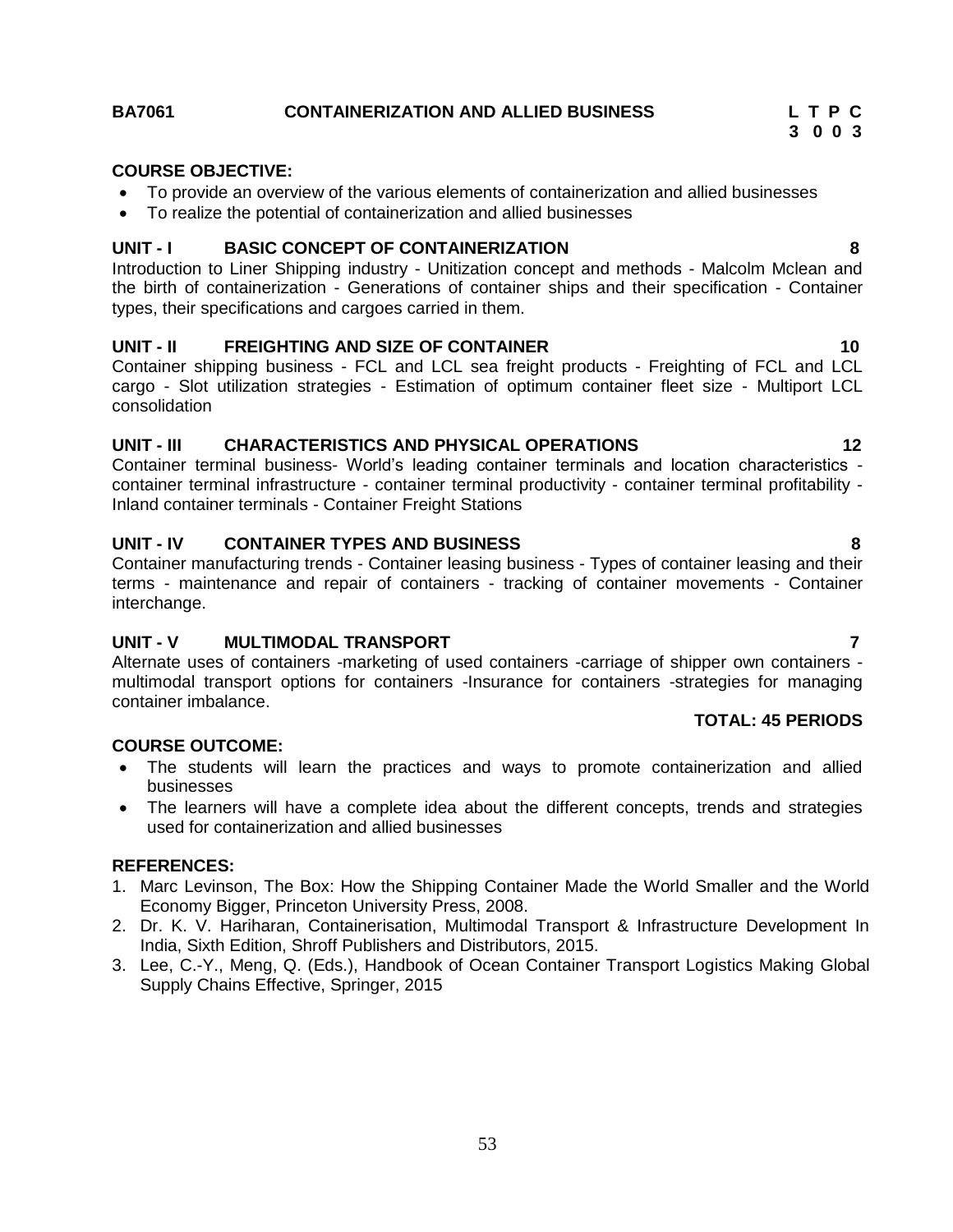#### **COURSE OBJECTIVE:**

- To enlighten the students about the major functions in export and import processes.
- To provide the expertise for solving issues related to requirements in exim management**.**

#### **UNIT - I FUNDAMENTALS OF IMPORT AND EXPORT 8**

Role of Import and Export Trade in an Economy - Institutional Framework for Foreign Trade in India -Role of Director General of Foreign Trade and Commerce - Objectives of EXIM Policy - Global trade flows - Contract of International Sale of Goods - INCOTERMS 2010

#### **UNIT - II OVERVIEW OF EXPORT AND IMPORT 10**

Marketing for Exports - Negotiation and finalization of Export contract - Export Documentation Procedures - Cargo Insurance - Export Promotion Councils and incentive schemes- Role of Logistics in Exports- Export Houses / Trading Houses

#### **UNIT - III DOCUMENTATION FRAMEWORK 7**

Import for industrial use / trading - Import Documentation and Customs clearance procedures - Types of Imports - Import Licenses - Cargo Insurance - Role of Logistics in Import

### **UNIT - IV CREDIT AND PAYMENTS 8**

Payment methods in Foreign Trade - Documentary Credit / Letter of Credit–UCP 600 with respect to Shipping Documents and L/C Negotiation – Export / import financing strategies - Managing payment risks.

#### **UNIT - V CUSTOMS CLEARANCE AND AGENCIES 12**

Roles of Service providers in EXIM transactions – Global Traders – Commodity Brokers - Custom House Agents – Transport Operators – Freight Forwarders – Warehousing and 3PL service providers – Liners /Ship Agencies – Container Freight Stations - Port – Inspection Agencies/ surveyors – Quarantine Agencies – Pest Control Agencies – Chamber of Commerce.

#### **TOTAL: 45 PERIODS**

#### **COURSE OUTCOME:**

- The students would be aware about the formalities of export and import industry
- The students will be able to comprehend the importance of exim management.

#### **REFERENCES:**

- 1. Justin Pauland Rajiv Aserkar, Export Import Management, Second Edition, Oxford University Press, 2013.
- 2. Usha Kiran Rai, Export Import and Logistics Management, Second Edition, PHI Learning, 2010.
- 3. Director General of Foreign Trade, Foreign Trade Policy and Handbook of Procedures, 2015

#### **BA7063 FUNDAMENTALS OF SHIPPING L T P C**

**3 0 0 3**

#### **COURSE OBJECTIVE:**

- To provide the knowledge about fundamentals of shipping management
- to equip the students with the knowledge of shipping, ship building and repair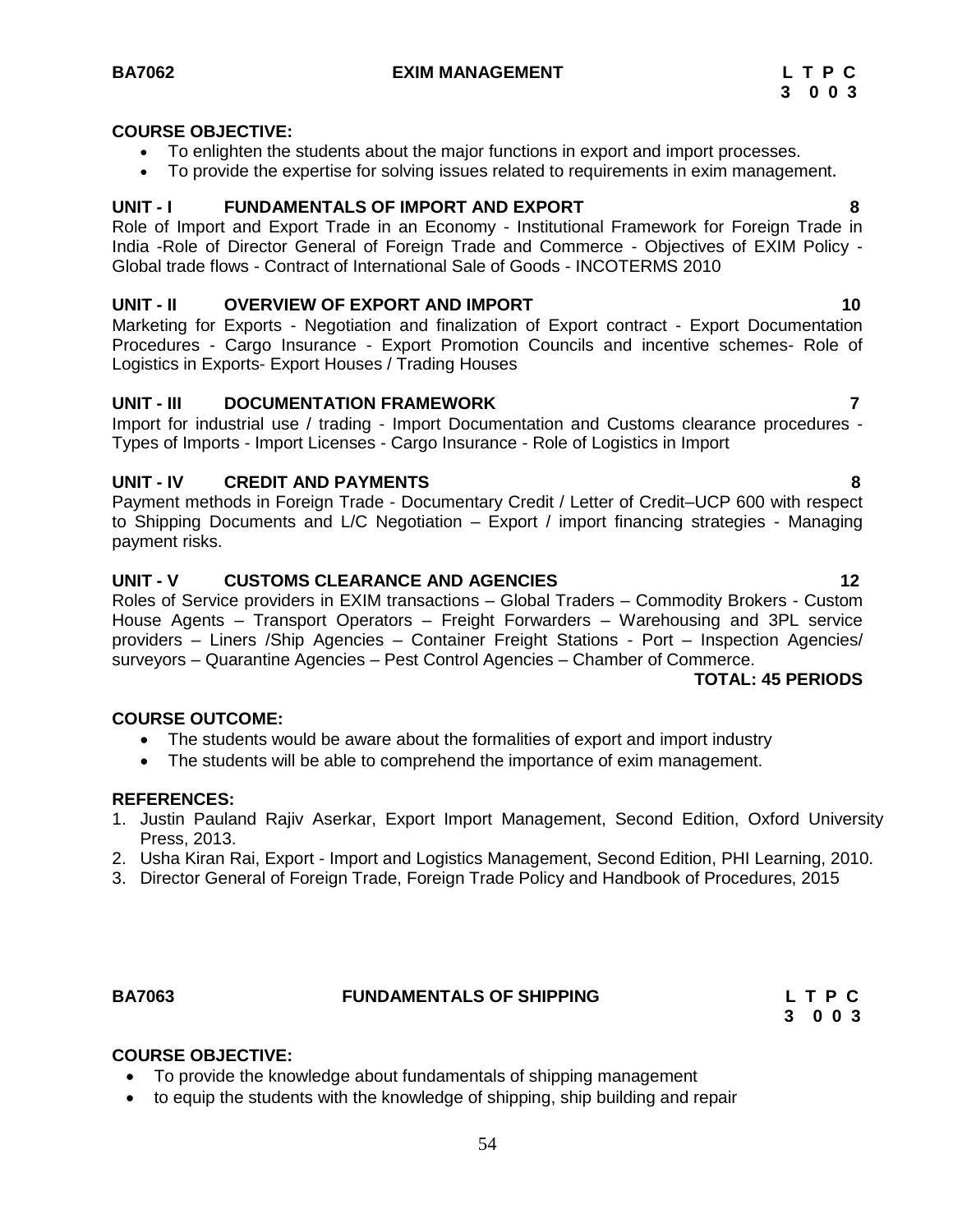### **UNIT - I INTERDICTION OF SHIPPING 8**

Role of Shipping in International trade-Types of ships and cargoes carried by them - International Organizations serving the shipping industry (IMO, BIMCO, ICS, IACS, IAPH)- Ship Registration and Classification.

### **UNIT - II LINER SHIPPING OPERATIONS 8**

Liner shipping business - Types of Liner services - Container shipping lines and their services - Break bulk, Ro-Ro and project cargo services - Liner freight rates - Liner cargo documentation - Liner agency functions

### **UNIT - III DRY BULK BUSINESS 8**

Dry Bulk shipping business- World"s leading dry bulkports and cargoes handled by them - Types of Dry bulk ships and the Dry Bulk industry structure - Dry bulk market indices - Types of Chartering - Port agency functions.

### **UNIT - IV TANKER OPERATIONS AND BUSINESS 12**

Liquid Bulk shipping business - World"s leading wet bulk ports and cargoes handled by them-Types of tankers and gas carriers - Tanker freighting system (worldscale) -Factors affecting Tanker markets-Marine pollution conventions.

### **UNIT - V SHIP BUILDING AND REPAIR 9**

Service providers to shipping industry -Ship management companies -Ports, inland terminals and Container Freight Stations- Ship building and repair yards -Financing the Shipping industry - Marine insurance providers.

#### **COURSE OUTCOME:**

- The students would be acquainted with the basics of shipping management
- The students will learn the skills needed for shipping industry

#### **REFERENCES:**

- 1. Michael Robarts, Branch"s Elements of Shipping, Ninth Edition, Routledge, 2014.
- 2. Peter Brodie, Commercial Shipping Handbook, Third Edition, Informa Law from Routledge, 2014.
- 3. Review of Maritime Transport, UNCTAD, 2014.

### **BA7064 PORT AND TERMINAL MANAGEMENT L T P C**

**3 0 0 3**

### **COURSE OBJECTIVE:**

- To enlighten the students about the major functions in the port and terminal management
- To expose the students on the trends in port and terminal management

#### **UNIT - I INTRODUCTION TO PORT AND TERMINAL 8**

Role of ports in international trade and transport - Economic impact of ports on the regional economy - Multiplier effect - Location characteristics of ports - Different types of ports (natural, manmade, river, estuary).

#### **UNIT - II PORT OPERATIONS 12**

Design features of facilities in ports for handling various cargoes - Organization structure in Ports - Delivery of port services and the relationship between various departments - Marine Department – Traffic Department – other departments.